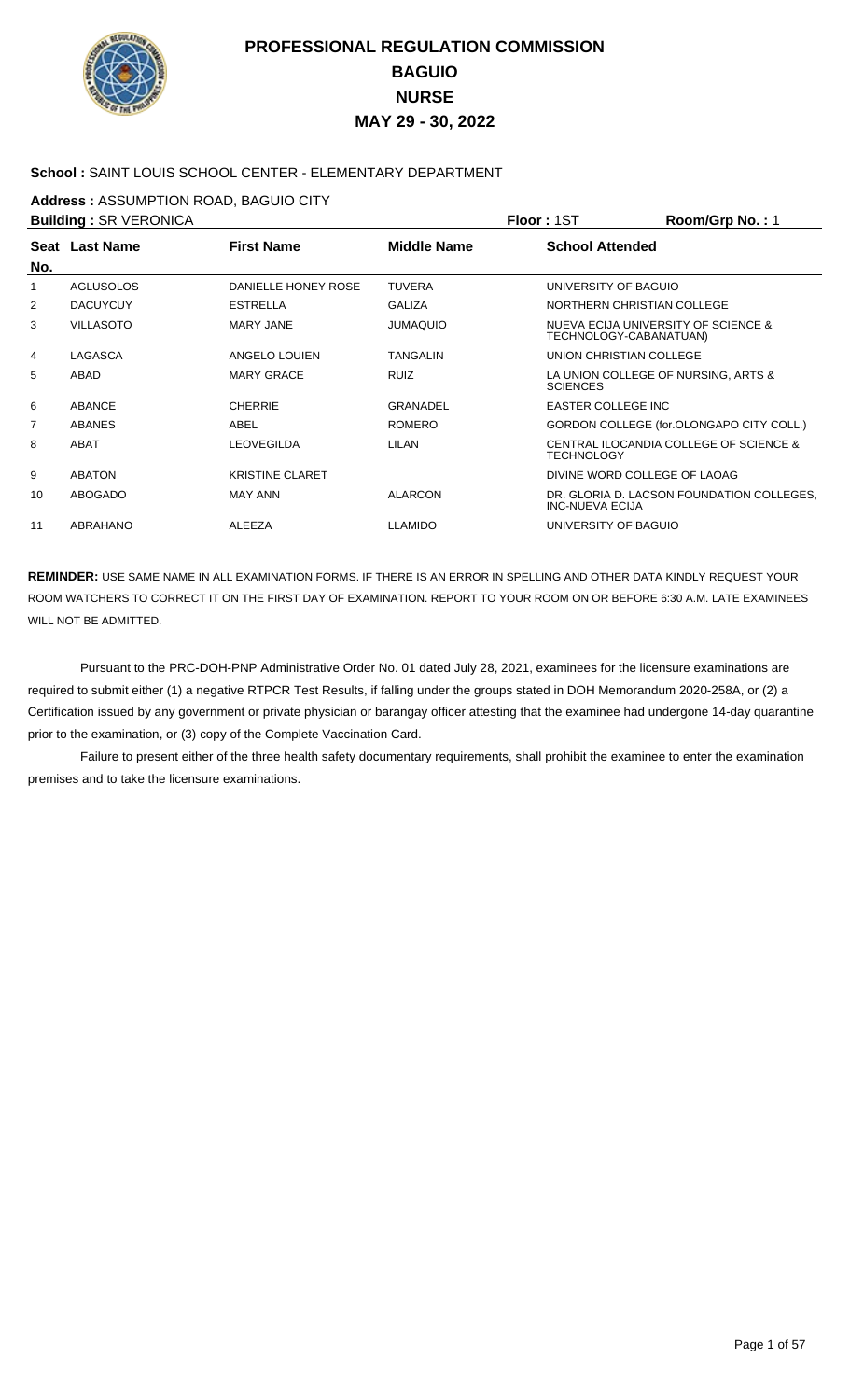

### **School :** SAINT LOUIS SCHOOL CENTER - ELEMENTARY DEPARTMENT

**Address :** ASSUMPTION ROAD, BAGUIO CITY

| <b>Building: SR VERONICA</b> |                |                    |                    | Floor: 1ST                                                | Room/Grp No.: 2                     |
|------------------------------|----------------|--------------------|--------------------|-----------------------------------------------------------|-------------------------------------|
|                              | Seat Last Name | <b>First Name</b>  | <b>Middle Name</b> | <b>School Attended</b>                                    |                                     |
| No.                          |                |                    |                    |                                                           |                                     |
| 1                            | <b>ABRIGO</b>  | <b>ALEJANDRE</b>   | <b>GARCIA</b>      | UNIVERSITY OF PANGASINAN                                  |                                     |
| 2                            | <b>ABUAN</b>   | <b>RITCHEL</b>     | SOBREPEÑA          | <b>SCIENCES</b>                                           | LA UNION COLLEGE OF NURSING, ARTS & |
| 3                            | <b>ACENA</b>   | <b>JOBELLE</b>     | <b>CABARRUBIAS</b> | UNION CHRISTIAN COLLEGE                                   |                                     |
| 4                            | <b>ACLOPEN</b> | <b>ALISON</b>      | PIS-O              | <b>BAGUIO CENTRAL UNIVERSITY</b>                          |                                     |
| 5                            | <b>ACOB</b>    | <b>MARIAM</b>      | <b>ROLA</b>        | NORTHERN CHRISTIAN COLLEGE                                |                                     |
| 6                            | <b>ACOSTA</b>  | ALEXANDER          | <b>SUGUE</b>       | <b>BALANGA</b>                                            | BATAAN PENINSULA STATE UNIVERSTIY - |
| 7                            | <b>ACOSTA</b>  | PRIYA MARIE        | <b>ARITCHETA</b>   | LYCEUM OF NORTHERN LUZON                                  |                                     |
| 8                            | <b>ADRES</b>   | <b>JULIETO</b>     | <b>FERANIL</b>     | ABRA VALLEY COLLEGE                                       |                                     |
| 9                            | <b>AGALPAO</b> | <b>RITCHIE</b>     | <b>LAMBINO</b>     | <b>MOUNTAIN PROV. STATE POLYTECHNIC</b><br>COLLEGE-BONTOC |                                     |
| 10                           | <b>AGAPITO</b> | <b>JOLLY JOY</b>   | <b>SUDARIO</b>     | TECHNOLOGY-CABANATUAN)                                    | NUEVA ECIJA UNIVERSITY OF SCIENCE & |
| 11                           | <b>AGCAPEN</b> | <b>CEASAN JANE</b> | LAN-EO             | MOUNTAIN PROV. STATE POLYTECHNIC<br>COLLEGE-BONTOC        |                                     |

**REMINDER:** USE SAME NAME IN ALL EXAMINATION FORMS. IF THERE IS AN ERROR IN SPELLING AND OTHER DATA KINDLY REQUEST YOUR ROOM WATCHERS TO CORRECT IT ON THE FIRST DAY OF EXAMINATION. REPORT TO YOUR ROOM ON OR BEFORE 6:30 A.M. LATE EXAMINEES WILL NOT BE ADMITTED.

 Pursuant to the PRC-DOH-PNP Administrative Order No. 01 dated July 28, 2021, examinees for the licensure examinations are required to submit either (1) a negative RTPCR Test Results, if falling under the groups stated in DOH Memorandum 2020-258A, or (2) a Certification issued by any government or private physician or barangay officer attesting that the examinee had undergone 14-day quarantine prior to the examination, or (3) copy of the Complete Vaccination Card.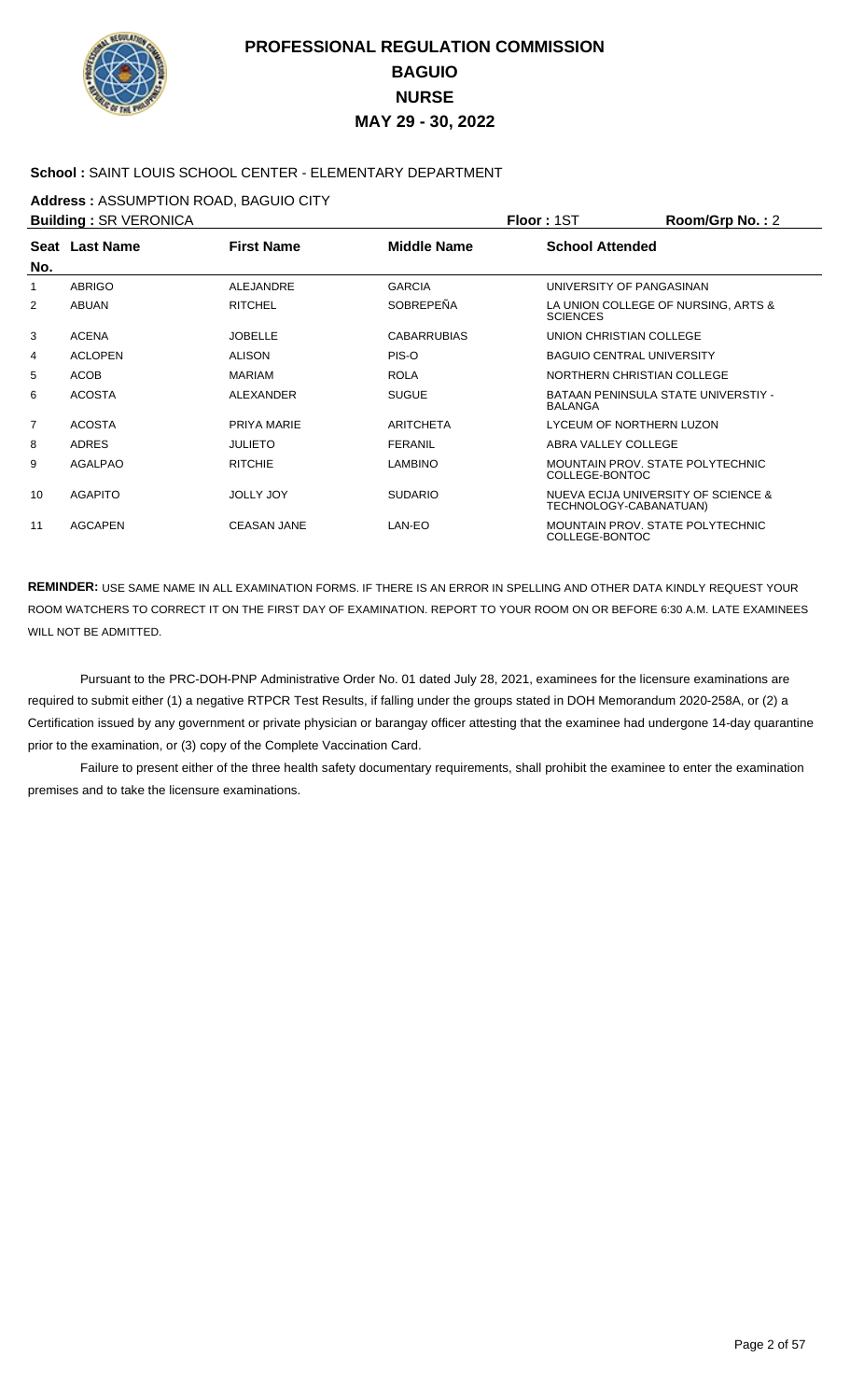

### **School :** SAINT LOUIS SCHOOL CENTER - ELEMENTARY DEPARTMENT

**Address :** ASSUMPTION ROAD, BAGUIO CITY

|                | <b>Building: SR VERONICA</b> |                        |                    | Floor: 1ST                       | Room/Grp No.: 3                           |
|----------------|------------------------------|------------------------|--------------------|----------------------------------|-------------------------------------------|
|                | Seat Last Name               | <b>First Name</b>      | <b>Middle Name</b> | <b>School Attended</b>           |                                           |
| No.            |                              |                        |                    |                                  |                                           |
| 1              | <b>AGONIAS</b>               | <b>NESSA CRISTY</b>    | LORAÑA             | NORTHWESTERN UNIVERSITY          |                                           |
| $\overline{2}$ | <b>AGPULDO</b>               | ROSHELLI ANN           | <b>SALVACION</b>   | NORTHWESTERN UNIVERSITY          |                                           |
| 3              | <b>AGTANG</b>                | <b>MEAROSE CLAIRE</b>  | AGBAYANI           | SOUTHEAST ASIAN COLLEGE (UDMC)   |                                           |
| 4              | AGUINALDO                    | SARAH JANE             | <b>MENOR</b>       | DIVINE WORD COLLEGE OF LAOAG     |                                           |
| 5              | <b>AGUIRRE</b>               | ROMA GRACE             | <b>GLORIA</b>      |                                  | COLEGIO DE DAGUPAN (for.COMPUTRONIX COLL) |
| 6              | <b>AGUSTIN</b>               | <b>CHRISTIAN ANDRE</b> | <b>EVANGELISTA</b> | TECHNOLOGY-CABANATUAN)           | NUEVA ECIJA UNIVERSITY OF SCIENCE &       |
| 7              | <b>ALINDAYO</b>              | ANALIZA                | <b>GALANGI</b>     |                                  | PHILIPPINE COLLEGE OF HEALTH & SCIENCES   |
| 8              | <b>ALMEDA</b>                | <b>RICHARD</b>         | APASEN             | <b>BAGUIO CENTRAL UNIVERSITY</b> |                                           |
| 9              | ALNAS                        | ANGELINE JANE          | <b>BARENG</b>      | NORTHWESTERN UNIVERSITY          |                                           |
| 10             | <b>ALZATE</b>                | REYLIE                 | <b>BUTENG</b>      | PINES CITY COLLEGE (PCEC)        |                                           |
| 11             | <b>ANCHETA</b>               | DON SEGUNDO JR         | <b>GUZON</b>       | NATIONAL UNIVERSITY-BAGUIO CITY  |                                           |

**REMINDER:** USE SAME NAME IN ALL EXAMINATION FORMS. IF THERE IS AN ERROR IN SPELLING AND OTHER DATA KINDLY REQUEST YOUR ROOM WATCHERS TO CORRECT IT ON THE FIRST DAY OF EXAMINATION. REPORT TO YOUR ROOM ON OR BEFORE 6:30 A.M. LATE EXAMINEES WILL NOT BE ADMITTED.

 Pursuant to the PRC-DOH-PNP Administrative Order No. 01 dated July 28, 2021, examinees for the licensure examinations are required to submit either (1) a negative RTPCR Test Results, if falling under the groups stated in DOH Memorandum 2020-258A, or (2) a Certification issued by any government or private physician or barangay officer attesting that the examinee had undergone 14-day quarantine prior to the examination, or (3) copy of the Complete Vaccination Card.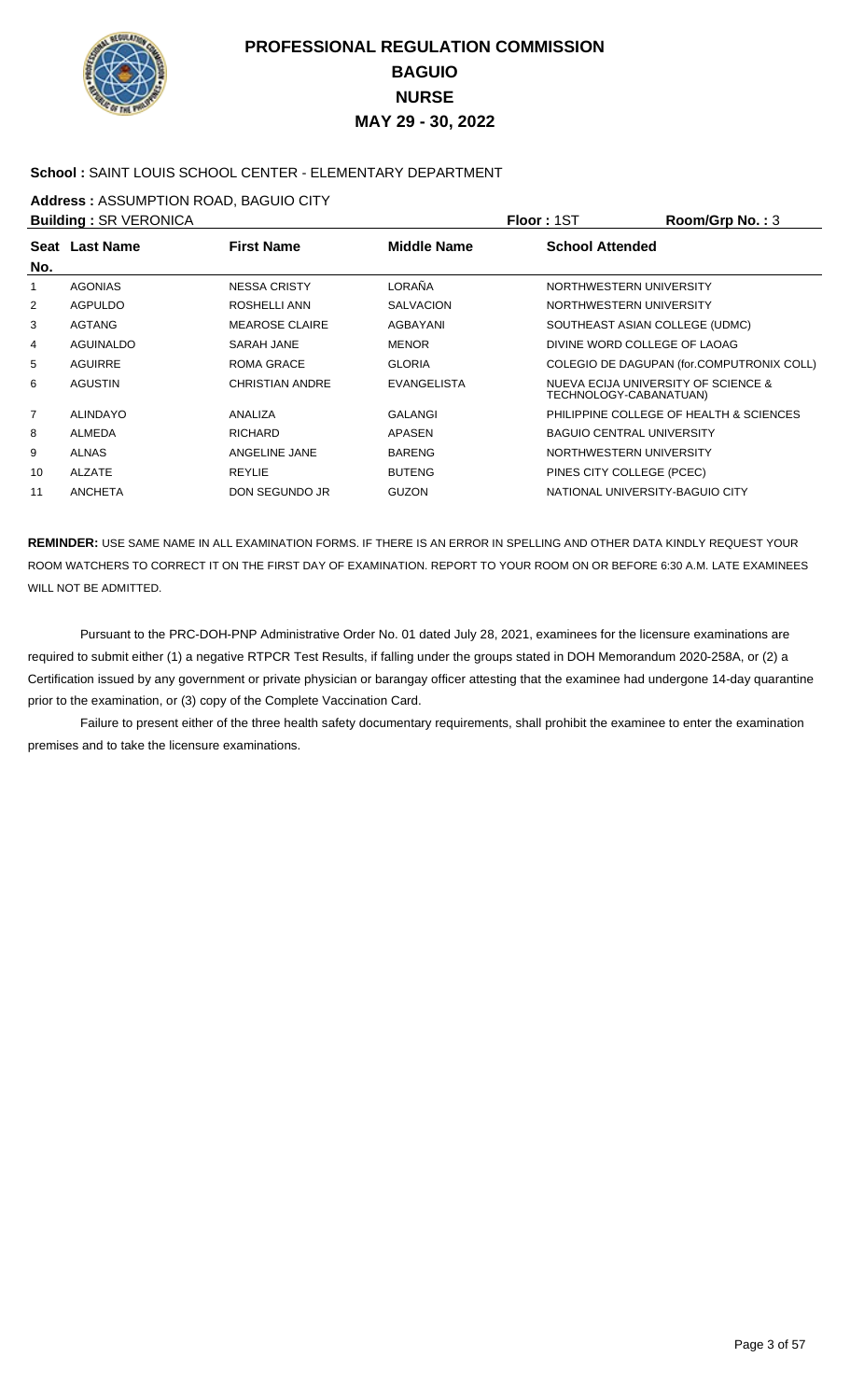

### **School :** SAINT LOUIS SCHOOL CENTER - ELEMENTARY DEPARTMENT

**Address :** ASSUMPTION ROAD, BAGUIO CITY

| <b>Building: SR VERONICA</b> |                |                    |                    | Floor: 1ST                                             | Room/Grp No.: 4                     |
|------------------------------|----------------|--------------------|--------------------|--------------------------------------------------------|-------------------------------------|
|                              | Seat Last Name | <b>First Name</b>  | <b>Middle Name</b> | <b>School Attended</b>                                 |                                     |
| No.                          |                |                    |                    |                                                        |                                     |
| 1                            | <b>ANCHETA</b> | JAN VISHNU         | <b>BALUNGAY</b>    | UNIVERSITY OF BAGUIO                                   |                                     |
| $\overline{2}$               | <b>ANCHETA</b> | MARIE-KRIS         | <b>AGUSTIN</b>     | UNIVERSITY OF BAGUIO                                   |                                     |
| 3                            | <b>ANDAYA</b>  | JONALYN MAE        | KILLIA-EN          | NATIONAL UNIVERSITY-BAGUIO CITY                        |                                     |
| 4                            | <b>ANDRES</b>  | <b>CRISTINA</b>    | ELVEÑA             | ABRA VALLEY COLLEGE                                    |                                     |
| 5                            | <b>ANDRION</b> | <b>CHARMAINE</b>   | <b>DULAY</b>       | UNION CHRISTIAN COLLEGE                                |                                     |
| 6                            | ANGGACO        | LORELYN JOY        | <b>LOPEZ</b>       | <b>BAGUIO CENTRAL UNIVERSITY</b>                       |                                     |
| $\overline{7}$               | <b>AOWAT</b>   | ARLENE JOY         | <b>SALLAYA</b>     | <b>BAGUIO CENTRAL UNIVERSITY</b>                       |                                     |
| 8                            | <b>APILADO</b> | YASSER ARAFAT      | <b>BRIONES</b>     | PINES CITY COLLEGE (PCEC)                              |                                     |
| 9                            | <b>APOSTOL</b> | <b>BLANCHELINE</b> | <b>GABALDON</b>    | PINES CITY COLLEGE (PCEC)                              |                                     |
| 10                           | <b>AOUINO</b>  | <b>CINDY</b>       | <b>TANIGUE</b>     | LYCEUM NORTHWESTERN UNIVERSITY-<br><b>DAGUPAN CITY</b> |                                     |
| 11                           | <b>AOUINO</b>  | <b>FRITZIE</b>     | <b>GONZALES</b>    | TECHNOLOGY-CABANATUAN)                                 | NUEVA ECIJA UNIVERSITY OF SCIENCE & |

**REMINDER:** USE SAME NAME IN ALL EXAMINATION FORMS. IF THERE IS AN ERROR IN SPELLING AND OTHER DATA KINDLY REQUEST YOUR ROOM WATCHERS TO CORRECT IT ON THE FIRST DAY OF EXAMINATION. REPORT TO YOUR ROOM ON OR BEFORE 6:30 A.M. LATE EXAMINEES WILL NOT BE ADMITTED.

 Pursuant to the PRC-DOH-PNP Administrative Order No. 01 dated July 28, 2021, examinees for the licensure examinations are required to submit either (1) a negative RTPCR Test Results, if falling under the groups stated in DOH Memorandum 2020-258A, or (2) a Certification issued by any government or private physician or barangay officer attesting that the examinee had undergone 14-day quarantine prior to the examination, or (3) copy of the Complete Vaccination Card.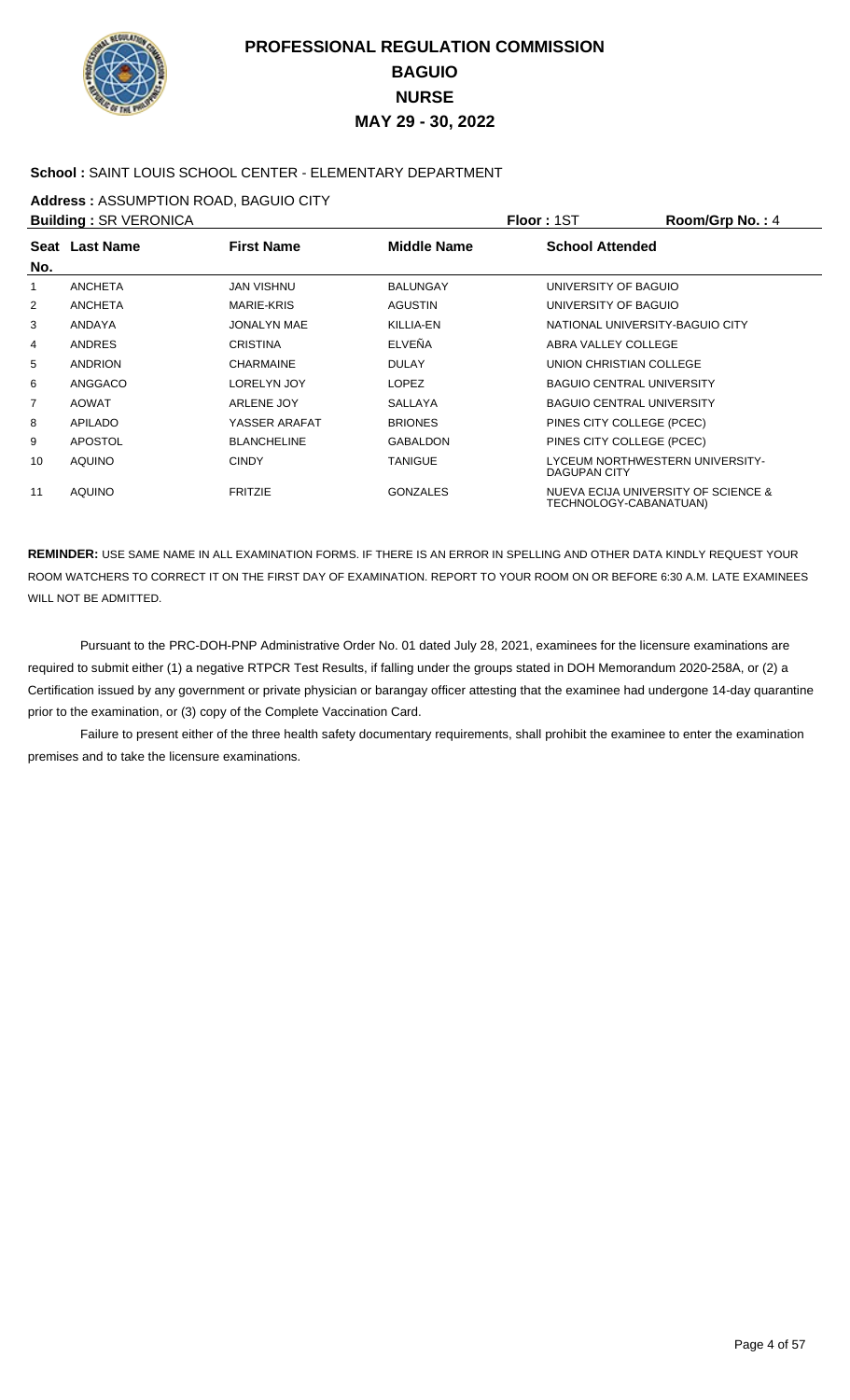

### **School :** SAINT LOUIS SCHOOL CENTER - ELEMENTARY DEPARTMENT

**Address :** ASSUMPTION ROAD, BAGUIO CITY

|     | <b>Building: SR VERONICA</b> |                       |                    | Floor: 1ST                          | Room/Grp No.: 5                           |
|-----|------------------------------|-----------------------|--------------------|-------------------------------------|-------------------------------------------|
|     | Seat Last Name               | <b>First Name</b>     | <b>Middle Name</b> | <b>School Attended</b>              |                                           |
| No. |                              |                       |                    |                                     |                                           |
| 1   | <b>AOUINO</b>                | <b>JAN MICHAEL</b>    | <b>VENTURA</b>     | NORTHWESTERN UNIVERSITY             |                                           |
| 2   | <b>AOUINO</b>                | <b>KENNEDY ZAMOS</b>  | ALBA               | DIVINE WORD COLLEGE OF LAOAG        |                                           |
| 3   | <b>AQUINO</b>                | <b>MA ANTONETTE</b>   | <b>EMBUIDO</b>     | UNIVERSITY OF BAGUIO                |                                           |
| 4   | <b>AOUINO</b>                | <b>SHANE MARIE</b>    |                    | NORTHWESTERN UNIVERSITY             |                                           |
| 5   | <b>ARCE</b>                  | ANA MARIE             | <b>PAA</b>         |                                     | UNIVERSITY OF NORTHERN PHILIPPINES-VIGAN  |
| 6   | <b>AROMIN</b>                | EFRELYN               | <b>MERIN</b>       | LORMA COLLEGE                       |                                           |
| 7   | <b>ATIENZA</b>               | <b>JOEY CATHERINE</b> | PUNZAL             | DR. CARLOS S. LANTING COLLEGE-O. C. |                                           |
| 8   | <b>ATONEN</b>                | <b>JAYSIE</b>         | <b>CAMODAG</b>     | <b>BAGUIO CENTRAL UNIVERSITY</b>    |                                           |
| 9   | <b>AVERA</b>                 | <b>EDELMIRA</b>       | <b>MANINGAS</b>    | INC-NUEVA ECIJA                     | DR. GLORIA D. LACSON FOUNDATION COLLEGES. |
| 10  | <b>AVILA</b>                 | <b>GLEA MAE</b>       | <b>RESIDE</b>      | UNIVERSITY OF PANGASINAN            |                                           |
| 11  | <b>AYOCHOK</b>               | <b>FERDELYN ANN</b>   | AB-ABO             | <b>BAGUIO CENTRAL UNIVERSITY</b>    |                                           |

**REMINDER:** USE SAME NAME IN ALL EXAMINATION FORMS. IF THERE IS AN ERROR IN SPELLING AND OTHER DATA KINDLY REQUEST YOUR ROOM WATCHERS TO CORRECT IT ON THE FIRST DAY OF EXAMINATION. REPORT TO YOUR ROOM ON OR BEFORE 6:30 A.M. LATE EXAMINEES WILL NOT BE ADMITTED.

 Pursuant to the PRC-DOH-PNP Administrative Order No. 01 dated July 28, 2021, examinees for the licensure examinations are required to submit either (1) a negative RTPCR Test Results, if falling under the groups stated in DOH Memorandum 2020-258A, or (2) a Certification issued by any government or private physician or barangay officer attesting that the examinee had undergone 14-day quarantine prior to the examination, or (3) copy of the Complete Vaccination Card.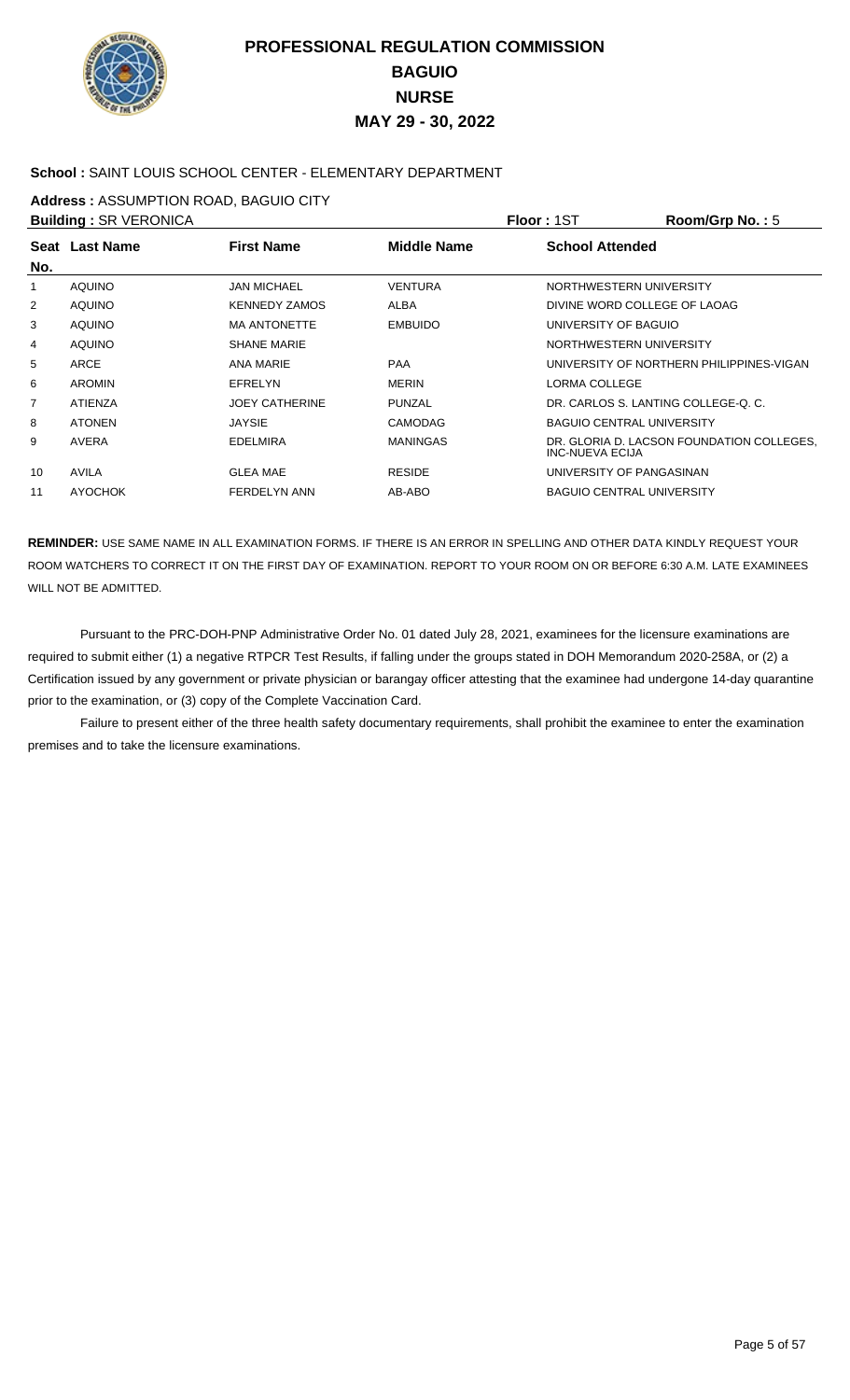

### **School :** SAINT LOUIS SCHOOL CENTER - ELEMENTARY DEPARTMENT

**Address :** ASSUMPTION ROAD, BAGUIO CITY

| <b>Building: SR VERONICA</b> |                  |                        |                 | Floor: 1ST                                                        | <b>Room/Grp No.: 6</b>                    |
|------------------------------|------------------|------------------------|-----------------|-------------------------------------------------------------------|-------------------------------------------|
|                              | Seat Last Name   | <b>First Name</b>      | Middle Name     | <b>School Attended</b>                                            |                                           |
| No.                          |                  |                        |                 |                                                                   |                                           |
| 1                            | <b>BAAY</b>      | <b>LOVELY ANN</b>      | <b>ARUCAN</b>   | ARELLANO UNIVERSITY-PASAY                                         |                                           |
| 2                            | <b>BABIDA</b>    | <b>VIA KATRINA</b>     | <b>POSADAS</b>  | DIVINE WORD COLLEGE OF BANGUED                                    |                                           |
| 3                            | <b>BABIERA</b>   | <b>MARIFE</b>          | <b>BALBOA</b>   | DIVINE WORD COLLEGE OF BANGUED                                    |                                           |
| 4                            | <b>BABLIING</b>  | <b>BEVERLY</b>         | <b>GUILLAO</b>  | PLT COLLEGE, INC                                                  |                                           |
| 5                            | <b>BACANI</b>    | <b>SHEMAIA TWINKLE</b> | <b>VILLADUZ</b> | UNION CHRISTIAN COLLEGE                                           |                                           |
| 6                            | <b>BACAO</b>     | <b>JERICO</b>          | <b>SUMALAG</b>  | ABRA VALLEY COLLEGE                                               |                                           |
| $\overline{7}$               | <b>BACTOL</b>    | <b>REYZELYN</b>        | <b>VELASCO</b>  | WESLEYAN UNIVERSITY-PHILIPPINES-<br><b>CABANATUAN CITY</b>        |                                           |
| 8                            | <b>BADIS</b>     | <b>APRIL ROSE</b>      | <b>GALIAN</b>   | <b>EASTER COLLEGE INC</b>                                         |                                           |
| 9                            | <b>BAGAOISAN</b> | <b>MC LADMER ROGYN</b> | <b>ISLA</b>     | <b>CENTRAL LUZON DOCTOR'S HOSPITAL</b><br>EDUCATIONAL INSTITUTION |                                           |
| 10                           | <b>BAGNOS</b>    | <b>XYAN MAGDALENA</b>  | <b>MIRAY</b>    | C.F.                                                              | UNIVERSITY OF THE CORDILLERAS (for.BAGUIO |
| 11                           | <b>BAHATAN</b>   | <b>JENIFER</b>         | <b>PAPLIN</b>   | PLT COLLEGE, INC                                                  |                                           |

**REMINDER:** USE SAME NAME IN ALL EXAMINATION FORMS. IF THERE IS AN ERROR IN SPELLING AND OTHER DATA KINDLY REQUEST YOUR ROOM WATCHERS TO CORRECT IT ON THE FIRST DAY OF EXAMINATION. REPORT TO YOUR ROOM ON OR BEFORE 6:30 A.M. LATE EXAMINEES WILL NOT BE ADMITTED.

 Pursuant to the PRC-DOH-PNP Administrative Order No. 01 dated July 28, 2021, examinees for the licensure examinations are required to submit either (1) a negative RTPCR Test Results, if falling under the groups stated in DOH Memorandum 2020-258A, or (2) a Certification issued by any government or private physician or barangay officer attesting that the examinee had undergone 14-day quarantine prior to the examination, or (3) copy of the Complete Vaccination Card.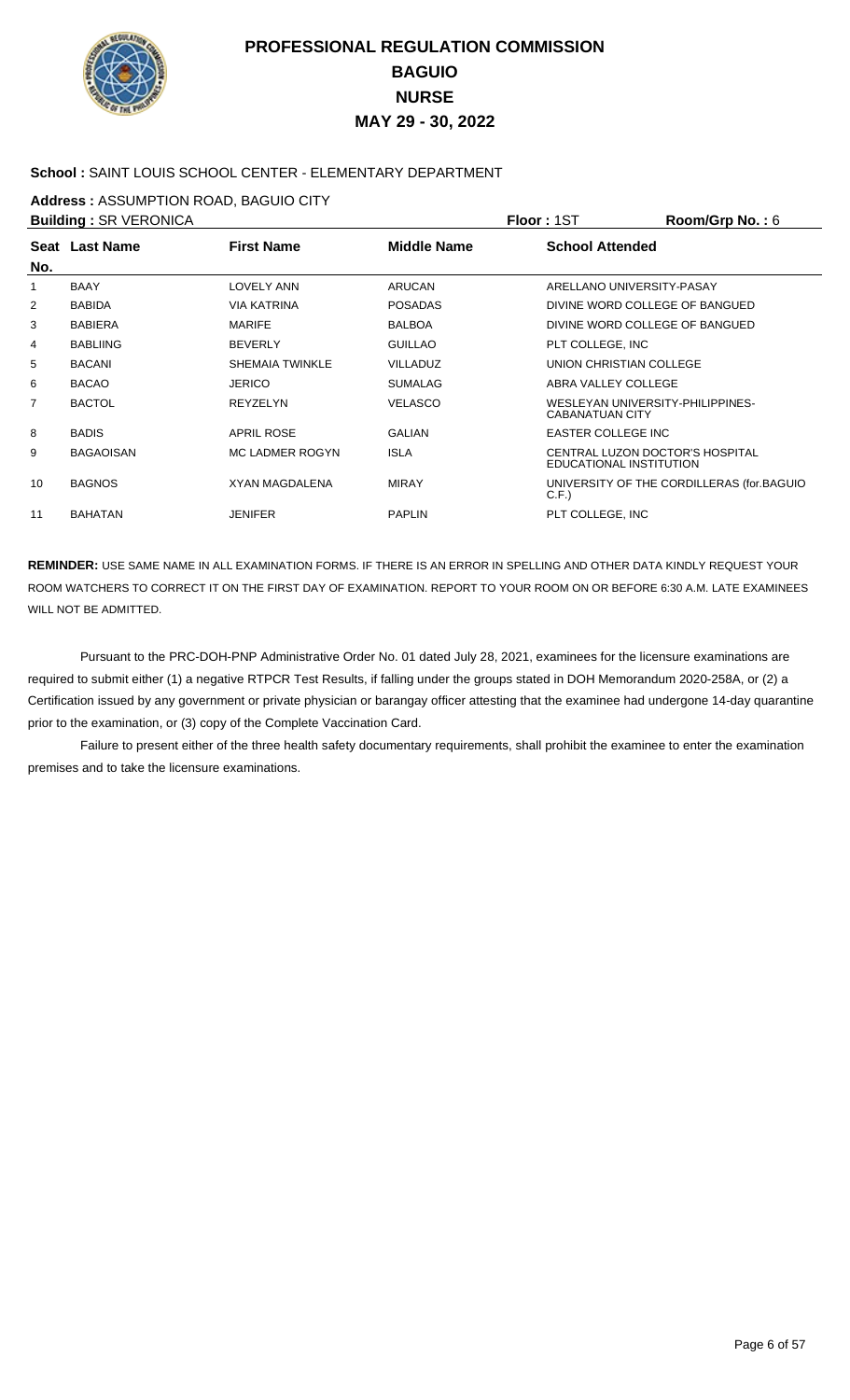

### **School :** SAINT LOUIS SCHOOL CENTER - ELEMENTARY DEPARTMENT

**Address :** ASSUMPTION ROAD, BAGUIO CITY

| <b>Building: SR VERONICA</b> |                   |                          |                    | Floor: 1ST                                                 | Room/Grp No.: 7                          |
|------------------------------|-------------------|--------------------------|--------------------|------------------------------------------------------------|------------------------------------------|
|                              | Seat Last Name    | <b>First Name</b>        | <b>Middle Name</b> | <b>School Attended</b>                                     |                                          |
| No.                          |                   |                          |                    |                                                            |                                          |
| 1                            | <b>BALA</b>       | ELAINE JUNE              | <b>MERIDA</b>      | CENTRAL LUZON DOCTOR'S HOSPITAL<br>EDUCATIONAL INSTITUTION |                                          |
| 2                            | <b>BALAN-EG</b>   | <b>RHEA</b>              | <b>BALAG-OY</b>    | UNIVERSITY OF BAGUIO                                       |                                          |
| 3                            | <b>BALANGUE</b>   | <b>JASPER MAUI</b>       | <b>ARANDA</b>      | LYCEUM NORTHWESTERN UNIVERSITY-<br>DAGUPAN CITY            |                                          |
| 4                            | <b>BALATONG</b>   | <b>ALEXIS</b>            | <b>TABACLA</b>     | <b>BAGUIO CENTRAL UNIVERSITY</b>                           |                                          |
| 5                            | <b>BALAZON</b>    | <b>MA CHRISTINA</b>      | ARIZO              | UNIVERSITY OF LUZON (LUZON COLL.)                          |                                          |
| 6                            | <b>BALDOS</b>     | <b>MADELL ANNE</b>       | <b>RAGASA</b>      |                                                            | UNIVERSITY OF NORTHERN PHILIPPINES-VIGAN |
| 7                            | <b>BALINGCADO</b> | <b>MAERELLE KRISTINE</b> | <b>MULLOZ</b>      | <b>BAGUIO CENTRAL UNIVERSITY</b>                           |                                          |
| 8                            | <b>BALISALISA</b> | <b>JASMIN</b>            | <b>BUNGAR</b>      | LYCEUM NORTHWESTERN UNIVERSITY-<br>DAGUPAN CITY            |                                          |
| 9                            | <b>BANGAD</b>     | <b>MA CATHERINE</b>      | <b>ENGARAN</b>     | PLT COLLEGE, INC                                           |                                          |
| 10                           | <b>BANGLOY</b>    | <b>RECHELLE</b>          | <b>CAOILE</b>      | PLT COLLEGE, INC                                           |                                          |
| 11                           | <b>BANSERO</b>    | <b>AIKO</b>              | VILLANUEVA         | LORMA COLLEGE                                              |                                          |

**REMINDER:** USE SAME NAME IN ALL EXAMINATION FORMS. IF THERE IS AN ERROR IN SPELLING AND OTHER DATA KINDLY REQUEST YOUR ROOM WATCHERS TO CORRECT IT ON THE FIRST DAY OF EXAMINATION. REPORT TO YOUR ROOM ON OR BEFORE 6:30 A.M. LATE EXAMINEES WILL NOT BE ADMITTED.

 Pursuant to the PRC-DOH-PNP Administrative Order No. 01 dated July 28, 2021, examinees for the licensure examinations are required to submit either (1) a negative RTPCR Test Results, if falling under the groups stated in DOH Memorandum 2020-258A, or (2) a Certification issued by any government or private physician or barangay officer attesting that the examinee had undergone 14-day quarantine prior to the examination, or (3) copy of the Complete Vaccination Card.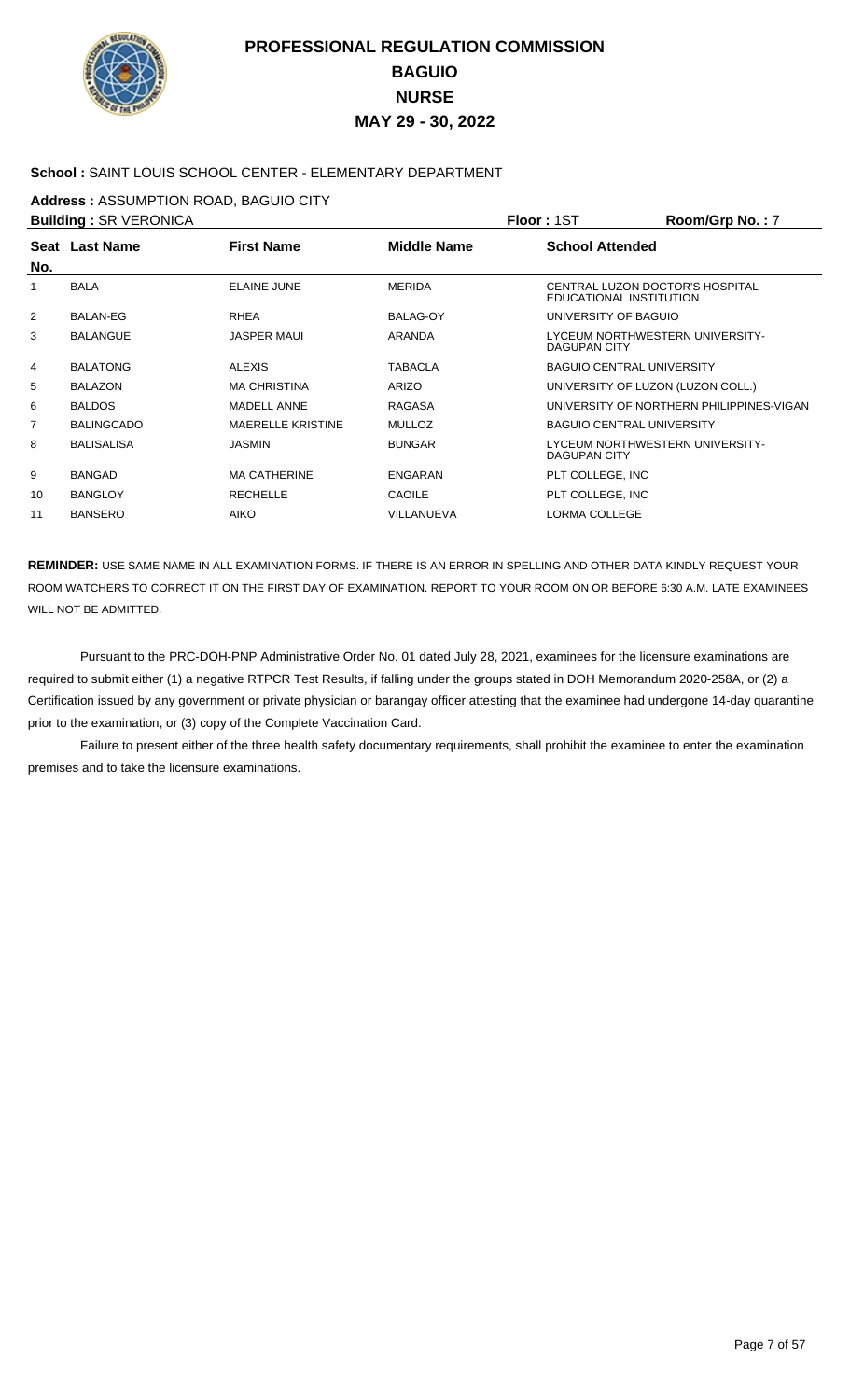

### **School :** SAINT LOUIS SCHOOL CENTER - ELEMENTARY DEPARTMENT

**Address :** ASSUMPTION ROAD, BAGUIO CITY

| <b>Building: SR VERONICA</b> |                 |                       |                 | Floor : 1ST                                            | <b>Room/Grp No.: 8</b>                    |
|------------------------------|-----------------|-----------------------|-----------------|--------------------------------------------------------|-------------------------------------------|
| No.                          | Seat Last Name  | <b>First Name</b>     | Middle Name     | <b>School Attended</b>                                 |                                           |
| 1                            | <b>BARBERO</b>  | <b>FELIZ ELVIE</b>    | <b>DUFALE</b>   | <b>BAGUIO CENTRAL UNIVERSITY</b>                       |                                           |
| 2                            | <b>BARCARSE</b> | <b>GENTRIX VERGEL</b> | <b>AMANO</b>    | ABRA VALLEY COLLEGE                                    |                                           |
| 3                            | <b>BARCARSE</b> | <b>GLEXAINTH JOHN</b> | <b>DAVID</b>    | C.F.                                                   | UNIVERSITY OF THE CORDILLERAS (for.BAGUIO |
| 4                            | <b>BARROGA</b>  | PAUL DAYREN           | <b>BENABESE</b> | DIVINE WORD COLLEGE OF BANGUED                         |                                           |
| 5                            | <b>BATAS</b>    | <b>RAY MART</b>       | DE GUZMAN       | <b>CABANATUAN</b>                                      | COLLEGE OF THE IMMACULATE CONCEPTION-     |
| 6                            | <b>BATOY</b>    | LIEZL LEN             | <b>PAGA</b>     | PLT COLLEGE, INC                                       |                                           |
| 7                            | <b>BAUTISTA</b> | <b>DYANNE</b>         | <b>GUARIN</b>   |                                                        | VIRGEN MILAGROSA UNIVERSITY FOUNDATION    |
| 8                            | <b>BAUTISTA</b> | <b>JERALDINE ANNE</b> | <b>OGBINAR</b>  | <b>GOLDEN WEST COLLEGES</b>                            |                                           |
| 9                            | <b>BAUZON</b>   | LEA LYKA              | <b>SAPIERA</b>  | UNIVERSITY OF PANGASINAN                               |                                           |
| 10                           | <b>BAYBAYAN</b> | <b>VANESSA</b>        | BAYBAYAN        | LYCEUM NORTHWESTERN UNIVERSITY-<br><b>DAGUPAN CITY</b> |                                           |
| 11                           | <b>BAYENG</b>   | <b>JULIEN</b>         | <b>CANAYON</b>  | MOUNTAIN PROV. STATE POLYTECHNIC<br>COLLEGE-BONTOC     |                                           |

**REMINDER:** USE SAME NAME IN ALL EXAMINATION FORMS. IF THERE IS AN ERROR IN SPELLING AND OTHER DATA KINDLY REQUEST YOUR ROOM WATCHERS TO CORRECT IT ON THE FIRST DAY OF EXAMINATION. REPORT TO YOUR ROOM ON OR BEFORE 6:30 A.M. LATE EXAMINEES WILL NOT BE ADMITTED.

 Pursuant to the PRC-DOH-PNP Administrative Order No. 01 dated July 28, 2021, examinees for the licensure examinations are required to submit either (1) a negative RTPCR Test Results, if falling under the groups stated in DOH Memorandum 2020-258A, or (2) a Certification issued by any government or private physician or barangay officer attesting that the examinee had undergone 14-day quarantine prior to the examination, or (3) copy of the Complete Vaccination Card.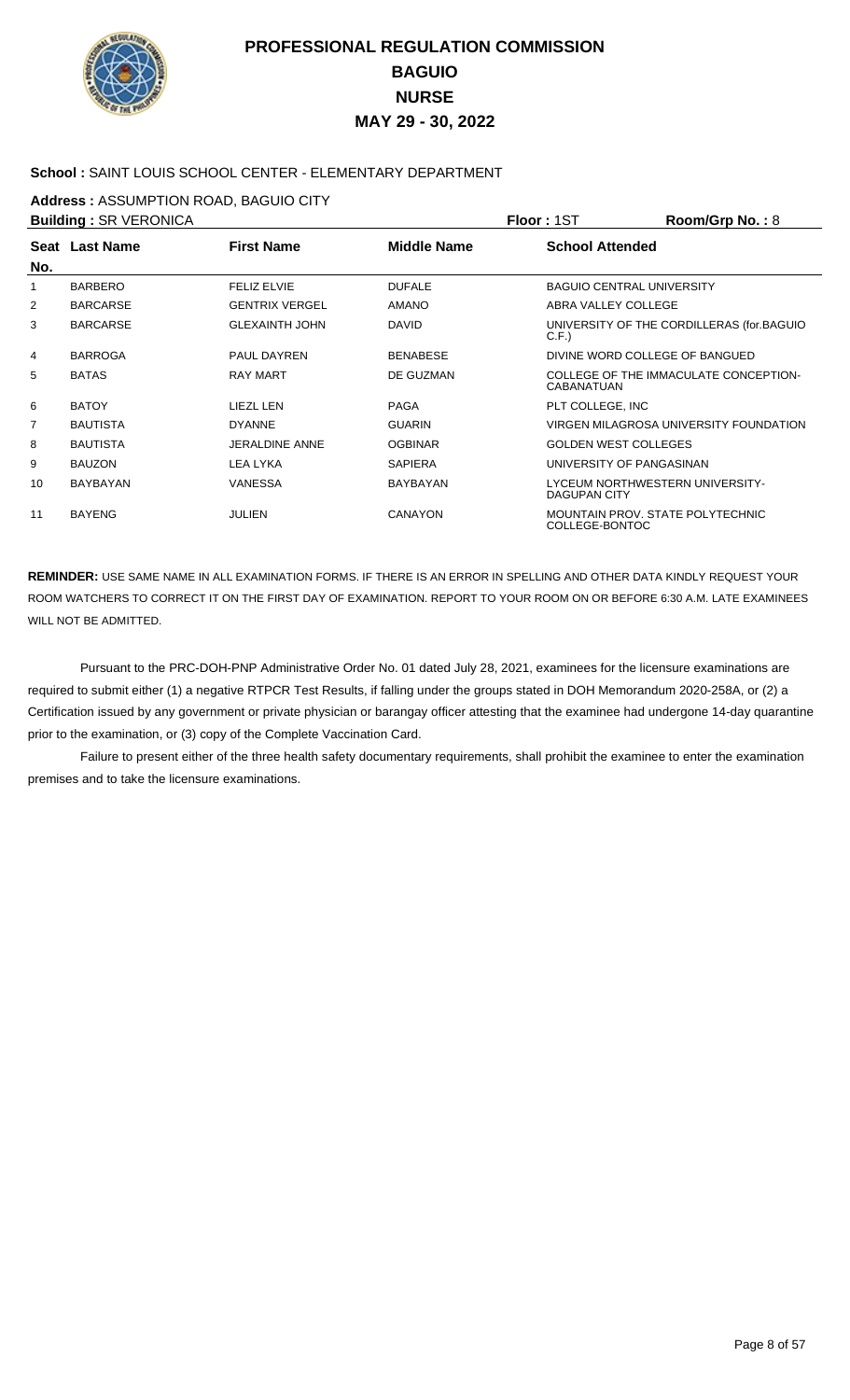

### **School :** SAINT LOUIS SCHOOL CENTER - ELEMENTARY DEPARTMENT

**Address :** ASSUMPTION ROAD, BAGUIO CITY

|     | <b>Building: SR VERONICA</b> |                         |                    | Floor: 1ST              | Room/Grp No.: 9                     |
|-----|------------------------------|-------------------------|--------------------|-------------------------|-------------------------------------|
|     | Seat Last Name               | <b>First Name</b>       | <b>Middle Name</b> | <b>School Attended</b>  |                                     |
| No. |                              |                         |                    |                         |                                     |
| 1   | <b>BELEN</b>                 | <b>BENMHER</b>          | <b>BANIOUED</b>    |                         | DR. CARLOS S. LANTING COLLEGE-O. C. |
| 2   | <b>BELENA</b>                | <b>JAN AHIRA</b>        | <b>PALOS</b>       | UNIVERSITY OF BAGUIO    |                                     |
| 3   | <b>BELJAMIN</b>              | <b>EDNA</b>             | <b>GINES</b>       | UNION CHRISTIAN COLLEGE |                                     |
| 4   | <b>BELLO</b>                 | CAROLYNE JOY            | <b>GUZMAN</b>      |                         | SAINT FERDINAND COLLEGE-ILAGAN      |
| 5   | <b>BELOY</b>                 | <b>GENALISSA CHEYNE</b> | <b>EDEN</b>        |                         | NATIONAL UNIVERSITY-BAGUIO CITY     |
| 6   | <b>BELOY</b>                 | KIEL LIECESTER          | <b>EDEN</b>        | ABRA VALLEY COLLEGE     |                                     |
| 7   | <b>BELTRAN</b>               | <b>MYRENE</b>           | <b>URINGAN</b>     |                         | DIVINE WORD COLLEGE OF BANGUED      |
| 8   | <b>BENTADAN</b>              | AGNOLYN                 | <b>GUMPAIC</b>     |                         | NATIONAL UNIVERSITY-BAGUIO CITY     |
| 9   | <b>BERMILLO</b>              | JO NIÑO ANGELO          | ARIZABAL           |                         | DIVINE WORD COLLEGE OF BANGUED      |
| 10  | <b>BERMUDEZ</b>              | MARIZZA                 | <b>TULLAS</b>      | ABRA VALLEY COLLEGE     |                                     |
| 11  | <b>BERNARTE</b>              | <b>ALDRIN</b>           | <b>BASCO</b>       | CABANATUAN CITY         | WESLEYAN UNIVERSITY-PHILIPPINES-    |

**REMINDER:** USE SAME NAME IN ALL EXAMINATION FORMS. IF THERE IS AN ERROR IN SPELLING AND OTHER DATA KINDLY REQUEST YOUR ROOM WATCHERS TO CORRECT IT ON THE FIRST DAY OF EXAMINATION. REPORT TO YOUR ROOM ON OR BEFORE 6:30 A.M. LATE EXAMINEES WILL NOT BE ADMITTED.

 Pursuant to the PRC-DOH-PNP Administrative Order No. 01 dated July 28, 2021, examinees for the licensure examinations are required to submit either (1) a negative RTPCR Test Results, if falling under the groups stated in DOH Memorandum 2020-258A, or (2) a Certification issued by any government or private physician or barangay officer attesting that the examinee had undergone 14-day quarantine prior to the examination, or (3) copy of the Complete Vaccination Card.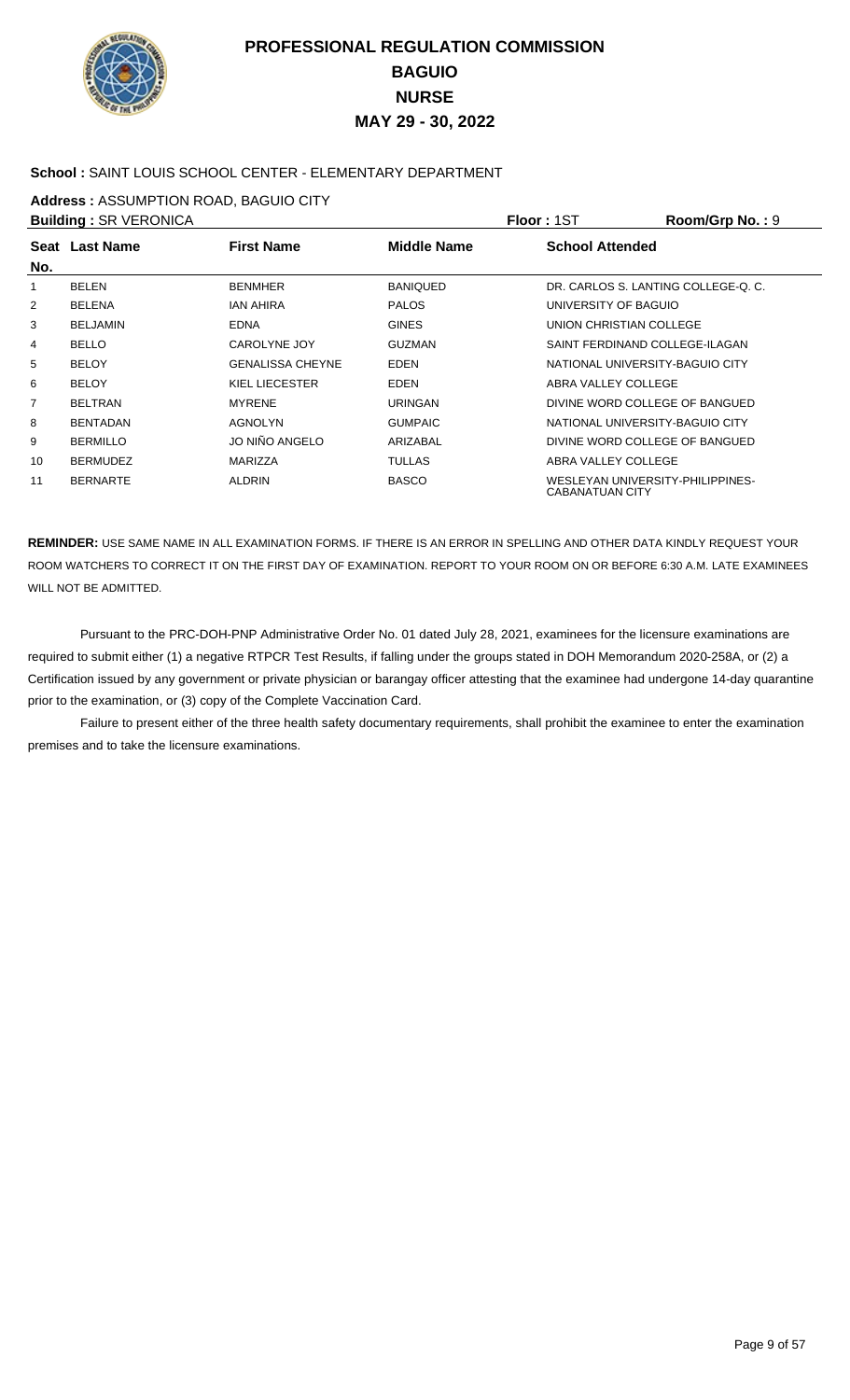

### **School :** SAINT LOUIS SCHOOL CENTER - ELEMENTARY DEPARTMENT

**Address :** ASSUMPTION ROAD, BAGUIO CITY

| <b>Building: SR VERONICA</b> |                       |                    |                    | Floor: 1ST             | Room/Grp No.: 10                         |
|------------------------------|-----------------------|--------------------|--------------------|------------------------|------------------------------------------|
| No.                          | <b>Seat Last Name</b> | <b>First Name</b>  | <b>Middle Name</b> | <b>School Attended</b> |                                          |
| 1                            | <b>BERNARTE</b>       | <b>MA RICHELLE</b> | <b>MANIEGO</b>     | <b>CABANATUAN CITY</b> | WESLEYAN UNIVERSITY-PHILIPPINES-         |
| 2                            | <b>BEROÑA</b>         | <b>SHARMAINE</b>   | <b>BLUE</b>        |                        | DIVINE WORD COLLEGE OF BANGUED           |
| 3                            | <b>BERSAMIN</b>       | ANA MARIE          | <b>BAROÑA</b>      | ABRA VALLEY COLLEGE    |                                          |
| 4                            | <b>BESACRUZ</b>       | <b>CHRISTIAN</b>   | DE LEON            | <b>DAGUPAN CITY</b>    | LYCEUM NORTHWESTERN UNIVERSITY-          |
| 5                            | <b>BIALA</b>          | JOANA MAY          | <b>FERNANDEZ</b>   |                        | NATIONAL UNIVERSITY-BAGUIO CITY          |
| 6                            | <b>BIALA</b>          | <b>SARAH JEAN</b>  | <b>ABREU</b>       | <b>DAGUPAN CITY</b>    | LYCEUM NORTHWESTERN UNIVERSITY-          |
| 7                            | <b>BIGLAEN</b>        | <b>ANTONIO</b>     | <b>ZUBELDIA</b>    | <b>TABACO COLLEGE</b>  |                                          |
| 8                            | <b>BISCARRA</b>       | <b>MARJORIE</b>    | <b>REGUNTON</b>    | ABRA VALLEY COLLEGE    |                                          |
| 9                            | <b>BISOUERA</b>       | <b>JOSEFINA</b>    | <b>BACUYAG</b>     | ABRA VALLEY COLLEGE    |                                          |
| 10                           | <b>BOCALING</b>       | ANALEAH            | <b>ATINAJA</b>     |                        | UNIVERSITY OF NORTHERN PHILIPPINES-VIGAN |
| 11                           | <b>BONDAD</b>         | <b>KREAN</b>       | <b>RAMOS</b>       | COLLEGE-BONTOC         | <b>MOUNTAIN PROV. STATE POLYTECHNIC</b>  |

**REMINDER:** USE SAME NAME IN ALL EXAMINATION FORMS. IF THERE IS AN ERROR IN SPELLING AND OTHER DATA KINDLY REQUEST YOUR ROOM WATCHERS TO CORRECT IT ON THE FIRST DAY OF EXAMINATION. REPORT TO YOUR ROOM ON OR BEFORE 6:30 A.M. LATE EXAMINEES WILL NOT BE ADMITTED.

 Pursuant to the PRC-DOH-PNP Administrative Order No. 01 dated July 28, 2021, examinees for the licensure examinations are required to submit either (1) a negative RTPCR Test Results, if falling under the groups stated in DOH Memorandum 2020-258A, or (2) a Certification issued by any government or private physician or barangay officer attesting that the examinee had undergone 14-day quarantine prior to the examination, or (3) copy of the Complete Vaccination Card.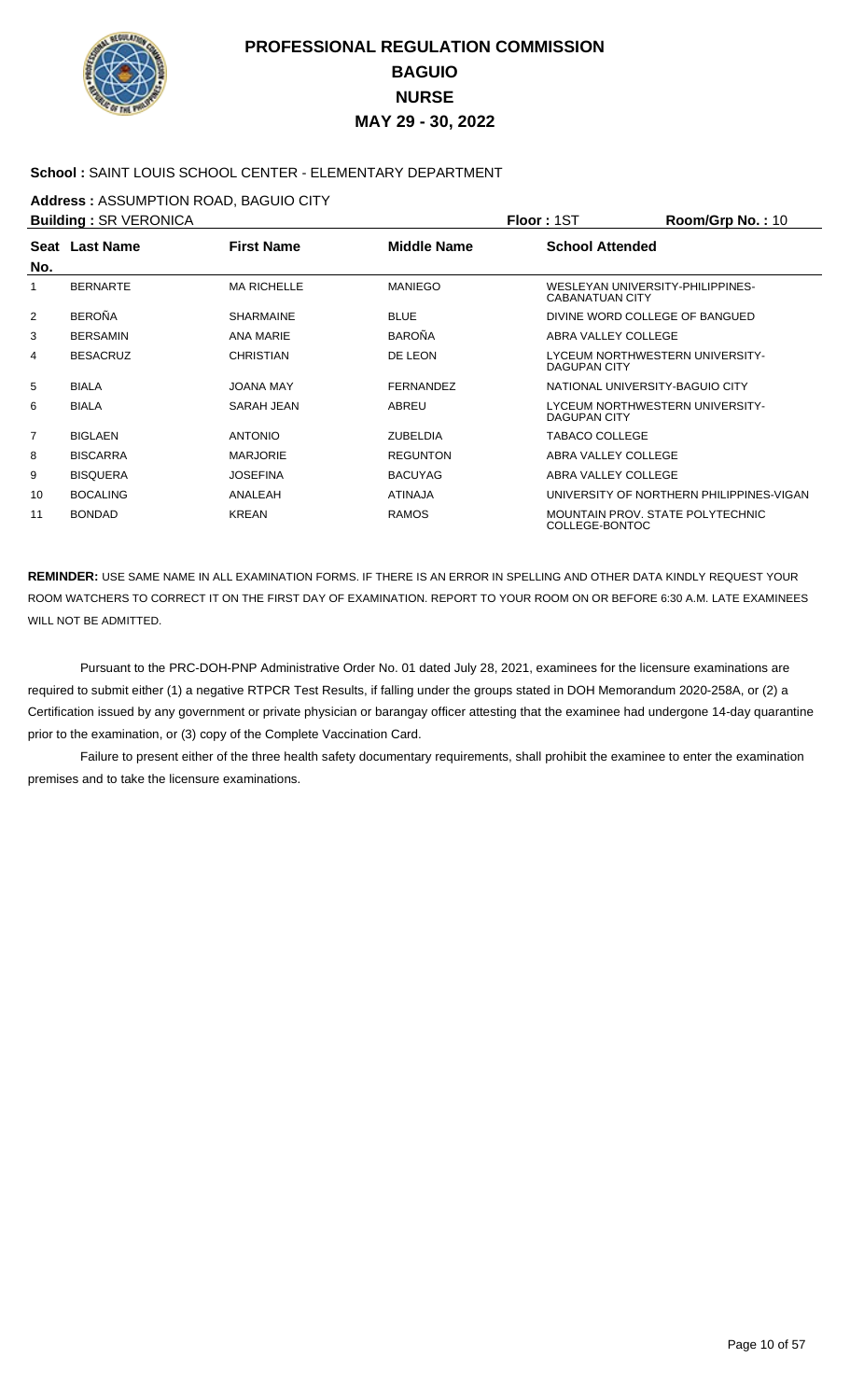

### **School :** SAINT LOUIS SCHOOL CENTER - ELEMENTARY DEPARTMENT

**Address :** ASSUMPTION ROAD, BAGUIO CITY

| <b>Building: SR VERONICA</b> |                 |                    |                  | Floor: 1ST                      | Room/Grp No.: 11                          |
|------------------------------|-----------------|--------------------|------------------|---------------------------------|-------------------------------------------|
|                              | Seat Last Name  | <b>First Name</b>  | Middle Name      | <b>School Attended</b>          |                                           |
| No.                          |                 |                    |                  |                                 |                                           |
| 1                            | <b>BONODE</b>   | <b>JENNY</b>       | <b>GUINEDEN</b>  | NATIONAL UNIVERSITY-BAGUIO CITY |                                           |
| $\overline{2}$               | <b>BRINGAS</b>  | <b>DERBIE</b>      | <b>BENEDITO</b>  | ABRA VALLEY COLLEGE             |                                           |
| 3                            | <b>BUCCAHAN</b> | ARLENE             | <b>BANDAO</b>    | EASTER COLLEGE INC              |                                           |
| 4                            | <b>BUCCAHAN</b> | <b>EZRALYN</b>     | <b>BULLIGAN</b>  | PIMSAT COLLEGES                 |                                           |
| 5                            | <b>BUGARIN</b>  | <b>HAZEL JOICE</b> | <b>ARANETA</b>   | NUEVA ECIJA COLLEGES            |                                           |
| 6                            | <b>BUGARIN</b>  | <b>KENNETH JOY</b> | <b>MARTIN</b>    | UNIVERSITY OF BAGUIO            |                                           |
| 7                            | <b>BUGASTO</b>  | DYANA MARIE        | <b>VIADO</b>     | ABRA VALLEY COLLEGE             |                                           |
| 8                            | <b>BUGAWAN</b>  | JULIE              | <b>MATEO</b>     | <b>INC-NUEVA ECIJA</b>          | DR. GLORIA D. LACSON FOUNDATION COLLEGES. |
| 9                            | <b>BULIGON</b>  | <b>KATHLYN</b>     | <b>BINWAG</b>    | PINES CITY COLLEGE (PCEC)       |                                           |
| 10                           | <b>BUTATA</b>   | <b>AIZA</b>        | <b>BINWAG</b>    | PLT COLLEGE, INC                |                                           |
| 11                           | <b>CABAIS</b>   | <b>JOSEPH</b>      | <b>RODRIGUEZ</b> | TECHNOLOGY                      | CENTRAL ILOCANDIA COLLEGE OF SCIENCE &    |

**REMINDER:** USE SAME NAME IN ALL EXAMINATION FORMS. IF THERE IS AN ERROR IN SPELLING AND OTHER DATA KINDLY REQUEST YOUR ROOM WATCHERS TO CORRECT IT ON THE FIRST DAY OF EXAMINATION. REPORT TO YOUR ROOM ON OR BEFORE 6:30 A.M. LATE EXAMINEES WILL NOT BE ADMITTED.

 Pursuant to the PRC-DOH-PNP Administrative Order No. 01 dated July 28, 2021, examinees for the licensure examinations are required to submit either (1) a negative RTPCR Test Results, if falling under the groups stated in DOH Memorandum 2020-258A, or (2) a Certification issued by any government or private physician or barangay officer attesting that the examinee had undergone 14-day quarantine prior to the examination, or (3) copy of the Complete Vaccination Card.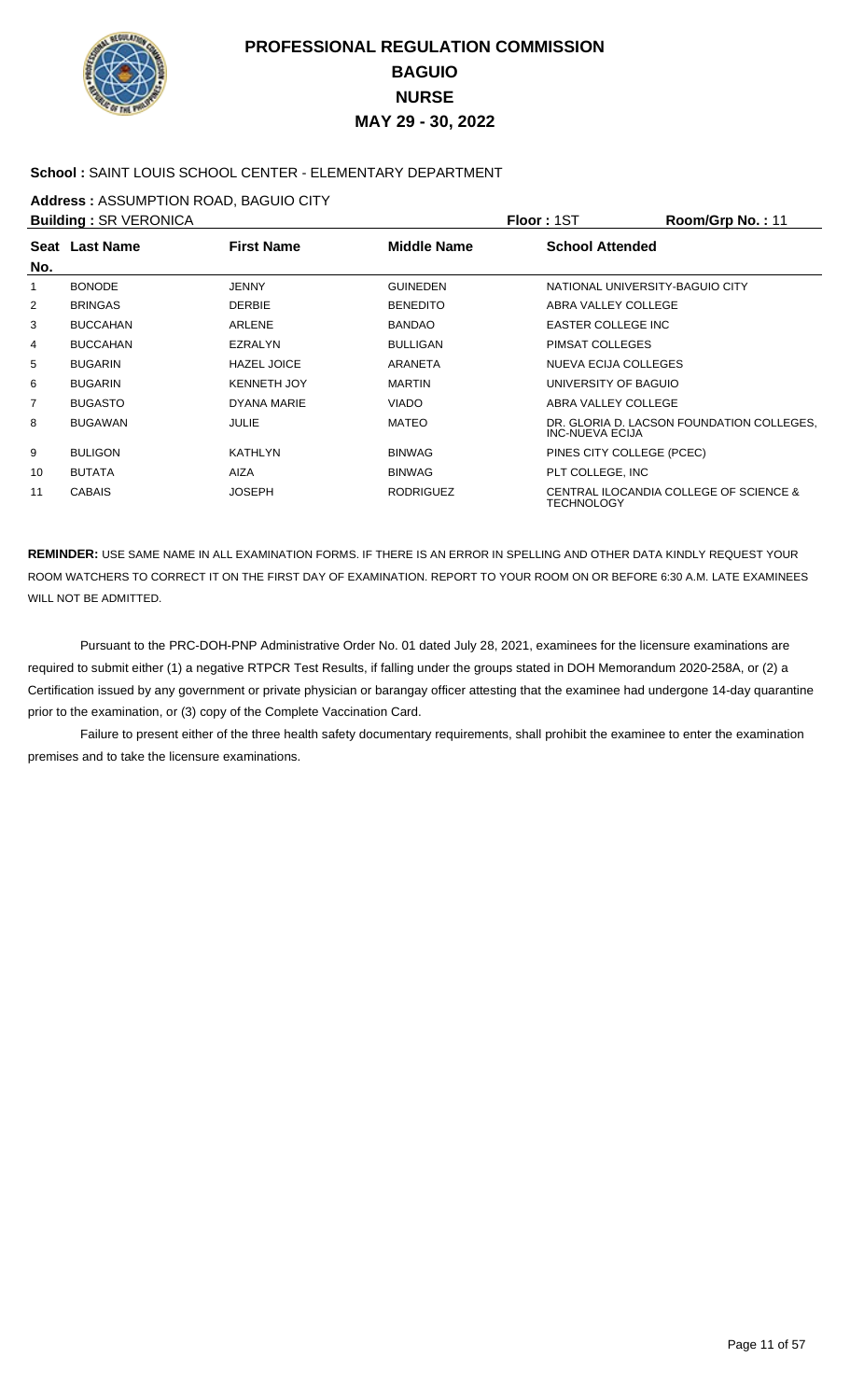

### **School :** SAINT LOUIS SCHOOL CENTER - ELEMENTARY DEPARTMENT

**Address :** ASSUMPTION ROAD, BAGUIO CITY

| <b>Building: SR VERONICA</b> |                  |                          |                    | Floor: 1ST                      | Room/Grp No.: 12                                                                   |
|------------------------------|------------------|--------------------------|--------------------|---------------------------------|------------------------------------------------------------------------------------|
|                              | Seat Last Name   | <b>First Name</b>        | <b>Middle Name</b> | <b>School Attended</b>          |                                                                                    |
| No.                          |                  |                          |                    |                                 |                                                                                    |
| 1                            | CABALLERO        | <b>MA FRANCES CHARIS</b> | <b>FRONDA</b>      | NATIONAL UNIVERSITY-BAGUIO CITY |                                                                                    |
| 2                            | <b>CABALO</b>    | <b>KATHYREEN</b>         | <b>MAGALONG</b>    | LORMA COLLEGE                   |                                                                                    |
| 3                            | <b>CABAYA</b>    | <b>EMIL MICHAEL</b>      | <b>MENDOZA</b>     | C.F.                            | UNIVERSITY OF THE CORDILLERAS (for.BAGUIO                                          |
| 4                            | CABELLON         | <b>RICHARD JOY</b>       | <b>TINDOC</b>      | PINES CITY COLLEGE (PCEC)       |                                                                                    |
| 5                            | <b>CABRERA</b>   | <b>JULIET</b>            | <b>PATAL</b>       | C.F.                            | UNIVERSITY OF THE CORDILLERAS (for.BAGUIO                                          |
| 6                            | <b>CABREROS</b>  | <b>NIMPHA</b>            | <b>JACANG</b>      | CANDON                          | UNIVERSITY OF NORTHERN PHILIPPINES-<br>CANDON former NORTH LUZON PHIL, STATE COLL- |
| $\overline{7}$               | <b>CABULANG</b>  | <b>REGOR</b>             | <b>SORIANO</b>     | <b>TECHNOLOGY</b>               | CENTRAL ILOCANDIA COLLEGE OF SCIENCE &                                             |
| 8                            | <b>CACABELOS</b> | <b>JEMELYN</b>           | <b>CACAS</b>       |                                 | UNIVERSITY OF NORTHERN PHILIPPINES-VIGAN                                           |
| 9                            | <b>CACAPIT</b>   | <b>LOVELY ROSE</b>       | <b>SORIANO</b>     | UNIVERSITY OF BAGUIO            |                                                                                    |
| 10                           | <b>CACAS</b>     | <b>MARY ANN</b>          | <b>DECHAVES</b>    | <b>SCIENCES</b>                 | LA UNION COLLEGE OF NURSING, ARTS &                                                |
| 11                           | <b>CACBET</b>    | ANNABELLE                | <b>LUNDAY</b>      | PLT COLLEGE, INC                |                                                                                    |
|                              |                  |                          |                    |                                 |                                                                                    |

**REMINDER:** USE SAME NAME IN ALL EXAMINATION FORMS. IF THERE IS AN ERROR IN SPELLING AND OTHER DATA KINDLY REQUEST YOUR ROOM WATCHERS TO CORRECT IT ON THE FIRST DAY OF EXAMINATION. REPORT TO YOUR ROOM ON OR BEFORE 6:30 A.M. LATE EXAMINEES WILL NOT BE ADMITTED.

 Pursuant to the PRC-DOH-PNP Administrative Order No. 01 dated July 28, 2021, examinees for the licensure examinations are required to submit either (1) a negative RTPCR Test Results, if falling under the groups stated in DOH Memorandum 2020-258A, or (2) a Certification issued by any government or private physician or barangay officer attesting that the examinee had undergone 14-day quarantine prior to the examination, or (3) copy of the Complete Vaccination Card.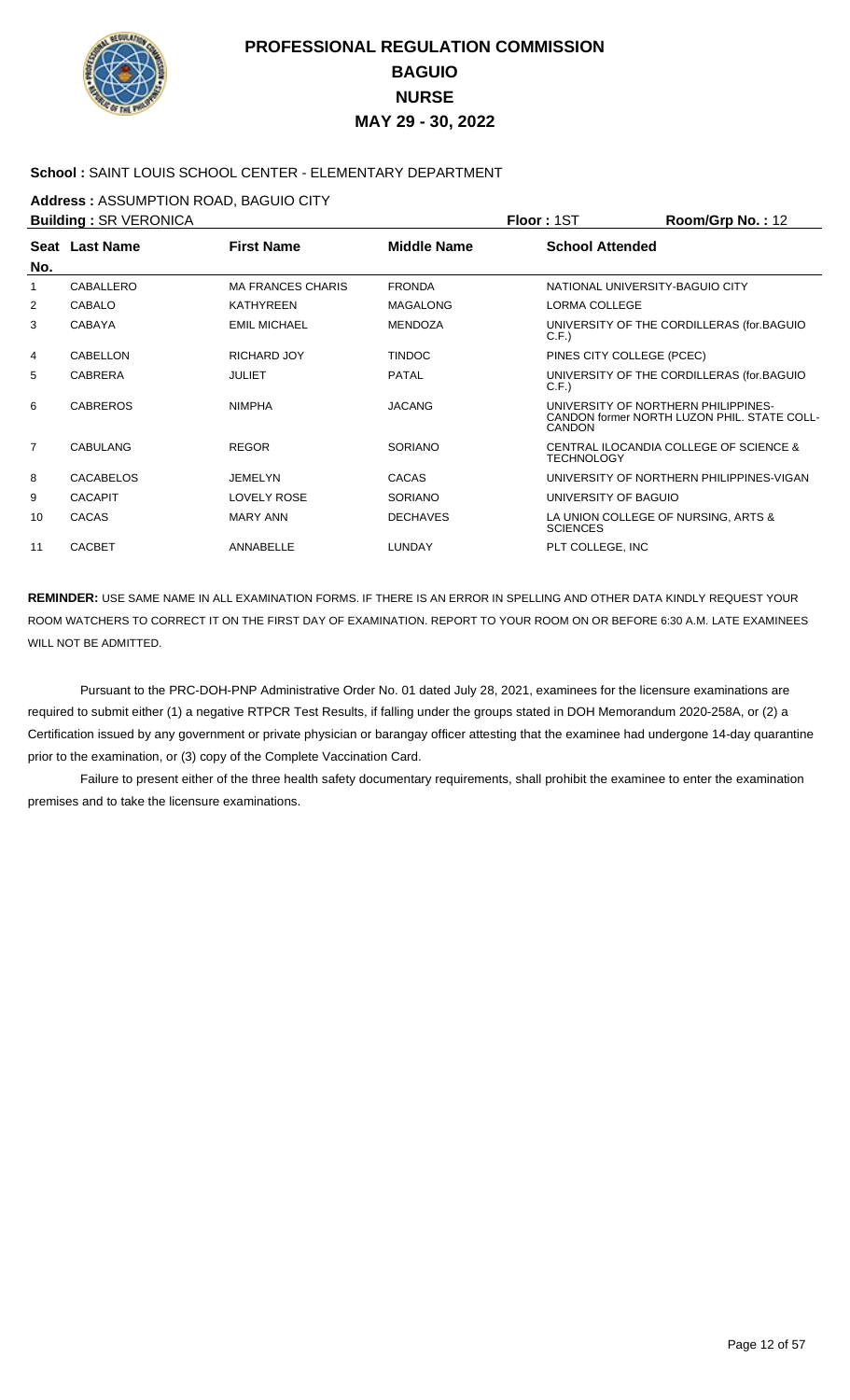

### **School :** SAINT LOUIS SCHOOL CENTER - ELEMENTARY DEPARTMENT

**Address :** ASSUMPTION ROAD, BAGUIO CITY

|                | <b>Building: SR VERONICA</b> |                        |                    | Floor: 1ST                                         | Room/Grp No.: 13                          |
|----------------|------------------------------|------------------------|--------------------|----------------------------------------------------|-------------------------------------------|
| No.            | Seat Last Name               | <b>First Name</b>      | <b>Middle Name</b> | <b>School Attended</b>                             |                                           |
| $\mathbf{1}$   | <b>CACHO</b>                 | <b>LADY AILENE</b>     | <b>DOMINGO</b>     | UNIVERSITY OF BAGUIO                               |                                           |
| $\overline{2}$ | CADALZO                      | <b>FLOYD</b>           | <b>CABIE</b>       | PINES CITY COLLEGE (PCEC)                          |                                           |
| 3              | CALABAWAN                    | <b>OLIVE ROSE</b>      | <b>LUMAHO</b>      | <b>BAGUIO CENTRAL UNIVERSITY</b>                   |                                           |
| 4              | <b>CALIMAG</b>               | KEEFE IVAN NATHANIEL   | DELA RAMA          | UNIVERSITY OF PANGASINAN                           |                                           |
| 5              | <b>CALONGE</b>               | <b>DIANNE RICHELLE</b> | <b>LOMBOY</b>      | NATIONAL UNIVERSITY-BAGUIO CITY                    |                                           |
| 6              | <b>CAMPO</b>                 | <b>KAREN KLAIRE</b>    | <b>FLORES</b>      | C.F.                                               | UNIVERSITY OF THE CORDILLERAS (for.BAGUIO |
| $\overline{7}$ | <b>CAMPOS</b>                | <b>DEVY</b>            | CARREON            | UNION CHRISTIAN COLLEGE                            |                                           |
| 8              | <b>CANERO</b>                | LEAH                   | <b>RITUALO</b>     | UNIVERSITY OF BAGUIO                               |                                           |
| 9              | <b>CAPISTRANO</b>            | <b>MC GARY VI</b>      | <b>OUIBUYEN</b>    | LA FORTUNA COLLEGE                                 |                                           |
| 10             | <b>CAPULONG</b>              | <b>ROCHELLE</b>        | <b>MINA</b>        |                                                    | GORDON COLLEGE (for.OLONGAPO CITY COLL.)  |
| 11             | <b>CAPUYAN</b>               | <b>KRIZHA JANE</b>     | <b>KIAT-ONG</b>    | MOUNTAIN PROV. STATE POLYTECHNIC<br>COLLEGE-BONTOC |                                           |

**REMINDER:** USE SAME NAME IN ALL EXAMINATION FORMS. IF THERE IS AN ERROR IN SPELLING AND OTHER DATA KINDLY REQUEST YOUR ROOM WATCHERS TO CORRECT IT ON THE FIRST DAY OF EXAMINATION. REPORT TO YOUR ROOM ON OR BEFORE 6:30 A.M. LATE EXAMINEES WILL NOT BE ADMITTED.

 Pursuant to the PRC-DOH-PNP Administrative Order No. 01 dated July 28, 2021, examinees for the licensure examinations are required to submit either (1) a negative RTPCR Test Results, if falling under the groups stated in DOH Memorandum 2020-258A, or (2) a Certification issued by any government or private physician or barangay officer attesting that the examinee had undergone 14-day quarantine prior to the examination, or (3) copy of the Complete Vaccination Card.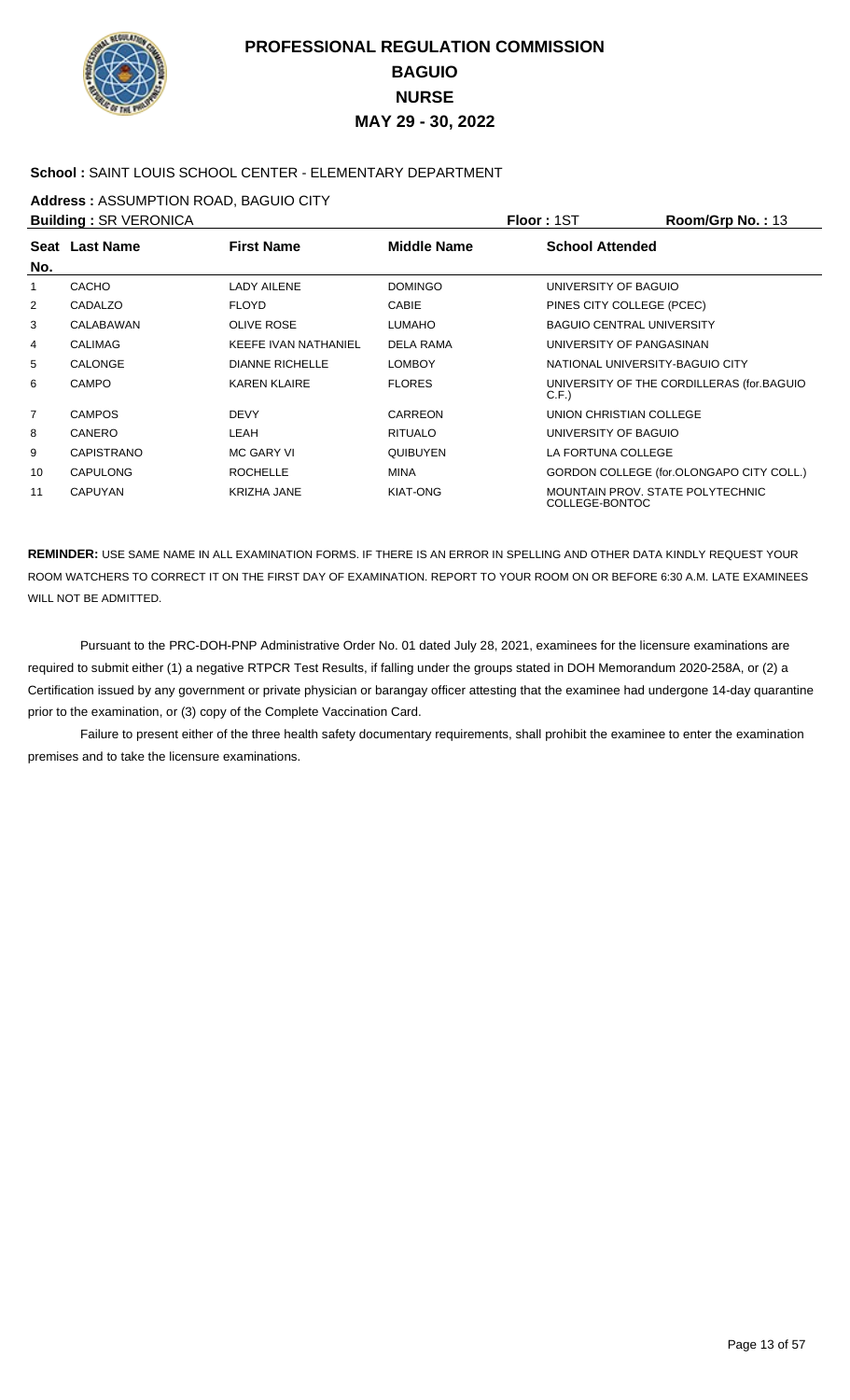

### **School :** SAINT LOUIS SCHOOL CENTER - ELEMENTARY DEPARTMENT

**Address :** ASSUMPTION ROAD, BAGUIO CITY

|                | <b>Building: SR VERONICA</b> |                       |                  | Floor: 1ST                                                 | Room/Grp No.: 14                          |
|----------------|------------------------------|-----------------------|------------------|------------------------------------------------------------|-------------------------------------------|
| No.            | Seat Last Name               | <b>First Name</b>     | Middle Name      | <b>School Attended</b>                                     |                                           |
| 1              | <b>CARANTES</b>              | <b>GRAIL ANN</b>      | <b>BALONG</b>    | <b>BAGUIO CENTRAL UNIVERSITY</b>                           |                                           |
| 2              | CARIÑO                       | <b>FELICE NICOLLE</b> | DE GUZMAN        | UNIVERSITY OF PANGASINAN                                   |                                           |
| 3              | CASCAYAN                     | <b>MARICRIS</b>       | <b>DUCALA</b>    | NORTHERN CHRISTIAN COLLEGE                                 |                                           |
| 4              | <b>CASEÑAS</b>               | <b>MARY ANN</b>       | <b>BANGON</b>    | UNIVERSITY OF BAGUIO                                       |                                           |
| 5              | <b>CASTRO</b>                | <b>CAREY LIEN</b>     | <b>BANGIS</b>    | CENTRAL LUZON DOCTOR'S HOSPITAL<br>EDUCATIONAL INSTITUTION |                                           |
| 6              | CASTRO                       | <b>LIBERTY</b>        | <b>CERVANTES</b> | SOUTHEAST ASIAN COLLEGE (UDMC)                             |                                           |
| $\overline{7}$ | <b>CASUPANG</b>              | <b>VANESSA</b>        | <b>SARMIENTO</b> | PINES CITY COLLEGE (PCEC)                                  |                                           |
| 8              | CATBAGAN                     | <b>JOANALYN</b>       | <b>GALVEZ</b>    | UNION CHRISTIAN COLLEGE                                    |                                           |
| 9              | <b>CAWIS</b>                 | <b>MARY GRACE</b>     | BOMMON-AS        | SAINT TONIS COLLEGE                                        |                                           |
| 10             | CAYANAN                      | <b>JEROME CAESAR</b>  | <b>ONIATE</b>    | CENTRAL LUZON DOCTOR'S HOSPITAL<br>EDUCATIONAL INSTITUTION |                                           |
| 11             | <b>CEREZO</b>                | <b>JUSTINE PAUL</b>   | <b>LAIGUE</b>    |                                                            | COLEGIO DE DAGUPAN (for.COMPUTRONIX COLL) |

**REMINDER:** USE SAME NAME IN ALL EXAMINATION FORMS. IF THERE IS AN ERROR IN SPELLING AND OTHER DATA KINDLY REQUEST YOUR ROOM WATCHERS TO CORRECT IT ON THE FIRST DAY OF EXAMINATION. REPORT TO YOUR ROOM ON OR BEFORE 6:30 A.M. LATE EXAMINEES WILL NOT BE ADMITTED.

 Pursuant to the PRC-DOH-PNP Administrative Order No. 01 dated July 28, 2021, examinees for the licensure examinations are required to submit either (1) a negative RTPCR Test Results, if falling under the groups stated in DOH Memorandum 2020-258A, or (2) a Certification issued by any government or private physician or barangay officer attesting that the examinee had undergone 14-day quarantine prior to the examination, or (3) copy of the Complete Vaccination Card.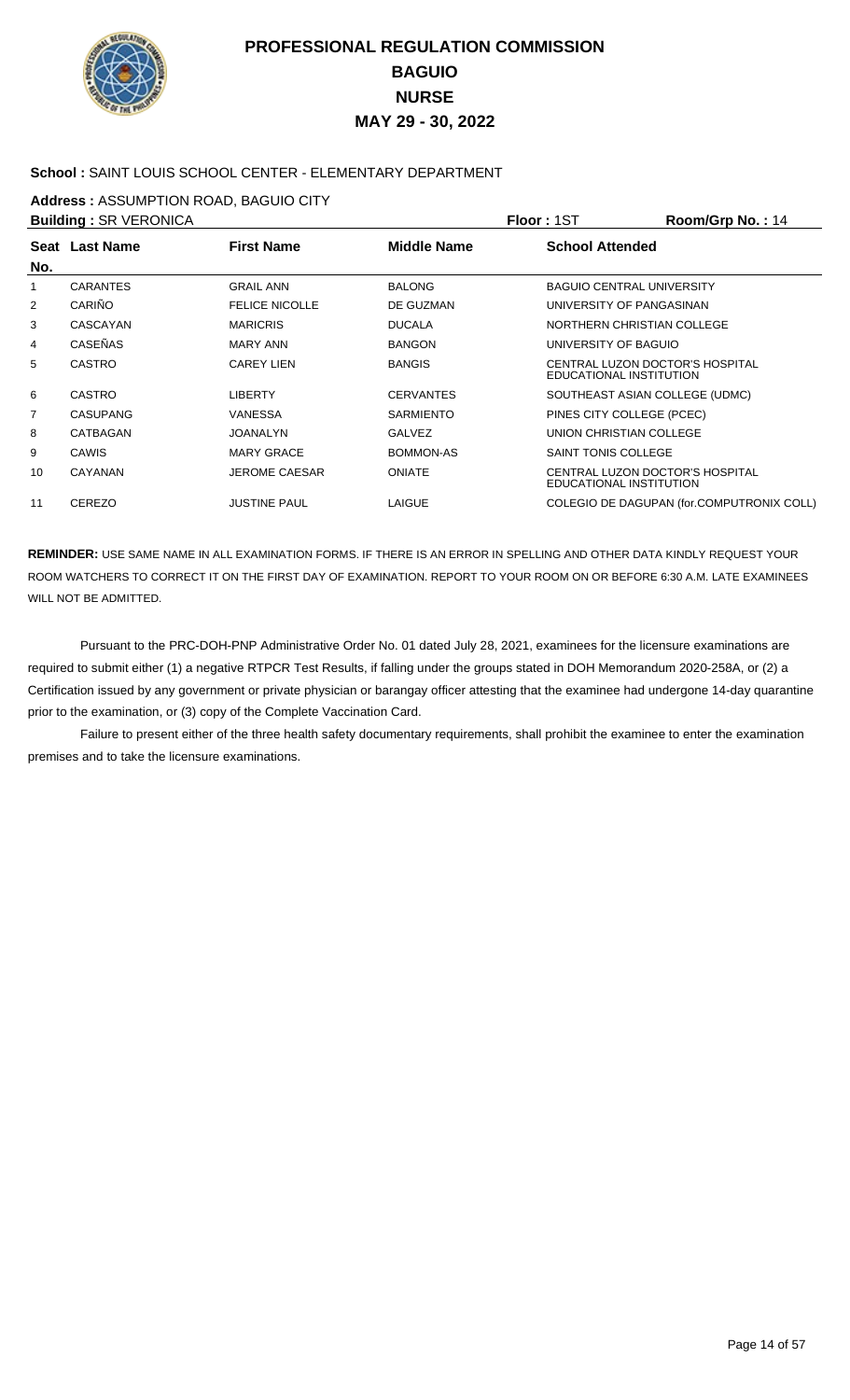

### **School :** SAINT LOUIS SCHOOL CENTER - ELEMENTARY DEPARTMENT

**Address :** ASSUMPTION ROAD, BAGUIO CITY

|                | <b>Building: SR VERONICA</b> |                        |                 | Floor: 1ST                                                 | Room/Grp No.: 15                        |
|----------------|------------------------------|------------------------|-----------------|------------------------------------------------------------|-----------------------------------------|
| No.            | Seat Last Name               | <b>First Name</b>      | Middle Name     | <b>School Attended</b>                                     |                                         |
| 1              | CHAG-OS                      | <b>JESSICA</b>         | <b>LEDONGEN</b> | <b>BAGUIO CENTRAL UNIVERSITY</b>                           |                                         |
| $\overline{2}$ | <b>CHALLOY</b>               | <b>GINA</b>            | <b>SUYAM</b>    | COLLEGE-BONTOC                                             | MOUNTAIN PROV. STATE POLYTECHNIC        |
| 3              | <b>CHINANGLAS</b>            | <b>SHAYANNAH</b>       | <b>GOLINGAB</b> | UNIVERSITY OF BAGUIO                                       |                                         |
| 4              | <b>COLUMBUS</b>              | <b>MHICA</b>           | <b>BANUT</b>    | NORTHWESTERN UNIVERSITY                                    |                                         |
| 5              | <b>COMTIAG</b>               | <b>ERICK CEASAR</b>    | <b>LALEO</b>    | NATIONAL UNIVERSITY-BAGUIO CITY                            |                                         |
| 6              | <b>COPLETING</b>             | <b>ROBILYN</b>         | <b>NISPEROS</b> |                                                            | COLEGIO DE KIDAPAWAN(for N.COTABATO IT) |
| 7              | <b>COROÑA</b>                | JENNELYN               | <b>LOCQUIAO</b> | URDANETA CITY UNIVERSITY (CCU)                             |                                         |
| 8              | <b>CORPUS</b>                | <b>EUGINE ROCHELLE</b> | <b>MICO</b>     | <b>SCIENCES</b>                                            | LA UNION COLLEGE OF NURSING, ARTS &     |
| 9              | <b>CORSINO</b>               | EMILY-JEE              | <b>DUMAYAG</b>  | <b>CITY</b>                                                | THE GOOD SAMARITAN COLLEGES-CABANATUAN  |
| 10             | <b>COSENDO</b>               | <b>RICHELLE</b>        | <b>LIMPAYOS</b> |                                                            | BENGUET STATE UNIVERSITY-LA TRINIDAD    |
| 11             | <b>COSTALES</b>              | <b>JEFFREY</b>         | <b>ESGUERRA</b> | WESLEYAN UNIVERSITY-PHILIPPINES-<br><b>CABANATUAN CITY</b> |                                         |

**REMINDER:** USE SAME NAME IN ALL EXAMINATION FORMS. IF THERE IS AN ERROR IN SPELLING AND OTHER DATA KINDLY REQUEST YOUR ROOM WATCHERS TO CORRECT IT ON THE FIRST DAY OF EXAMINATION. REPORT TO YOUR ROOM ON OR BEFORE 6:30 A.M. LATE EXAMINEES WILL NOT BE ADMITTED.

 Pursuant to the PRC-DOH-PNP Administrative Order No. 01 dated July 28, 2021, examinees for the licensure examinations are required to submit either (1) a negative RTPCR Test Results, if falling under the groups stated in DOH Memorandum 2020-258A, or (2) a Certification issued by any government or private physician or barangay officer attesting that the examinee had undergone 14-day quarantine prior to the examination, or (3) copy of the Complete Vaccination Card.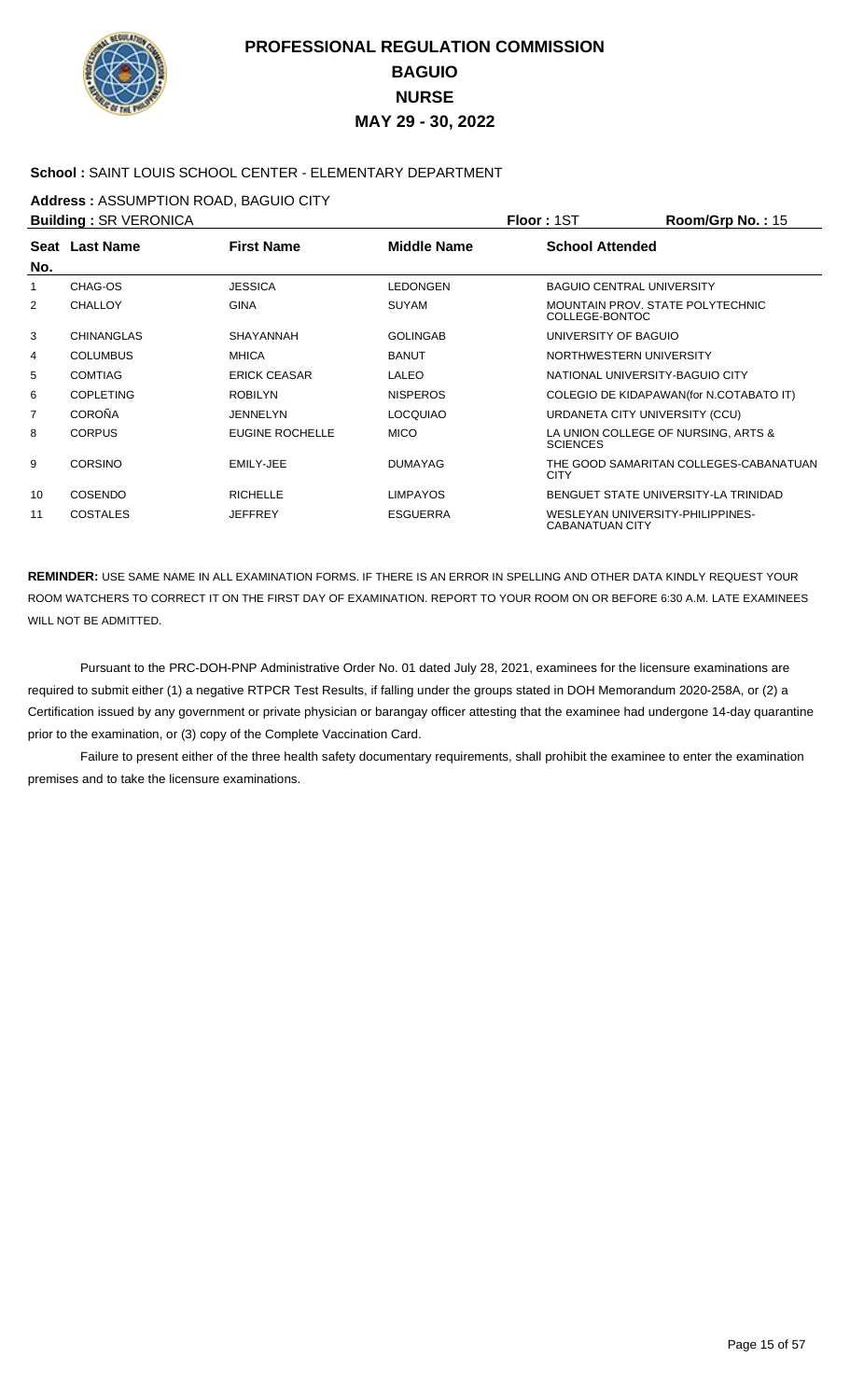

### **School :** SAINT LOUIS SCHOOL CENTER - ELEMENTARY DEPARTMENT

**Address :** ASSUMPTION ROAD, BAGUIO CITY

|     | <b>Building: SR VERONICA</b> |                     |                    | Floor: 1ST                              | Room/Grp No.: 16                          |
|-----|------------------------------|---------------------|--------------------|-----------------------------------------|-------------------------------------------|
|     | Seat Last Name               | <b>First Name</b>   | <b>Middle Name</b> | <b>School Attended</b>                  |                                           |
| No. |                              |                     |                    |                                         |                                           |
| 1   | <b>COSTALES</b>              | <b>MAURENE</b>      | <b>GERONIMO</b>    | <b>CITY</b>                             | THE GOOD SAMARITAN COLLEGES-CABANATUAN    |
| 2   | <b>COTILLON</b>              | <b>KEESHAMAINE</b>  | <b>DELA CRUZ</b>   | C.F.                                    | UNIVERSITY OF THE CORDILLERAS (for.BAGUIO |
| 3   | <b>CRUZ</b>                  | <b>CHRISTOPHER</b>  | <b>SAMSON</b>      |                                         | OUR LADY OF FATIMA UNIVERSITY-VALENZUELA  |
| 4   | <b>CUYANGOAN</b>             | <b>MARLON</b>       | <b>YACUAN</b>      | <b>BAGUIO CENTRAL UNIVERSITY</b>        |                                           |
| 5   | <b>DACANAY</b>               | <b>DARYLL</b>       | <b>CATUBAY</b>     | C.F.                                    | UNIVERSITY OF THE CORDILLERAS (for.BAGUIO |
| 6   | <b>DADUYA</b>                | <b>KHAREN JOY</b>   | <b>AOUINDE</b>     | <b>ISABELA STATE UNIVERSITY-ECHAGUE</b> |                                           |
| 7   | <b>DALIVA</b>                | <b>KATHLEEN JOY</b> | <b>FELICIANO</b>   | UNIVERSITY OF BAGUIO                    |                                           |
| 8   | <b>DAMIAN</b>                | DANILO JAY-AR       | <b>BISQUERA</b>    | DIVINE WORD COLLEGE OF BANGUED          |                                           |
| 9   | <b>DANDIN</b>                | <b>KARL JOHMA</b>   | <b>BERSAMIN</b>    | DIVINE WORD COLLEGE OF BANGUED          |                                           |
| 10  | <b>DAO</b>                   | <b>JOHN</b>         | <b>BEÑAS</b>       | ABRA VALLEY COLLEGE                     |                                           |
| 11  | <b>DARIA</b>                 | <b>JOANA MAE</b>    | <b>EDUARTE</b>     | ABRA VALLEY COLLEGE                     |                                           |

**REMINDER:** USE SAME NAME IN ALL EXAMINATION FORMS. IF THERE IS AN ERROR IN SPELLING AND OTHER DATA KINDLY REQUEST YOUR ROOM WATCHERS TO CORRECT IT ON THE FIRST DAY OF EXAMINATION. REPORT TO YOUR ROOM ON OR BEFORE 6:30 A.M. LATE EXAMINEES WILL NOT BE ADMITTED.

 Pursuant to the PRC-DOH-PNP Administrative Order No. 01 dated July 28, 2021, examinees for the licensure examinations are required to submit either (1) a negative RTPCR Test Results, if falling under the groups stated in DOH Memorandum 2020-258A, or (2) a Certification issued by any government or private physician or barangay officer attesting that the examinee had undergone 14-day quarantine prior to the examination, or (3) copy of the Complete Vaccination Card.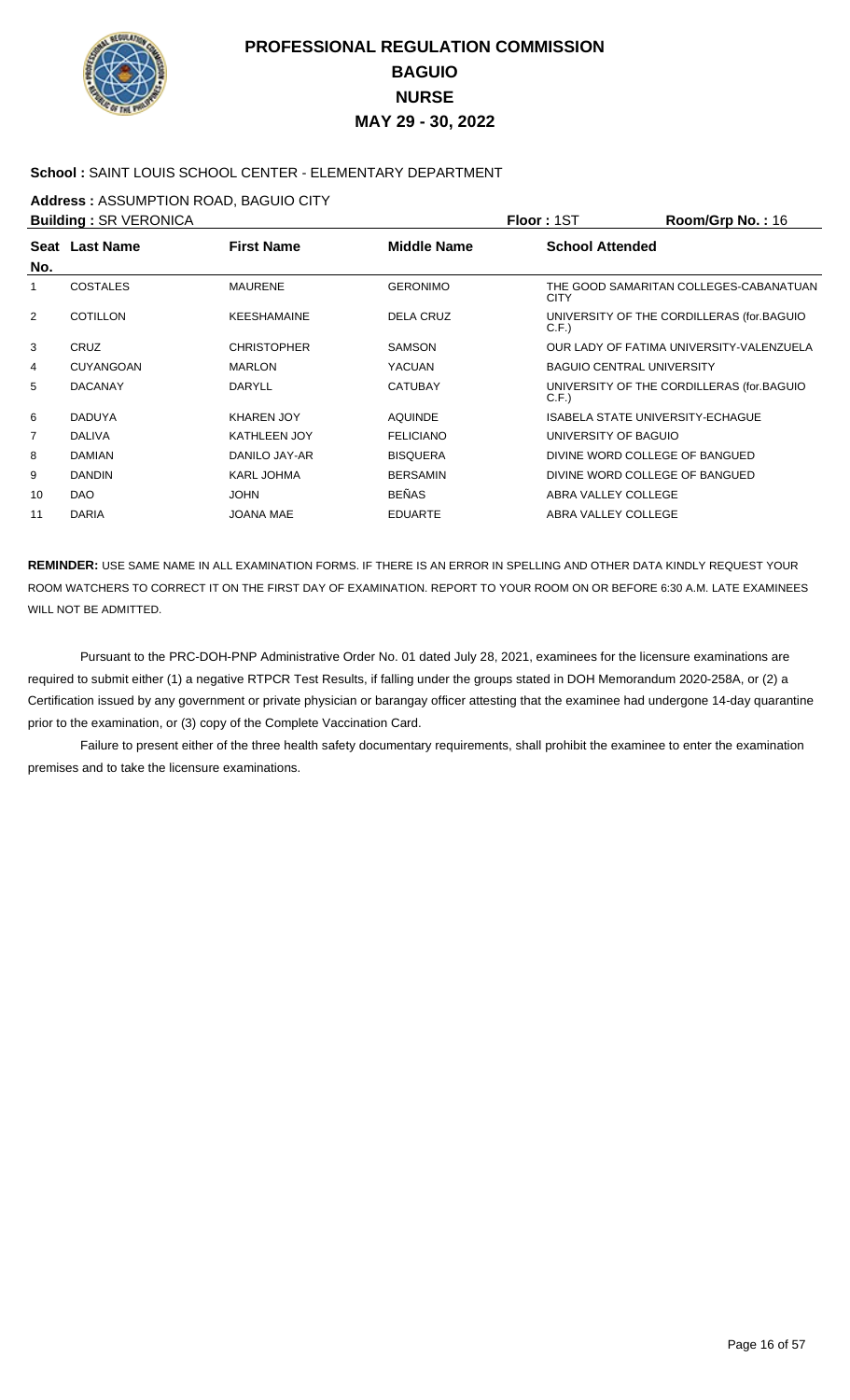

### **School :** SAINT LOUIS SCHOOL CENTER - ELEMENTARY DEPARTMENT

**Address :** ASSUMPTION ROAD, BAGUIO CITY

| CENTRAL ILOCANDIA COLLEGE OF SCIENCE &    |
|-------------------------------------------|
|                                           |
|                                           |
|                                           |
| VIRGEN MILAGROSA UNIVERSITY FOUNDATION    |
| COLEGIO DE DAGUPAN (for.COMPUTRONIX COLL) |
|                                           |
|                                           |
|                                           |
|                                           |
|                                           |
|                                           |

**REMINDER:** USE SAME NAME IN ALL EXAMINATION FORMS. IF THERE IS AN ERROR IN SPELLING AND OTHER DATA KINDLY REQUEST YOUR ROOM WATCHERS TO CORRECT IT ON THE FIRST DAY OF EXAMINATION. REPORT TO YOUR ROOM ON OR BEFORE 6:30 A.M. LATE EXAMINEES WILL NOT BE ADMITTED.

 Pursuant to the PRC-DOH-PNP Administrative Order No. 01 dated July 28, 2021, examinees for the licensure examinations are required to submit either (1) a negative RTPCR Test Results, if falling under the groups stated in DOH Memorandum 2020-258A, or (2) a Certification issued by any government or private physician or barangay officer attesting that the examinee had undergone 14-day quarantine prior to the examination, or (3) copy of the Complete Vaccination Card.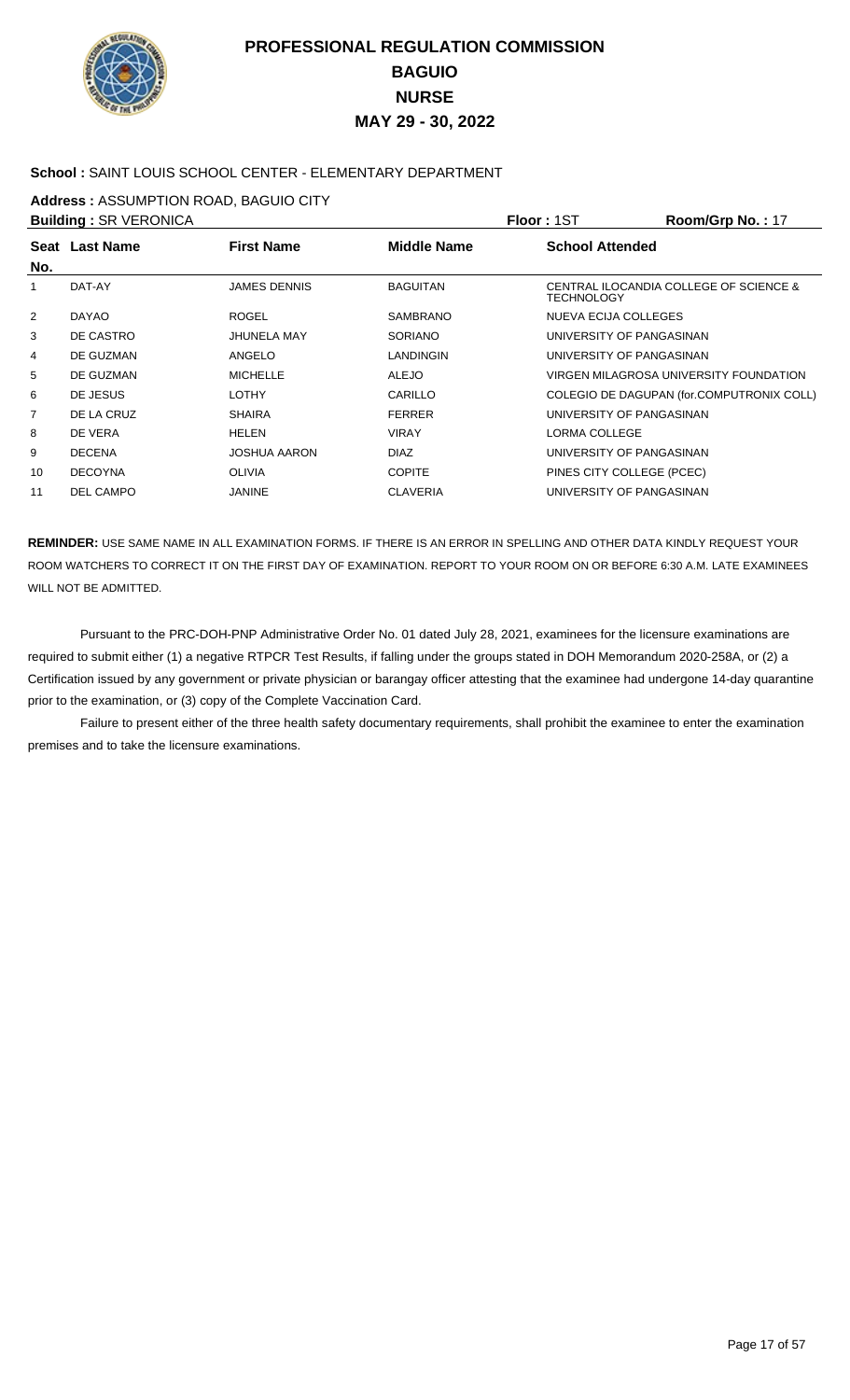

### **School :** SAINT LOUIS SCHOOL CENTER - ELEMENTARY DEPARTMENT

**Address :** ASSUMPTION ROAD, BAGUIO CITY

|                | <b>Building: SR VERONICA</b> |                        |                    | Floor: 1ST                                             | Room/Grp No.: 18                          |
|----------------|------------------------------|------------------------|--------------------|--------------------------------------------------------|-------------------------------------------|
| No.            | Seat Last Name               | <b>First Name</b>      | <b>Middle Name</b> | <b>School Attended</b>                                 |                                           |
| 1              | <b>DEL CASTILLO</b>          | CARYL JAYNE            | <b>ERASOUIN</b>    | PHILIPPINE COLLEGE OF SCIENCE &<br>TECHNOLOGY-CALASIAO |                                           |
| $\overline{2}$ | <b>DEL CASTILLO</b>          | <b>GLORY ROSE</b>      | <b>DAOILI</b>      |                                                        | UNIVERSITY OF NORTHERN PHILIPPINES-VIGAN  |
| 3              | <b>DELA CRUZ</b>             | <b>DAISY</b>           | <b>SILAN</b>       | <b>GOLDEN WEST COLLEGES</b>                            |                                           |
| 4              | <b>DELA CRUZ</b>             | <b>FIDELA</b>          | VALDERAMA          |                                                        | GORDON COLLEGE (for.OLONGAPO CITY COLL.)  |
| 5              | <b>DELA CRUZ</b>             | <b>GLORIE</b>          | <b>BULAOUI</b>     | <b>INC-NUEVA ECIJA</b>                                 | DR. GLORIA D. LACSON FOUNDATION COLLEGES, |
| 6              | <b>DELA CRUZ</b>             | <b>JEAN LEONORA</b>    | <b>PICATOSTE</b>   | <b>LORMA COLLEGE</b>                                   |                                           |
| 7              | <b>DELA CRUZ</b>             | <b>MARIA CHRISTINA</b> | <b>JIMENEZ</b>     | PIMSAT COLLEGES                                        |                                           |
| 8              | <b>DELA CRUZ</b>             | <b>MARIA LAIZA</b>     | <b>MANUEL</b>      | INC-NUEVA ECIJA                                        | DR. GLORIA D. LACSON FOUNDATION COLLEGES. |
| 9              | <b>DELA CRUZ</b>             | <b>MIMI-IRISH</b>      | <b>APALING</b>     | <b>BAGUIO CENTRAL UNIVERSITY</b>                       |                                           |
| 10             | <b>DELA CRUZ</b>             | <b>RYAN</b>            | <b>DAYAO</b>       | INC-NUEVA ECIJA                                        | DR. GLORIA D. LACSON FOUNDATION COLLEGES, |
| 11             | <b>DELA ROSA</b>             | <b>ALLYSSA</b>         | <b>CANIEDO</b>     | UNIVERSITY OF PANGASINAN                               |                                           |
|                |                              |                        |                    |                                                        |                                           |

**REMINDER:** USE SAME NAME IN ALL EXAMINATION FORMS. IF THERE IS AN ERROR IN SPELLING AND OTHER DATA KINDLY REQUEST YOUR ROOM WATCHERS TO CORRECT IT ON THE FIRST DAY OF EXAMINATION. REPORT TO YOUR ROOM ON OR BEFORE 6:30 A.M. LATE EXAMINEES WILL NOT BE ADMITTED.

 Pursuant to the PRC-DOH-PNP Administrative Order No. 01 dated July 28, 2021, examinees for the licensure examinations are required to submit either (1) a negative RTPCR Test Results, if falling under the groups stated in DOH Memorandum 2020-258A, or (2) a Certification issued by any government or private physician or barangay officer attesting that the examinee had undergone 14-day quarantine prior to the examination, or (3) copy of the Complete Vaccination Card.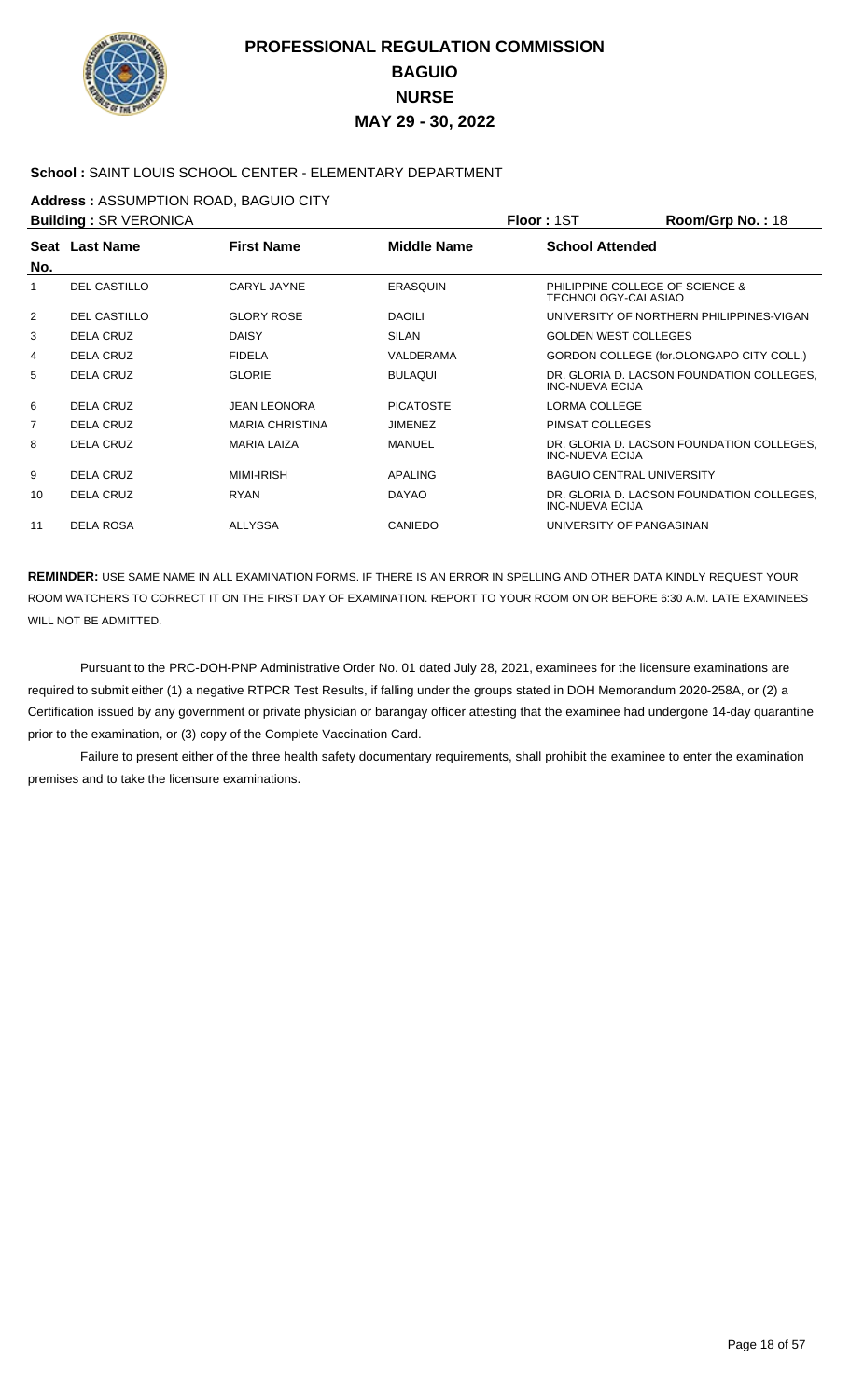

### **School :** SAINT LOUIS SCHOOL CENTER - ELEMENTARY DEPARTMENT

**Address :** ASSUMPTION ROAD, BAGUIO CITY

|                | <b>Building: SR VERONICA</b> |                     |                  | Floor: 1ST                                             | Room/Grp No.: 19                          |
|----------------|------------------------------|---------------------|------------------|--------------------------------------------------------|-------------------------------------------|
|                | Seat Last Name               | <b>First Name</b>   | Middle Name      | <b>School Attended</b>                                 |                                           |
| No.            |                              |                     |                  |                                                        |                                           |
| 1              | <b>DELOS SANTOS</b>          | <b>DHEN LOREN</b>   | <b>OPOLENCIA</b> | UNIVERSITY OF PANGASINAN                               |                                           |
| 2              | <b>DINAMLING</b>             | <b>ZYRAH ANN</b>    | <b>DULNUAN</b>   | PLT COLLEGE, INC                                       |                                           |
| 3              | <b>DIÑOSO</b>                | <b>NICOLE</b>       | <b>ARRIOLA</b>   | LYCEUM NORTHWESTERN UNIVERSITY-<br><b>DAGUPAN CITY</b> |                                           |
| 4              | <b>DIZON</b>                 | <b>ANJANNEILL</b>   | <b>ROBLES</b>    | <b>BAGUIO CENTRAL UNIVERSITY</b>                       |                                           |
| 5              | <b>DOMALOS</b>               | <b>KENNY FLOR</b>   | <b>DINAMLING</b> | <b>BAGUIO CENTRAL UNIVERSITY</b>                       |                                           |
| 6              | <b>DOMINGO</b>               | <b>JEDDAH</b>       | <b>CRISOLOGO</b> | DIVINE WORD COLLEGE OF BANGUED                         |                                           |
| $\overline{7}$ | <b>DOMINGO</b>               | <b>JINKY</b>        | <b>NACAR</b>     | <b>BAGUIO CENTRAL UNIVERSITY</b>                       |                                           |
| 8              | <b>DOMIONG</b>               | <b>CRISTINA</b>     | <b>BINOMNGA</b>  | <b>BAGUIO CENTRAL UNIVERSITY</b>                       |                                           |
| 9              | <b>DOOT</b>                  | <b>NOVA</b>         | AYAO-AO          | PLT COLLEGE, INC                                       |                                           |
| 10             | <b>DUATIN</b>                | <b>KRIZZ JAMIEL</b> | DE JESUS         | INC-NUEVA ECIJA                                        | DR. GLORIA D. LACSON FOUNDATION COLLEGES. |
| 11             | <b>DUCAYAG</b>               | <b>ICE</b>          |                  | C.F.                                                   | UNIVERSITY OF THE CORDILLERAS (for.BAGUIO |

**REMINDER:** USE SAME NAME IN ALL EXAMINATION FORMS. IF THERE IS AN ERROR IN SPELLING AND OTHER DATA KINDLY REQUEST YOUR ROOM WATCHERS TO CORRECT IT ON THE FIRST DAY OF EXAMINATION. REPORT TO YOUR ROOM ON OR BEFORE 6:30 A.M. LATE EXAMINEES WILL NOT BE ADMITTED.

 Pursuant to the PRC-DOH-PNP Administrative Order No. 01 dated July 28, 2021, examinees for the licensure examinations are required to submit either (1) a negative RTPCR Test Results, if falling under the groups stated in DOH Memorandum 2020-258A, or (2) a Certification issued by any government or private physician or barangay officer attesting that the examinee had undergone 14-day quarantine prior to the examination, or (3) copy of the Complete Vaccination Card.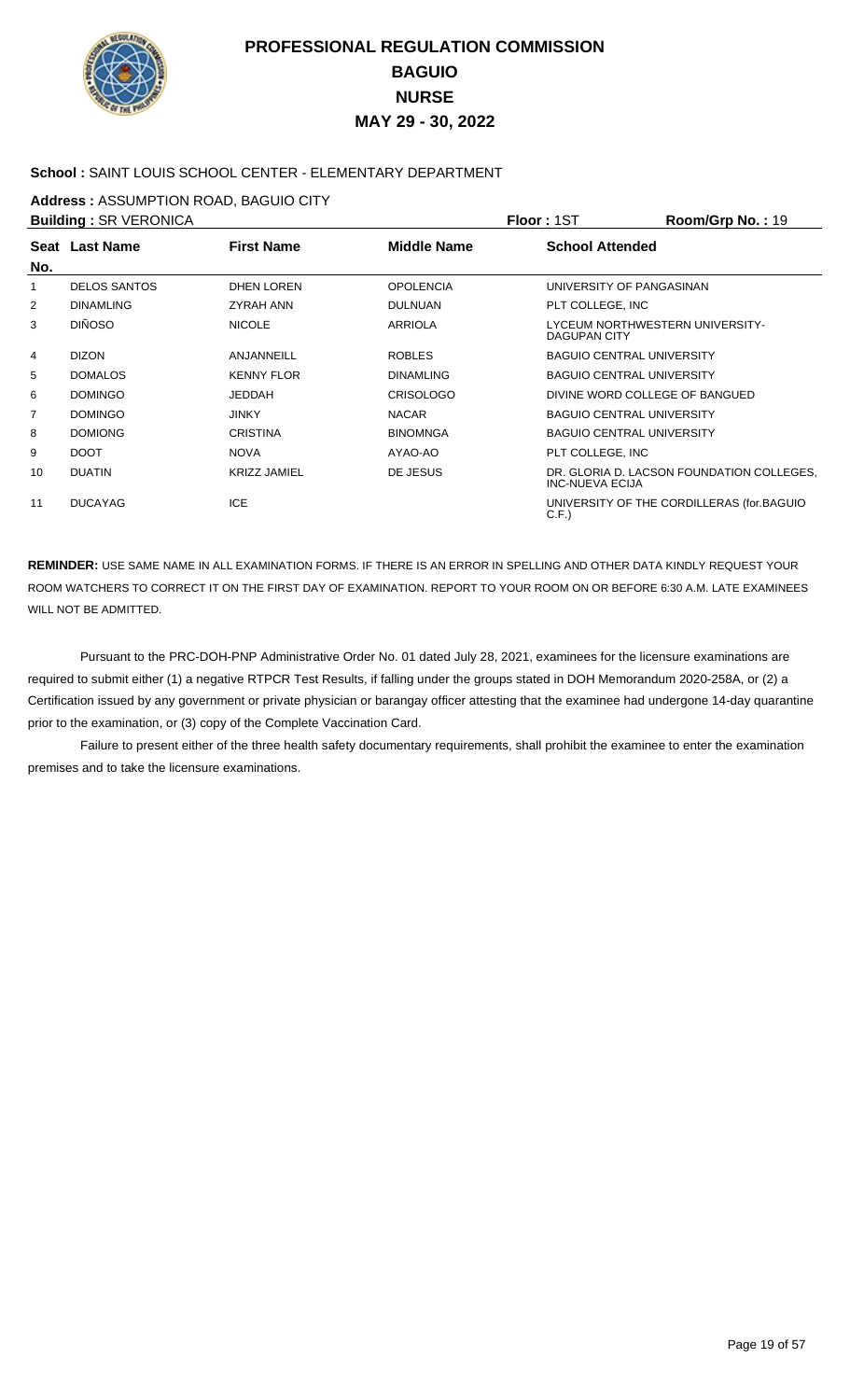

### **School :** SAINT LOUIS SCHOOL CENTER - ELEMENTARY DEPARTMENT

**Address :** ASSUMPTION ROAD, BAGUIO CITY

| Room/Grp No.: 20                         |
|------------------------------------------|
|                                          |
| LA UNION COLLEGE OF NURSING, ARTS &      |
|                                          |
|                                          |
|                                          |
|                                          |
|                                          |
|                                          |
|                                          |
|                                          |
| GORDON COLLEGE (for.OLONGAPO CITY COLL.) |
|                                          |
|                                          |

**REMINDER:** USE SAME NAME IN ALL EXAMINATION FORMS. IF THERE IS AN ERROR IN SPELLING AND OTHER DATA KINDLY REQUEST YOUR ROOM WATCHERS TO CORRECT IT ON THE FIRST DAY OF EXAMINATION. REPORT TO YOUR ROOM ON OR BEFORE 6:30 A.M. LATE EXAMINEES WILL NOT BE ADMITTED.

 Pursuant to the PRC-DOH-PNP Administrative Order No. 01 dated July 28, 2021, examinees for the licensure examinations are required to submit either (1) a negative RTPCR Test Results, if falling under the groups stated in DOH Memorandum 2020-258A, or (2) a Certification issued by any government or private physician or barangay officer attesting that the examinee had undergone 14-day quarantine prior to the examination, or (3) copy of the Complete Vaccination Card.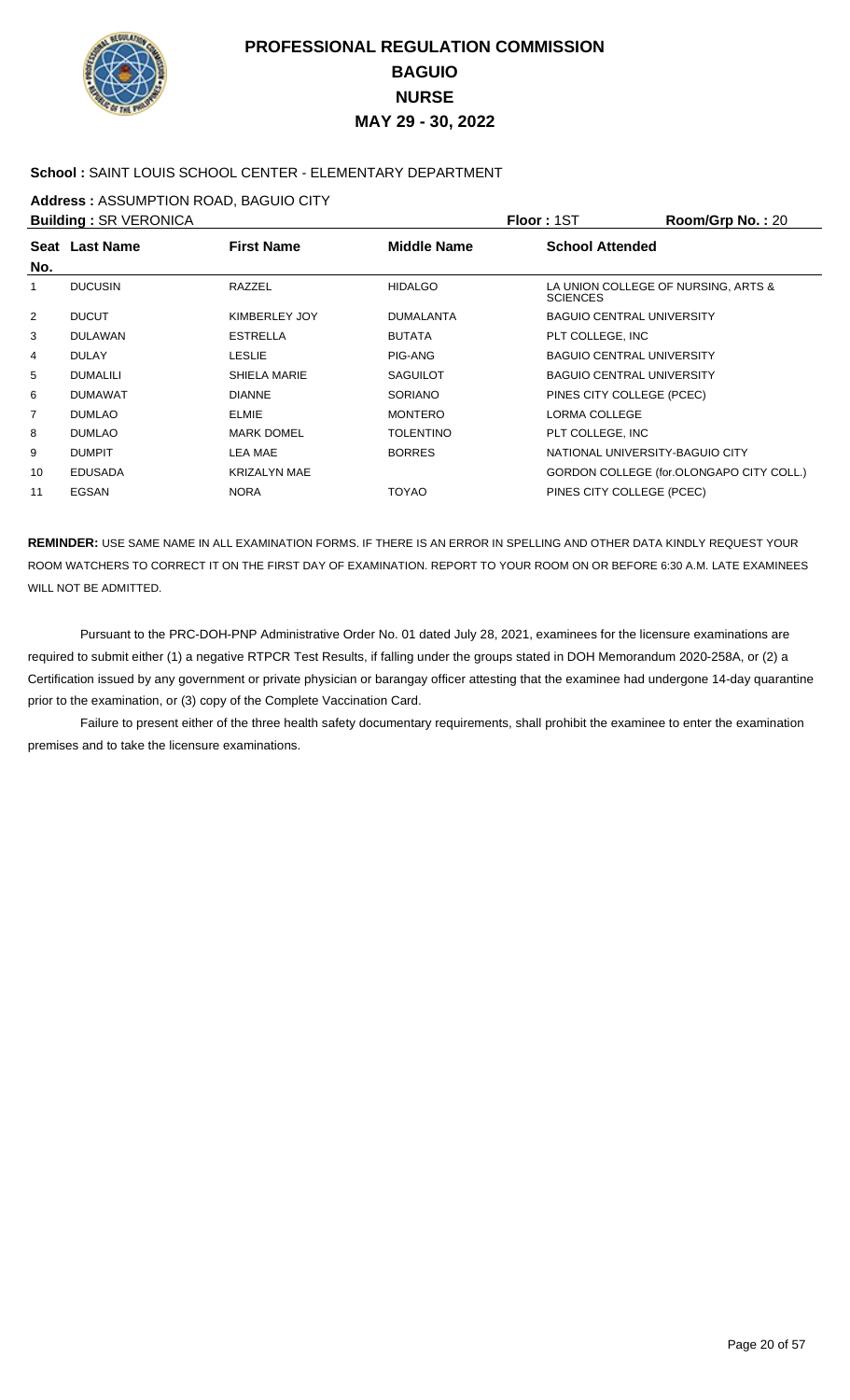

### **School :** SAINT LOUIS SCHOOL CENTER - ELEMENTARY DEPARTMENT

**Address :** ASSUMPTION ROAD, BAGUIO CITY

|                | <b>Building: SR VERONICA</b> |                      |                  | Floor: 1ST                       | Room/Grp No.: 21                          |
|----------------|------------------------------|----------------------|------------------|----------------------------------|-------------------------------------------|
| No.            | Seat Last Name               | <b>First Name</b>    | Middle Name      | <b>School Attended</b>           |                                           |
| 1              | <b>ELLARMA</b>               | <b>NORIELLE</b>      | <b>RODRIGUEZ</b> | UNIVERSITY OF PANGASINAN         |                                           |
| 2              | <b>EMA</b>                   | <b>LORRAINE JANE</b> | KI               | URDANETA CITY UNIVERSITY (CCU)   |                                           |
| 3              | <b>EMBES</b>                 | <b>CHEIZL JOY</b>    | <b>SIMEON</b>    | C.F.                             | UNIVERSITY OF THE CORDILLERAS (for.BAGUIO |
| 4              | <b>ERUM</b>                  | <b>JOANNA MARIE</b>  | <b>SALAZAR</b>   | <b>GOLDEN WEST COLLEGES</b>      |                                           |
| 5              | <b>ESCOBAL</b>               | SARAH JANE           | <b>ABDON</b>     |                                  | OUR LADY OF FATIMA UNIVERSITY-VALENZUELA  |
| 6              | <b>ESGUERRA</b>              | <b>MARY ANN</b>      | <b>SURIO</b>     |                                  | OUR LADY OF FATIMA UNIVERSITY-VALENZUELA  |
| $\overline{7}$ | <b>ESPINO</b>                | <b>ERIKA MAE</b>     | <b>UNTALAN</b>   |                                  | COLEGIO DE DAGUPAN (for.COMPUTRONIX COLL) |
| 8              | <b>ESTACIO</b>               | <b>MARDY</b>         | <b>LABINTAS</b>  | <b>BAGUIO CENTRAL UNIVERSITY</b> |                                           |
| 9              | <b>ESTALILLA</b>             | <b>MELCHIZEDEK</b>   | <b>POSADAS</b>   | UNIVERSITY-AGOO                  | DON MARIANO MARCOS MEMORIAL STATE         |
| 10             | <b>ESTAVILLO</b>             | <b>KELVIN</b>        | <b>SANTOS</b>    | ARELLANO UNIVERSITY-MANILA       |                                           |
| 11             | <b>ESTEBAN</b>               | <b>MARINA</b>        | <b>BINIAHAN</b>  |                                  | CORDILLERA CAREER DEVELOPMENT COLLEGE     |

**REMINDER:** USE SAME NAME IN ALL EXAMINATION FORMS. IF THERE IS AN ERROR IN SPELLING AND OTHER DATA KINDLY REQUEST YOUR ROOM WATCHERS TO CORRECT IT ON THE FIRST DAY OF EXAMINATION. REPORT TO YOUR ROOM ON OR BEFORE 6:30 A.M. LATE EXAMINEES WILL NOT BE ADMITTED.

 Pursuant to the PRC-DOH-PNP Administrative Order No. 01 dated July 28, 2021, examinees for the licensure examinations are required to submit either (1) a negative RTPCR Test Results, if falling under the groups stated in DOH Memorandum 2020-258A, or (2) a Certification issued by any government or private physician or barangay officer attesting that the examinee had undergone 14-day quarantine prior to the examination, or (3) copy of the Complete Vaccination Card.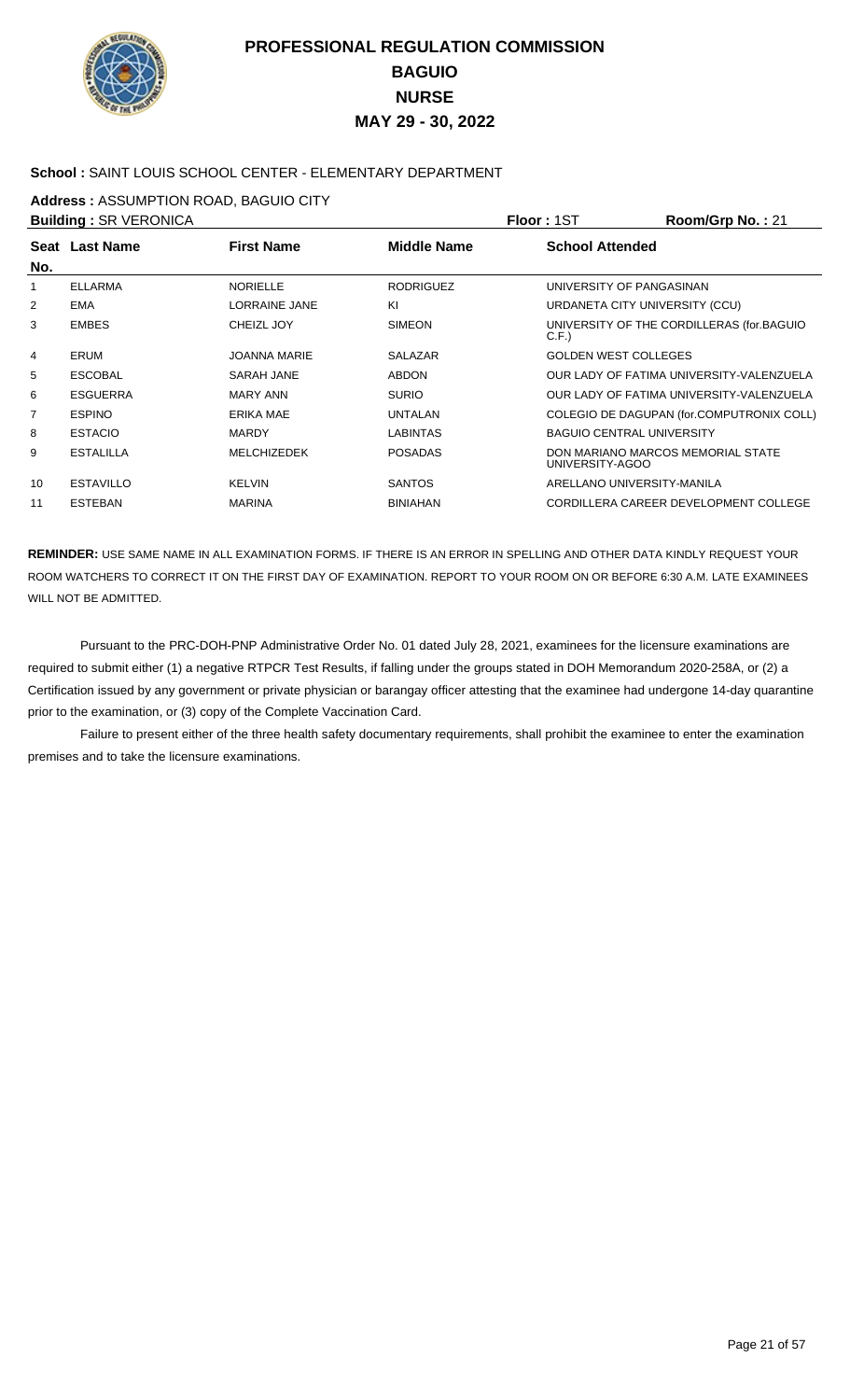

### **School :** SAINT LOUIS SCHOOL CENTER - ELEMENTARY DEPARTMENT

**Address :** ASSUMPTION ROAD, BAGUIO CITY

| <b>Building: SR VERONICA</b> |                    |                    |                    | Floor: 1ST                                         | Room/Grp No.: 22                          |
|------------------------------|--------------------|--------------------|--------------------|----------------------------------------------------|-------------------------------------------|
|                              | Seat Last Name     | <b>First Name</b>  | <b>Middle Name</b> | <b>School Attended</b>                             |                                           |
| No.                          |                    |                    |                    |                                                    |                                           |
| 1                            | <b>ESTERAS</b>     | <b>SHEILLA MAY</b> | <b>ABAWAG</b>      | SAINT TONIS COLLEGE                                |                                           |
| 2                            | <b>ESTRADA</b>     | <b>APRIL KENO</b>  | <b>BACOLOR</b>     | C.F.                                               | UNIVERSITY OF THE CORDILLERAS (for.BAGUIO |
| 3                            | <b>ESTRADA</b>     | RACHEL ANNE        | LANCE              | UNIVERSITY OF PANGASINAN                           |                                           |
| 4                            | <b>EUGENIO</b>     | <b>MYLA</b>        | <b>HERNANDEZ</b>   | <b>NUEVA ECIJA COLLEGES</b>                        |                                           |
| 5                            | <b>EVANGELISTA</b> | <b>ROBIELYN</b>    | <b>BAGASOL</b>     | NORTHWESTERN UNIVERSITY                            |                                           |
| 6                            | <b>FABRO</b>       | SHERRIE MAE        | <b>ESTOQUE</b>     | URDANETA CITY UNIVERSITY (CCU)                     |                                           |
| 7                            | <b>FAKAT</b>       | AIMEE              | TE-EM              | MOUNTAIN PROV. STATE POLYTECHNIC<br>COLLEGE-BONTOC |                                           |
| 8                            | <b>FALLUYAN</b>    | JO-ANNE            | <b>ELLAMIL</b>     | MOUNTAIN PROV. STATE POLYTECHNIC<br>COLLEGE-BONTOC |                                           |
| 9                            | <b>FARRONG</b>     | <b>MARISSA</b>     | LANGPAWEN          | MOUNTAIN PROV. STATE POLYTECHNIC<br>COLLEGE-BONTOC |                                           |
| 10                           | <b>FAVORITO</b>    | SHAENA JOY         | <b>CASTRO</b>      |                                                    | UNIVERSITY OF NORTHERN PHILIPPINES-VIGAN  |
| 11                           | <b>FELIPE</b>      | <b>JONALENE</b>    | <b>REVELO</b>      | PINES CITY COLLEGE (PCEC)                          |                                           |
|                              |                    |                    |                    |                                                    |                                           |

**REMINDER:** USE SAME NAME IN ALL EXAMINATION FORMS. IF THERE IS AN ERROR IN SPELLING AND OTHER DATA KINDLY REQUEST YOUR ROOM WATCHERS TO CORRECT IT ON THE FIRST DAY OF EXAMINATION. REPORT TO YOUR ROOM ON OR BEFORE 6:30 A.M. LATE EXAMINEES WILL NOT BE ADMITTED.

 Pursuant to the PRC-DOH-PNP Administrative Order No. 01 dated July 28, 2021, examinees for the licensure examinations are required to submit either (1) a negative RTPCR Test Results, if falling under the groups stated in DOH Memorandum 2020-258A, or (2) a Certification issued by any government or private physician or barangay officer attesting that the examinee had undergone 14-day quarantine prior to the examination, or (3) copy of the Complete Vaccination Card.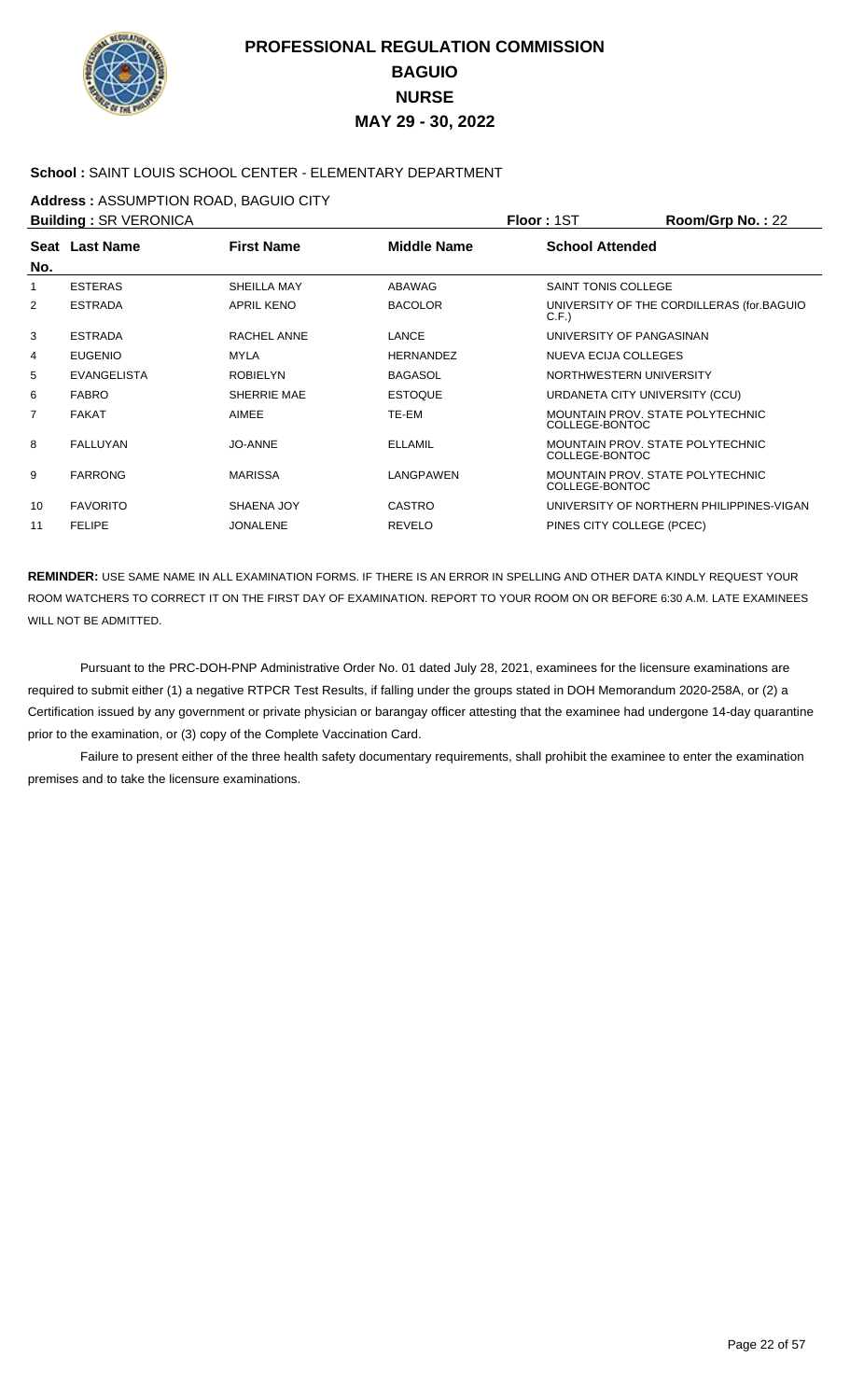

### **School :** SAINT LOUIS SCHOOL CENTER - ELEMENTARY DEPARTMENT

**Address :** ASSUMPTION ROAD, BAGUIO CITY

|                | <b>Building: SR VERONICA</b> |                        |                    | Floor: 1ST                                      | Room/Grp No.: 23                       |
|----------------|------------------------------|------------------------|--------------------|-------------------------------------------------|----------------------------------------|
|                | <b>Seat Last Name</b>        | <b>First Name</b>      | <b>Middle Name</b> | <b>School Attended</b>                          |                                        |
| No.            |                              |                        |                    |                                                 |                                        |
| 1              | <b>FELISILDA</b>             | ROSA MAE               | <b>REGAÑON</b>     | UNIVERSITY OF LUZON (LUZON COLL.)               |                                        |
| $\overline{2}$ | <b>FERNANDEZ</b>             | <b>JACKIELOU</b>       | <b>MALLARE</b>     | LYCEUM NORTHWESTERN UNIVERSITY-<br>DAGUPAN CITY |                                        |
| 3              | <b>FERNANDEZ</b>             | <b>LORANE</b>          | <b>BERMUDEZ</b>    | PLT COLLEGE, INC                                |                                        |
| 4              | <b>FERNANDEZ</b>             | <b>MARLON</b>          | <b>NOBLE</b>       | UNIVERSITY OF BAGUIO                            |                                        |
| 5              | <b>FERRER</b>                | ALLYSSA VENUS          | <b>WYCOCO</b>      | NORTHERN CHRISTIAN COLLEGE                      |                                        |
| 6              | <b>FERRER</b>                | <b>ELLAME</b>          | DE GUZMAN          |                                                 | VIRGEN MILAGROSA UNIVERSITY FOUNDATION |
| 7              | <b>FERRER</b>                | <b>LETLET</b>          | <b>MENESES</b>     |                                                 | PERPETUAL HELP COLLEGE OF PANGASINAN   |
| 8              | <b>FIANZA</b>                | <b>ROWENA</b>          | <b>RAMOS</b>       | NATIONAL UNIVERSITY-BAGUIO CITY                 |                                        |
| 9              | <b>FLORENDO</b>              | <b>JAMAICA ANNALYN</b> | <b>FLORES</b>      | UNION CHRISTIAN COLLEGE                         |                                        |
| 10             | <b>FLORES</b>                | <b>REYNALD</b>         | <b>CERA</b>        | PINES CITY COLLEGE (PCEC)                       |                                        |
| 11             | <b>FLORESCA</b>              | <b>MARY ANTOINETTE</b> | AGLASI             | PINES CITY COLLEGE (PCEC)                       |                                        |

**REMINDER:** USE SAME NAME IN ALL EXAMINATION FORMS. IF THERE IS AN ERROR IN SPELLING AND OTHER DATA KINDLY REQUEST YOUR ROOM WATCHERS TO CORRECT IT ON THE FIRST DAY OF EXAMINATION. REPORT TO YOUR ROOM ON OR BEFORE 6:30 A.M. LATE EXAMINEES WILL NOT BE ADMITTED.

 Pursuant to the PRC-DOH-PNP Administrative Order No. 01 dated July 28, 2021, examinees for the licensure examinations are required to submit either (1) a negative RTPCR Test Results, if falling under the groups stated in DOH Memorandum 2020-258A, or (2) a Certification issued by any government or private physician or barangay officer attesting that the examinee had undergone 14-day quarantine prior to the examination, or (3) copy of the Complete Vaccination Card.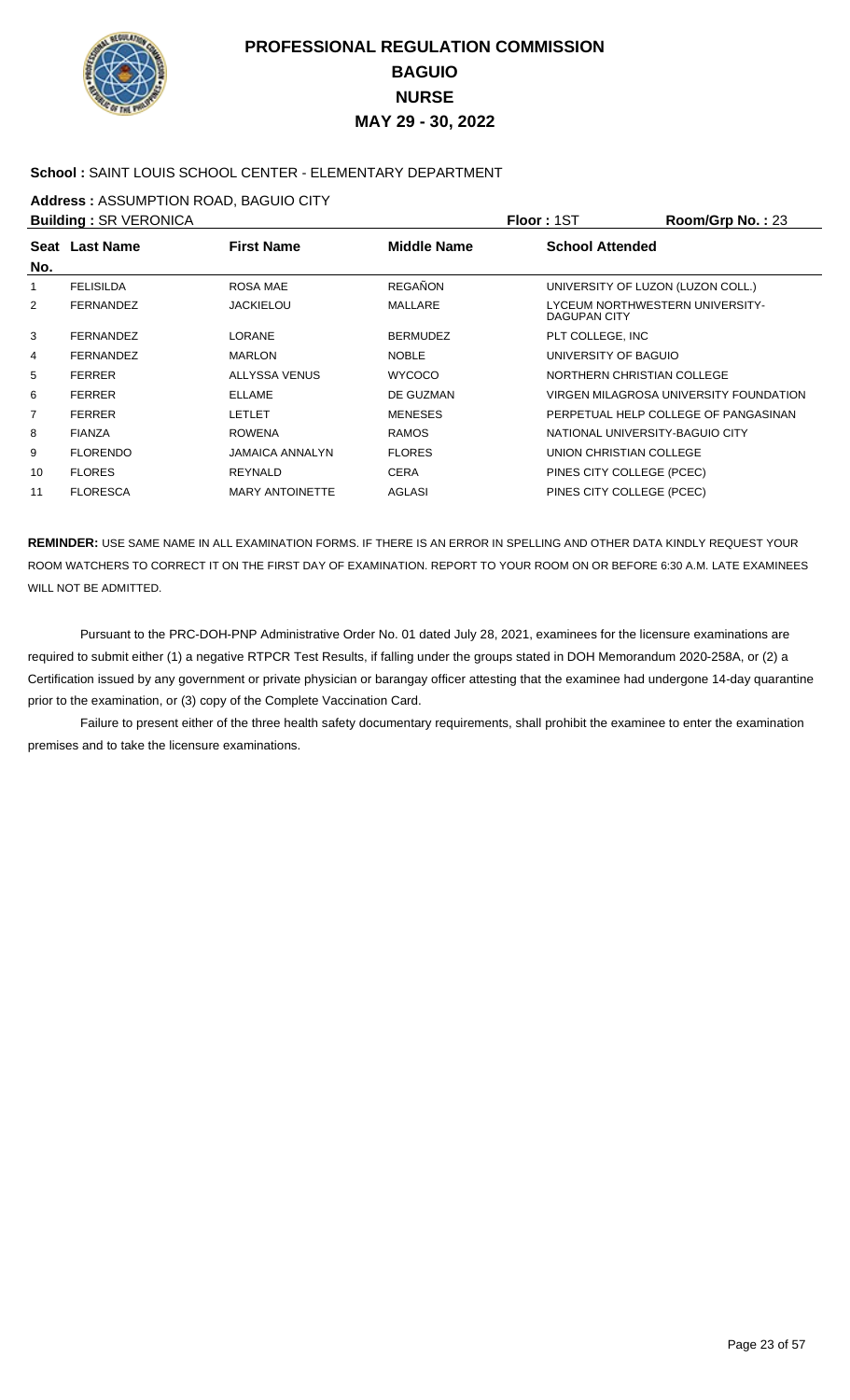

### **School :** SAINT LOUIS SCHOOL CENTER - ELEMENTARY DEPARTMENT

**Address :** ASSUMPTION ROAD, BAGUIO CITY

|     | <b>Building: SR VERONICA</b> |                     |                 | Floor : 1ST                                                | Room/Grp No.: 24                         |
|-----|------------------------------|---------------------|-----------------|------------------------------------------------------------|------------------------------------------|
|     | Seat Last Name               | <b>First Name</b>   | Middle Name     | <b>School Attended</b>                                     |                                          |
| No. |                              |                     |                 |                                                            |                                          |
| 1   | <b>FONACIER</b>              | <b>MARIA VERNA</b>  | DE VERA         | PINES CITY COLLEGE (PCEC)                                  |                                          |
| 2   | <b>FRAGANTE</b>              | <b>MARTIN LOUIS</b> | <b>TABERDO</b>  |                                                            | UNIVERSITY OF NORTHERN PHILIPPINES-VIGAN |
| 3   | <b>FRIANELA</b>              | <b>DONNA</b>        | <b>PAREDES</b>  | UNIVERSITY OF BAGUIO                                       |                                          |
| 4   | <b>FUENTES</b>               | <b>RACHELLE</b>     | <b>LACUADRA</b> | UNION CHRISTIAN COLLEGE                                    |                                          |
| 5   | <b>FULGUERAS</b>             | <b>GLENDA</b>       | <b>MAROUEZ</b>  | WESLEYAN UNIVERSITY-PHILIPPINES-<br><b>CABANATUAN CITY</b> |                                          |
| 6   | <b>GABAYERON</b>             | <b>MARIJUNE</b>     | <b>GONZALES</b> | LAGUNA                                                     | UNIVERSITY OF PERPETUAL HELP SYSTEM-     |
| 7   | <b>GACAD</b>                 | <b>ALLEN</b>        | <b>BALAGSO</b>  | LORMA COLLEGE                                              |                                          |
| 8   | <b>GACUTAN</b>               | <b>ROCEL</b>        | <b>RAGUNTON</b> |                                                            | UNIVERSITY OF NORTHERN PHILIPPINES-VIGAN |
| 9   | <b>GAGARIN</b>               | <b>JERVIN JOHN</b>  | <b>ISMAEL</b>   | UNION CHRISTIAN COLLEGE                                    |                                          |
| 10  | <b>GAJETE</b>                | <b>JASON</b>        | <b>VIRAY</b>    | <b>TECHNOLOGY</b>                                          | CENTRAL ILOCANDIA COLLEGE OF SCIENCE &   |
| 11  | <b>GALENG</b>                | <b>MARICEL</b>      | <b>BUSLOTAN</b> | MOUNTAIN PROV. STATE POLYTECHNIC<br>COLLEGE-BONTOC         |                                          |

**REMINDER:** USE SAME NAME IN ALL EXAMINATION FORMS. IF THERE IS AN ERROR IN SPELLING AND OTHER DATA KINDLY REQUEST YOUR ROOM WATCHERS TO CORRECT IT ON THE FIRST DAY OF EXAMINATION. REPORT TO YOUR ROOM ON OR BEFORE 6:30 A.M. LATE EXAMINEES WILL NOT BE ADMITTED.

 Pursuant to the PRC-DOH-PNP Administrative Order No. 01 dated July 28, 2021, examinees for the licensure examinations are required to submit either (1) a negative RTPCR Test Results, if falling under the groups stated in DOH Memorandum 2020-258A, or (2) a Certification issued by any government or private physician or barangay officer attesting that the examinee had undergone 14-day quarantine prior to the examination, or (3) copy of the Complete Vaccination Card.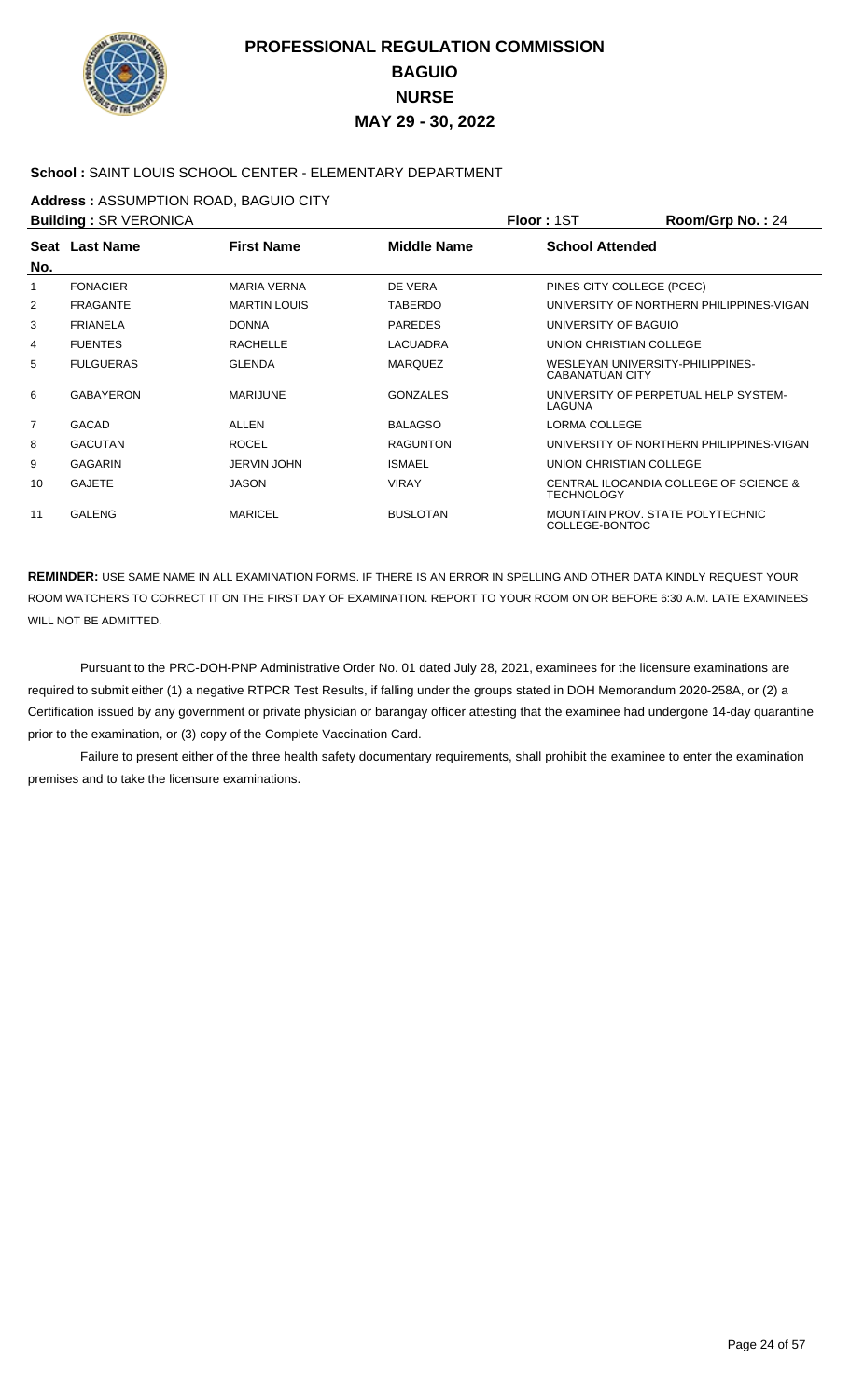

### **School :** SAINT LOUIS SCHOOL, INC. - HIGH SCHOOL DEPARTMENT

**Address :** NAGUILIAN ROAD, BAGUIO CITY

| <b>Building: ST. BERNADETTE</b> |                 |                         |                    | Floor: 1ST                                             | Room/Grp No.: 1                          |
|---------------------------------|-----------------|-------------------------|--------------------|--------------------------------------------------------|------------------------------------------|
| No.                             | Seat Last Name  | <b>First Name</b>       | <b>Middle Name</b> | <b>School Attended</b>                                 |                                          |
| 1                               | <b>GALLARDO</b> | <b>DIANNE GALETHEA</b>  | <b>ROCHE</b>       | LA UNION COLLEGE OF NURSING, ARTS &<br><b>SCIENCES</b> |                                          |
| $\overline{2}$                  | <b>GALLARDO</b> | <b>GENESIS</b>          | <b>MARCELO</b>     | <b>CITY</b>                                            | THE GOOD SAMARITAN COLLEGES-CABANATUAN   |
| 3                               | <b>GALLARDO</b> | <b>MARIEL</b>           | <b>COLLADO</b>     | COLUMBAN COLLEGE-OLONGAPO CITY                         |                                          |
| 4                               | <b>GALLARDO</b> | <b>MELODY</b>           | ALMAZAN            | ABRA VALLEY COLLEGE                                    |                                          |
| 5                               | <b>GALVEZ</b>   | <b>HECTOR PAOLO III</b> | <b>JIMENO</b>      | PINES CITY COLLEGE (PCEC)                              |                                          |
| 6                               | <b>GALVEZ</b>   | <b>MARI ANGELI</b>      | <b>RACELES</b>     | UNION CHRISTIAN COLLEGE                                |                                          |
| 7                               | <b>GAMBALA</b>  | <b>JENNELYN</b>         | <b>CORTADO</b>     | LORMA COLLEGE                                          |                                          |
| 8                               | <b>GAMBOA</b>   | EDRALYN                 | <b>VALENCIA</b>    |                                                        | OUR LADY OF FATIMA UNIVERSITY-VALENZUELA |
| 9                               | <b>GAMUEDA</b>  | <b>HYAZINTH MAE</b>     | <b>PACOL</b>       | UNIVERSIDAD DE MANILA (CITY COLL. OF<br>MANILA)        |                                          |
| 10                              | <b>GAPASIN</b>  | <b>GABRIEL PAOLO</b>    | <b>GUZMAN</b>      | LORMA COLLEGE                                          |                                          |
| 11                              | <b>GAPULTOS</b> | <b>KORINA FEVY</b>      | <b>VERSULA</b>     | LA FORTUNA COLLEGE                                     |                                          |
| 12                              | <b>GARCIA</b>   | <b>DENRICK</b>          | <b>BUSTAMANTE</b>  | UNIVERSITY OF BAGUIO                                   |                                          |
|                                 |                 |                         |                    |                                                        |                                          |

**REMINDER:** USE SAME NAME IN ALL EXAMINATION FORMS. IF THERE IS AN ERROR IN SPELLING AND OTHER DATA KINDLY REQUEST YOUR ROOM WATCHERS TO CORRECT IT ON THE FIRST DAY OF EXAMINATION. REPORT TO YOUR ROOM ON OR BEFORE 6:30 A.M. LATE EXAMINEES WILL NOT BE ADMITTED.

 Pursuant to the PRC-DOH-PNP Administrative Order No. 01 dated July 28, 2021, examinees for the licensure examinations are required to submit either (1) a negative RTPCR Test Results, if falling under the groups stated in DOH Memorandum 2020-258A, or (2) a Certification issued by any government or private physician or barangay officer attesting that the examinee had undergone 14-day quarantine prior to the examination, or (3) copy of the Complete Vaccination Card.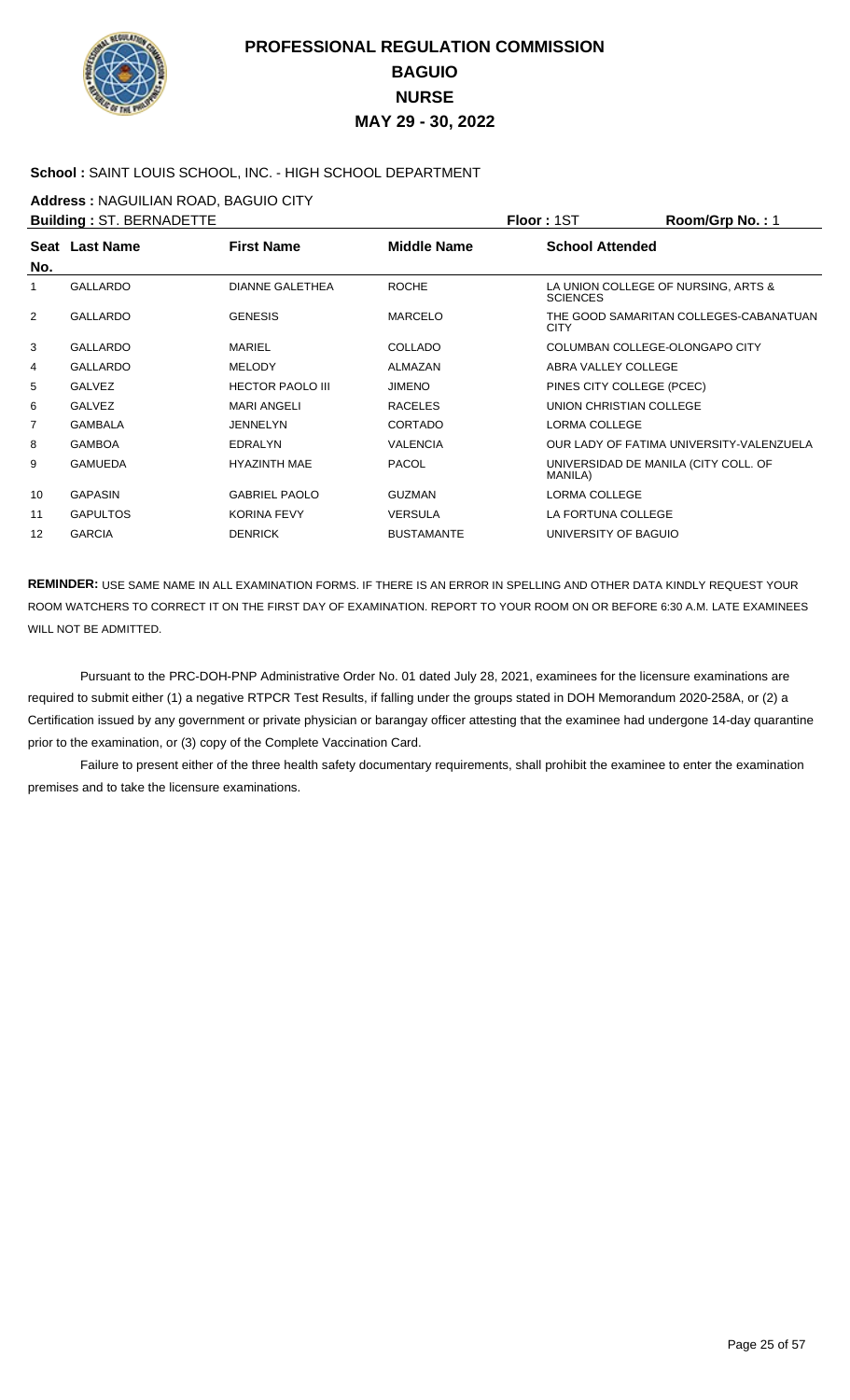

### **School :** SAINT LOUIS SCHOOL, INC. - HIGH SCHOOL DEPARTMENT

**Address :** NAGUILIAN ROAD, BAGUIO CITY

| <b>Building: ST. BERNADETTE</b> |                 |                      |                    | Floor: 1ST                                                 | Room/Grp No.: 2                           |
|---------------------------------|-----------------|----------------------|--------------------|------------------------------------------------------------|-------------------------------------------|
| No.                             | Seat Last Name  | <b>First Name</b>    | <b>Middle Name</b> | <b>School Attended</b>                                     |                                           |
| 1                               | <b>GARCIA</b>   | <b>DIANA</b>         | <b>SALVADOR</b>    |                                                            | COLEGIO DE DAGUPAN (for.COMPUTRONIX COLL) |
| 2                               | <b>GARCIA</b>   | <b>GLADYS</b>        | <b>BALA</b>        | <b>CITY</b>                                                | THE GOOD SAMARITAN COLLEGES-CABANATUAN    |
| 3                               | <b>GARCIA</b>   | <b>MA VIRGINIA</b>   | <b>ANDAYA</b>      | UNIVERSITY OF PANGASINAN                                   |                                           |
| 4                               | <b>GARCIA</b>   | <b>MAYLYN</b>        | <b>HERNANDEZ</b>   | PERPETUAL HELP COLLEGE OF MANILA                           |                                           |
| 5                               | <b>GARRINGO</b> | <b>FINN RUPHAEL</b>  | <b>BALIAO</b>      | WESLEYAN UNIVERSITY-PHILIPPINES-<br><b>CABANATUAN CITY</b> |                                           |
| 6                               | <b>GAYYAMAN</b> | <b>JANE KERL</b>     | <b>ATICAO</b>      | MOUNTAIN PROV. STATE POLYTECHNIC<br>COLLEGE-BONTOC         |                                           |
| $\overline{7}$                  | <b>GAZMEN</b>   | <b>ELLAINE CINDY</b> | <b>BUETA</b>       | ABRA VALLEY COLLEGE                                        |                                           |
| 8                               | <b>GELILANG</b> | HAZEL                | <b>BARTOLOME</b>   | C.F.                                                       | UNIVERSITY OF THE CORDILLERAS (for.BAGUIO |
| 9                               | <b>GENOVE</b>   | <b>LALAINE</b>       | <b>GUMAD-ANG</b>   | <b>BAGUIO CENTRAL UNIVERSITY</b>                           |                                           |
| 10                              | <b>GINES</b>    | <b>VON ARVIN</b>     | <b>MOLINA</b>      | NATIONAL UNIVERSITY-BAGUIO CITY                            |                                           |
| 11                              | GO              | <b>LORVEN ART</b>    | ZAFRA              | <b>SCIENCES</b>                                            | LA UNION COLLEGE OF NURSING, ARTS &       |

**REMINDER:** USE SAME NAME IN ALL EXAMINATION FORMS. IF THERE IS AN ERROR IN SPELLING AND OTHER DATA KINDLY REQUEST YOUR ROOM WATCHERS TO CORRECT IT ON THE FIRST DAY OF EXAMINATION. REPORT TO YOUR ROOM ON OR BEFORE 6:30 A.M. LATE EXAMINEES WILL NOT BE ADMITTED.

 Pursuant to the PRC-DOH-PNP Administrative Order No. 01 dated July 28, 2021, examinees for the licensure examinations are required to submit either (1) a negative RTPCR Test Results, if falling under the groups stated in DOH Memorandum 2020-258A, or (2) a Certification issued by any government or private physician or barangay officer attesting that the examinee had undergone 14-day quarantine prior to the examination, or (3) copy of the Complete Vaccination Card.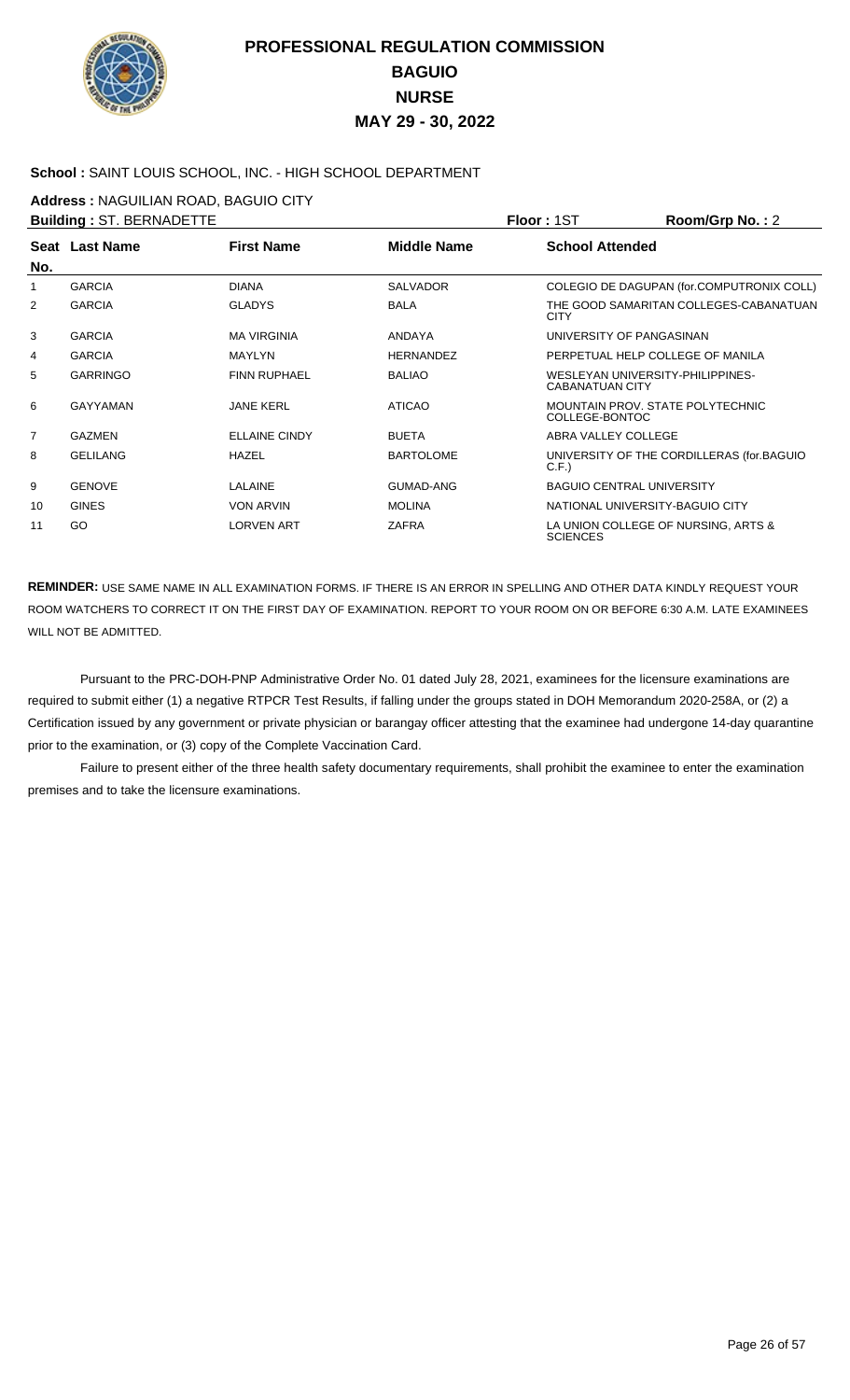

### **School :** SAINT LOUIS SCHOOL, INC. - HIGH SCHOOL DEPARTMENT

**Address :** NAGUILIAN ROAD, BAGUIO CITY

|     | <b>Building: ST. BERNADETTE</b> |                         |                    | Floor: 1ST                              | Room/Grp No.: 3                               |
|-----|---------------------------------|-------------------------|--------------------|-----------------------------------------|-----------------------------------------------|
| No. | Seat Last Name                  | <b>First Name</b>       | <b>Middle Name</b> | <b>School Attended</b>                  |                                               |
| 1   | <b>GOMEZ</b>                    | <b>CORALLEE</b>         | <b>FAGYAN</b>      | PINES CITY COLLEGE (PCEC)               |                                               |
| 2   | <b>GONZALES</b>                 | <b>AUGUST</b>           | <b>VISCONDE</b>    | <b>CITY</b>                             | THE GOOD SAMARITAN COLLEGES-CABANATUAN        |
| 3   | <b>GONZALES</b>                 | <b>CHARLEEN KHRISNA</b> | <b>PERLAS</b>      | ABRA VALLEY COLLEGE                     |                                               |
| 4   | <b>GRAZA</b>                    | <b>MARK JAYSON</b>      | <b>RONOUILLO</b>   | WORLD CITI COLLEGES-ANTIPOLO, INC.      |                                               |
| 5   | <b>GREGORIO</b>                 | <b>MARIAH THALIA</b>    | <b>ROOUE</b>       | <b>CITY</b>                             | THE GOOD SAMARITAN COLLEGES-CABANATUAN        |
| 6   | <b>GUILLERMO</b>                | <b>MARIA LILIBETH</b>   | <b>CRUZ</b>        | COLLEGE)                                | CENTRO ESCOLAR LAS PIÑAS, INC. (for LAS PIÑAS |
| 7   | <b>GUINANOY</b>                 | <b>RUBY</b>             | <b>LEGASPI</b>     | <b>BAGUIO CENTRAL UNIVERSITY</b>        |                                               |
| 8   | <b>GUINTO</b>                   | <b>MARIA MACARIA</b>    | <b>MALLARI</b>     | UNIVERSITY OF REGINA CARMELI)           | LA CONSOLACION UNIVERSITY PHILIPPINES (FOR    |
| 9   | <b>GUIYAB</b>                   | <b>JONATHAN</b>         | CALAUNAN           | ARELLANO UNIVERSITY-PASIG               |                                               |
| 10  | <b>GUTING</b>                   | <b>YVETTE ANGELIE</b>   | <b>MALAB</b>       | <b>ISABELA STATE UNIVERSITY-ECHAGUE</b> |                                               |
| 11  | <b>GUTLAY</b>                   | <b>JANICE IAN</b>       | <b>CHUCUEN</b>     | PINES CITY COLLEGE (PCEC)               |                                               |

**REMINDER:** USE SAME NAME IN ALL EXAMINATION FORMS. IF THERE IS AN ERROR IN SPELLING AND OTHER DATA KINDLY REQUEST YOUR ROOM WATCHERS TO CORRECT IT ON THE FIRST DAY OF EXAMINATION. REPORT TO YOUR ROOM ON OR BEFORE 6:30 A.M. LATE EXAMINEES WILL NOT BE ADMITTED.

 Pursuant to the PRC-DOH-PNP Administrative Order No. 01 dated July 28, 2021, examinees for the licensure examinations are required to submit either (1) a negative RTPCR Test Results, if falling under the groups stated in DOH Memorandum 2020-258A, or (2) a Certification issued by any government or private physician or barangay officer attesting that the examinee had undergone 14-day quarantine prior to the examination, or (3) copy of the Complete Vaccination Card.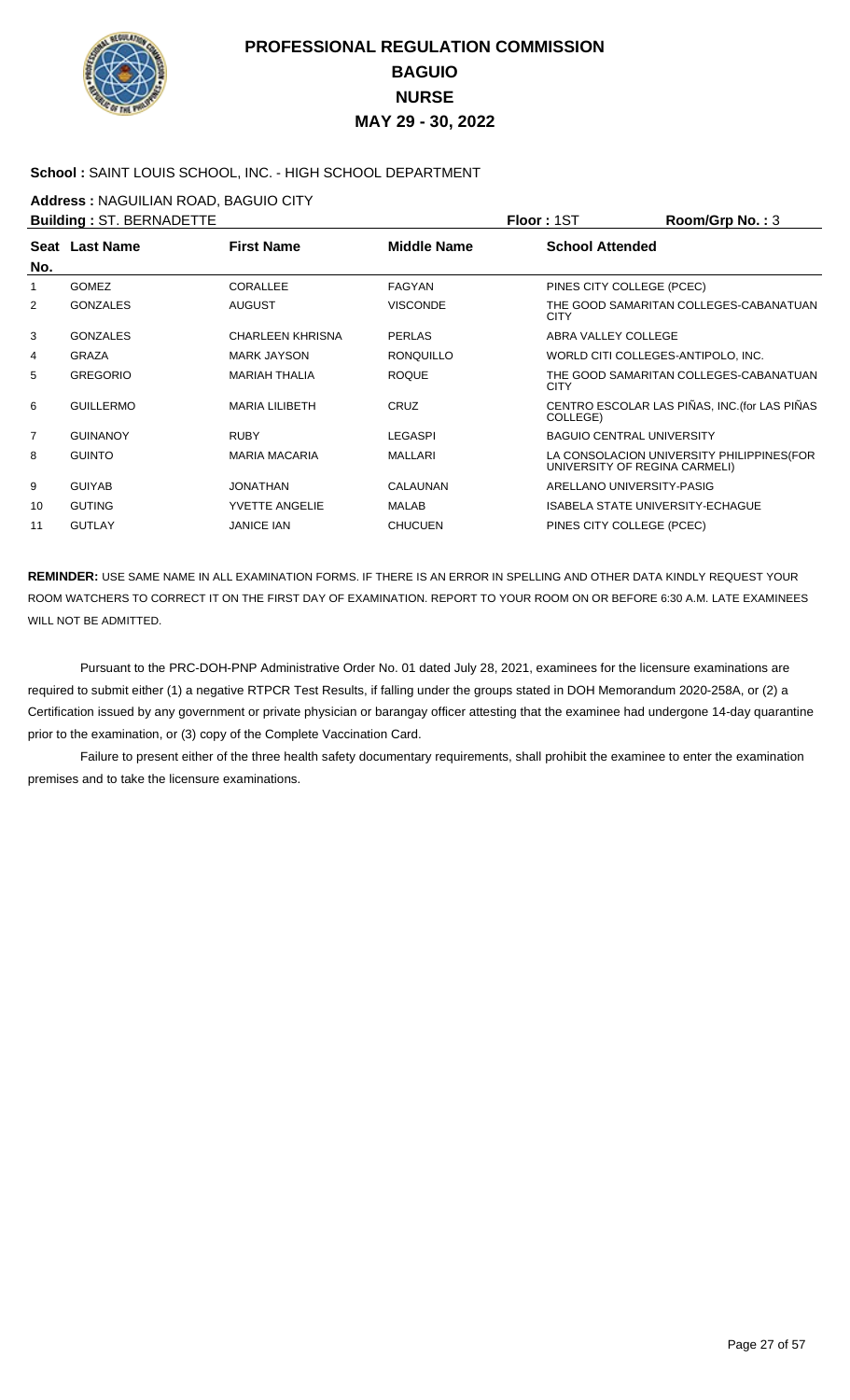

### **School :** SAINT LOUIS SCHOOL, INC. - HIGH SCHOOL DEPARTMENT

**Address :** NAGUILIAN ROAD, BAGUIO CITY

|                | <b>Building: ST. BERNADETTE</b> |                      |                    | Floor: 1ST                                                        | Room/Grp No.: 4                          |
|----------------|---------------------------------|----------------------|--------------------|-------------------------------------------------------------------|------------------------------------------|
|                | Seat Last Name                  | <b>First Name</b>    | <b>Middle Name</b> | <b>School Attended</b>                                            |                                          |
| No.            |                                 |                      |                    |                                                                   |                                          |
| 1              | <b>HAGAD</b>                    | <b>ELMA</b>          | <b>MACUSI</b>      | <b>SCIENCES</b>                                                   | LA UNION COLLEGE OF NURSING, ARTS &      |
| 2              | <b>HAGGANG</b>                  | <b>TESSIE</b>        | <b>AMBUYAO</b>     | ALDERSGATE COLLEGE                                                |                                          |
| 3              | <b>HANGDAAN</b>                 | <b>ARLENE</b>        | <b>TUMBALI</b>     | <b>BAGUIO CENTRAL UNIVERSITY</b>                                  |                                          |
| 4              | <b>HIPOLITO</b>                 | <b>CHRISTINE JOY</b> | <b>MAGTOTO</b>     | <b>CENTRAL LUZON DOCTOR'S HOSPITAL</b><br>EDUCATIONAL INSTITUTION |                                          |
| 5              | <b>IBITOYE</b>                  | <b>YETUNDE</b>       | <b>REDEMPTION</b>  | LORMA COLLEGE                                                     |                                          |
| 6              | <b>IBUOS</b>                    | <b>ROBERT LENE</b>   | <b>MAGLONZO</b>    |                                                                   | OUR LADY OF FATIMA UNIVERSITY-VALENZUELA |
| $\overline{7}$ | <b>ICO</b>                      | <b>GISELLE CHLOE</b> | <b>BALUYA</b>      | UNIVERSITY OF PANGASINAN                                          |                                          |
| 8              | <b>ILAGA</b>                    | <b>LEONARD BRYAN</b> | <b>CUSAY</b>       | NORTHERN CHRISTIAN COLLEGE                                        |                                          |
| 9              | <b>INOHIABAN</b>                | <b>SARAH MAY</b>     | <b>YOGYOG</b>      | PLT COLLEGE, INC                                                  |                                          |
| 10             | <b>INSO</b>                     | <b>RODA</b>          | <b>ALAOAS</b>      | PINES CITY COLLEGE (PCEC)                                         |                                          |
| 11             | <b>INTE</b>                     | <b>MARCHIE</b>       | <b>GUYAO</b>       | <b>BAGUIO CENTRAL UNIVERSITY</b>                                  |                                          |

**REMINDER:** USE SAME NAME IN ALL EXAMINATION FORMS. IF THERE IS AN ERROR IN SPELLING AND OTHER DATA KINDLY REQUEST YOUR ROOM WATCHERS TO CORRECT IT ON THE FIRST DAY OF EXAMINATION. REPORT TO YOUR ROOM ON OR BEFORE 6:30 A.M. LATE EXAMINEES WILL NOT BE ADMITTED.

 Pursuant to the PRC-DOH-PNP Administrative Order No. 01 dated July 28, 2021, examinees for the licensure examinations are required to submit either (1) a negative RTPCR Test Results, if falling under the groups stated in DOH Memorandum 2020-258A, or (2) a Certification issued by any government or private physician or barangay officer attesting that the examinee had undergone 14-day quarantine prior to the examination, or (3) copy of the Complete Vaccination Card.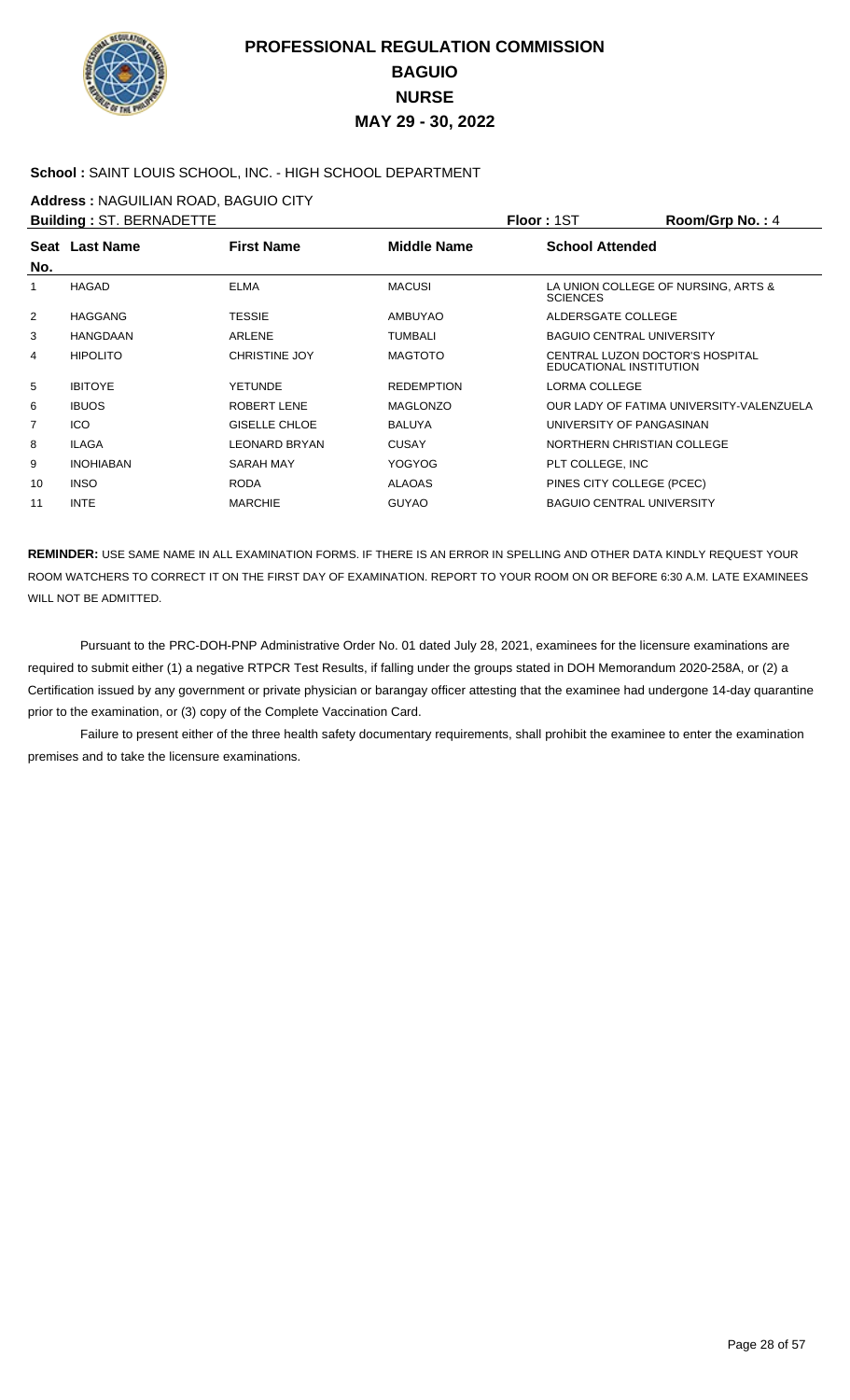

#### **School :** SAINT LOUIS SCHOOL, INC. - HIGH SCHOOL DEPARTMENT

**Address :** NAGUILIAN ROAD, BAGUIO CITY

|     | <b>Building: ST. BERNADETTE</b> |                       |                    | Floor: 1ST               | Room/Grp No.: 5                           |
|-----|---------------------------------|-----------------------|--------------------|--------------------------|-------------------------------------------|
|     | Seat Last Name                  | <b>First Name</b>     | <b>Middle Name</b> | <b>School Attended</b>   |                                           |
| No. |                                 |                       |                    |                          |                                           |
| 1   | <b>ISMAEL</b>                   | LINDLEY ANN           | <b>PASCOY</b>      | UNIVERSITY OF BAGUIO     |                                           |
| 2   | <b>JACABAN</b>                  | <b>HAYDEE</b>         | LORENZANA          | LORMA COLLEGE            |                                           |
| 3   | <b>JARA</b>                     | <b>JACQUELINE</b>     | <b>RABENA</b>      |                          | UNIVERSITY OF NORTHERN PHILIPPINES-VIGAN  |
| 4   | <b>JARAMILLO</b>                | PATRIZHA JAYNE        | <b>PASTOR</b>      |                          | UNIVERSITY OF NORTHERN PHILIPPINES-VIGAN  |
| 5   | <b>JARATA</b>                   | <b>JENNEYLYNE</b>     | <b>OFIANA</b>      | UNIVERSITY-AGOO          | DON MARIANO MARCOS MEMORIAL STATE         |
| 6   | <b>JARDINEZ</b>                 | <b>KENNETH CHARLS</b> | <b>GARAN</b>       | <b>DAGUPAN CITY</b>      | LYCEUM NORTHWESTERN UNIVERSITY-           |
| 7   | <b>JIMENEZ</b>                  | <b>RHOCXANN</b>       | <b>ABRIAM</b>      | ALDERSGATE COLLEGE       |                                           |
| 8   | <b>JIMENO</b>                   | DAPHNE ROCHYNNE KAE   | <b>DACAIMAT</b>    | C.F.                     | UNIVERSITY OF THE CORDILLERAS (for.BAGUIO |
| 9   | <b>JUCUTAN</b>                  | ELAINE JOY            | <b>VILLANUEVA</b>  | UNION CHRISTIAN COLLEGE  |                                           |
| 10  | <b>JUGANAS</b>                  | <b>ROSALINA</b>       | <b>GABOT</b>       | LORMA COLLEGE            |                                           |
| 11  | <b>JUGO</b>                     | CHERRY MAE            | <b>UNGOS</b>       | UNIVERSITY OF PANGASINAN |                                           |
|     |                                 |                       |                    |                          |                                           |

**REMINDER:** USE SAME NAME IN ALL EXAMINATION FORMS. IF THERE IS AN ERROR IN SPELLING AND OTHER DATA KINDLY REQUEST YOUR ROOM WATCHERS TO CORRECT IT ON THE FIRST DAY OF EXAMINATION. REPORT TO YOUR ROOM ON OR BEFORE 6:30 A.M. LATE EXAMINEES WILL NOT BE ADMITTED.

 Pursuant to the PRC-DOH-PNP Administrative Order No. 01 dated July 28, 2021, examinees for the licensure examinations are required to submit either (1) a negative RTPCR Test Results, if falling under the groups stated in DOH Memorandum 2020-258A, or (2) a Certification issued by any government or private physician or barangay officer attesting that the examinee had undergone 14-day quarantine prior to the examination, or (3) copy of the Complete Vaccination Card.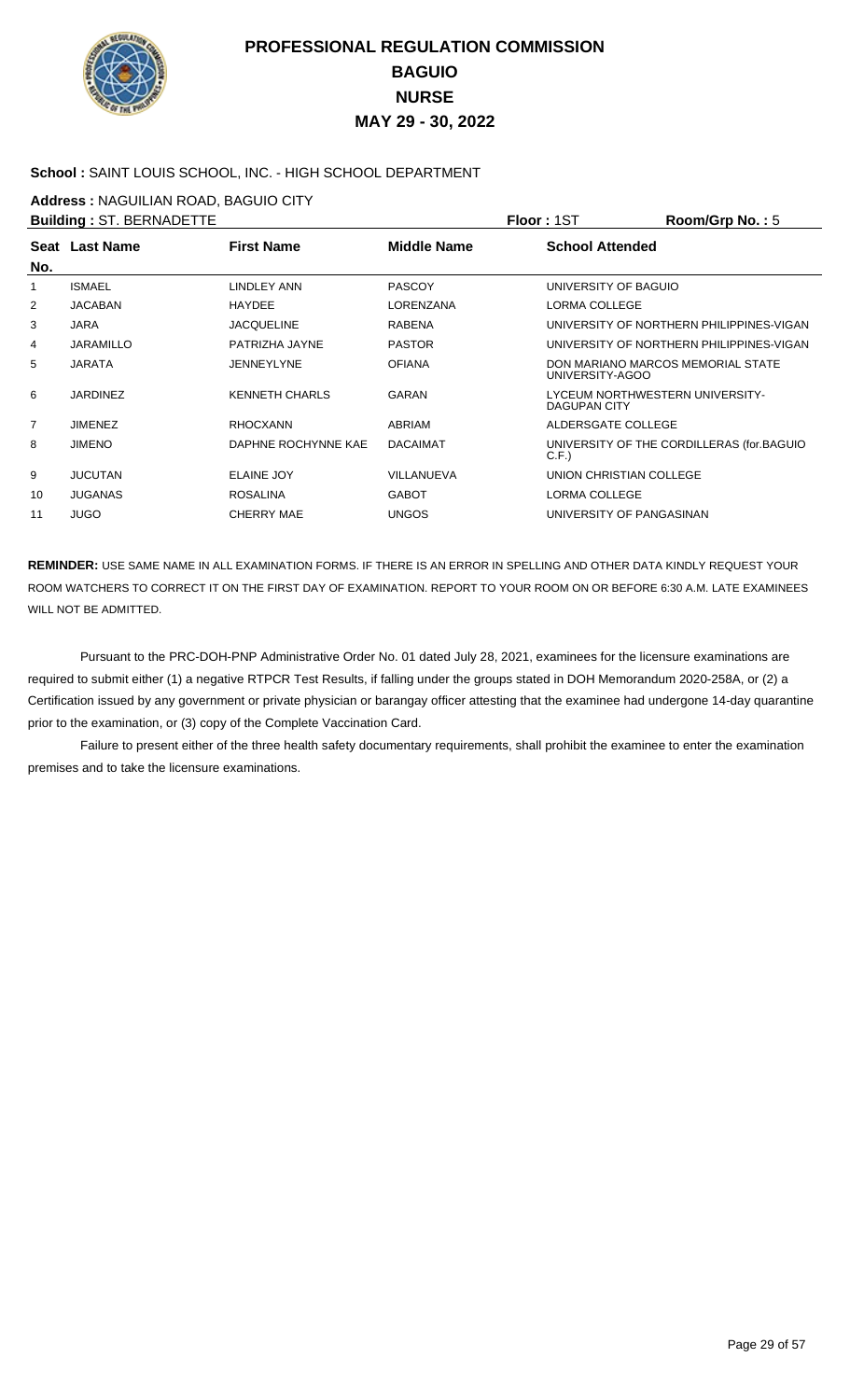

### **School :** SAINT LOUIS SCHOOL, INC. - HIGH SCHOOL DEPARTMENT

**Address :** NAGUILIAN ROAD, BAGUIO CITY

|                | <b>Building: ST. BERNADETTE</b> |                         |                    | Floor: 1ST                                                | Room/Grp No.: 6                             |
|----------------|---------------------------------|-------------------------|--------------------|-----------------------------------------------------------|---------------------------------------------|
| No.            | Seat Last Name                  | <b>First Name</b>       | <b>Middle Name</b> | <b>School Attended</b>                                    |                                             |
| $\mathbf{1}$   | <b>KADATAR</b>                  | <b>MAJIE CRISS</b>      | DAO-WAN            | <b>MOUNTAIN PROV. STATE POLYTECHNIC</b><br>COLLEGE-BONTOC |                                             |
| $\overline{2}$ | <b>KALANG-AD</b>                | LAARNI                  | <b>AGUSTIN</b>     | MOUNTAIN PROV. STATE POLYTECHNIC<br>COLLEGE-BONTOC        |                                             |
| 3              | <b>KALANO</b>                   | JHAY-DEE JOYCE          | <b>MABINI</b>      | NORTHWESTERN UNIVERSITY                                   |                                             |
| 4              | <b>KANG</b>                     | <b>GERALYN CHRISTIE</b> | <b>CORPUZ</b>      | UNIVERSITY NORTH PHILIPPINES                              | PANPACIFIC UNIVERSITY INC. (FOR. PANPACIFIC |
| 5              | <b>KERSWELL</b>                 | <b>KRIZEL KRIZEAH</b>   | <b>MENDOZA</b>     | C.F.                                                      | UNIVERSITY OF THE CORDILLERAS (for.BAGUIO   |
| 6              | <b>KIWANG</b>                   | <b>FLORENCE</b>         | <b>MANGGES</b>     | MOUNTAIN PROV. STATE POLYTECHNIC<br>COLLEGE-BONTOC        |                                             |
| 7              | <b>KIWANG</b>                   | <b>JOVY</b>             | <b>COMTIAG</b>     | <b>BAGUIO CENTRAL UNIVERSITY</b>                          |                                             |
| 8              | <b>LACADEN</b>                  | <b>ELAINE</b>           | <b>BARTOLOME</b>   | SAINT MARY'S UNIVERSITY                                   |                                             |
| 9              | LACAS                           | <b>ALDO REY</b>         | <b>MIGUEL</b>      | MANILA)                                                   | UNIVERSIDAD DE MANILA (CITY COLL. OF        |
| 10             | LACSON                          | <b>LENNY</b>            | <b>SIANO</b>       | <b>BAGUIO CENTRAL UNIVERSITY</b>                          |                                             |
| 11             | LALUNIO                         | AIBREEN GRACE           | <b>AUSTRIA</b>     | PINES CITY COLLEGE (PCEC)                                 |                                             |

**REMINDER:** USE SAME NAME IN ALL EXAMINATION FORMS. IF THERE IS AN ERROR IN SPELLING AND OTHER DATA KINDLY REQUEST YOUR ROOM WATCHERS TO CORRECT IT ON THE FIRST DAY OF EXAMINATION. REPORT TO YOUR ROOM ON OR BEFORE 6:30 A.M. LATE EXAMINEES WILL NOT BE ADMITTED.

 Pursuant to the PRC-DOH-PNP Administrative Order No. 01 dated July 28, 2021, examinees for the licensure examinations are required to submit either (1) a negative RTPCR Test Results, if falling under the groups stated in DOH Memorandum 2020-258A, or (2) a Certification issued by any government or private physician or barangay officer attesting that the examinee had undergone 14-day quarantine prior to the examination, or (3) copy of the Complete Vaccination Card.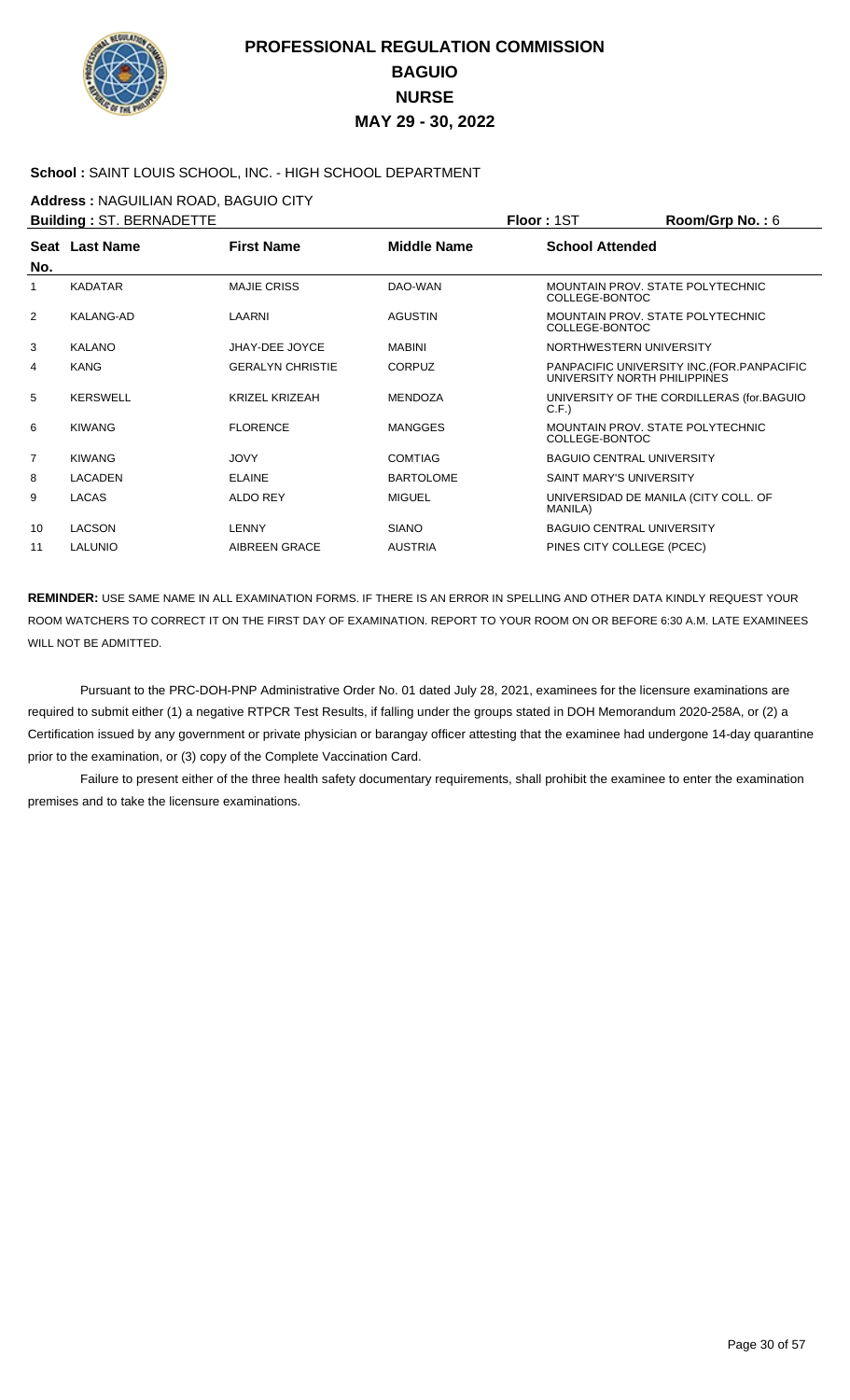

### **School :** SAINT LOUIS SCHOOL, INC. - HIGH SCHOOL DEPARTMENT

**Address :** NAGUILIAN ROAD, BAGUIO CITY

|                | <b>Building: ST. BERNADETTE</b> |                         |                  | Floor: 2ND                            | Room/Grp No.: 7                           |
|----------------|---------------------------------|-------------------------|------------------|---------------------------------------|-------------------------------------------|
| No.            | Seat Last Name                  | <b>First Name</b>       | Middle Name      | <b>School Attended</b>                |                                           |
| 1              | <b>LAMBINO</b>                  | LYKA MAE                | <b>PEREZ</b>     | UNIVERSITY OF BAGUIO                  |                                           |
| $\overline{2}$ | LANGIT                          | <b>JADE ANNE</b>        | <b>PERALTA</b>   | UNIVERSITY OF PANGASINAN              |                                           |
| 3              | LAPIC                           | ALAIDA JANE             | <b>DAPIAOEN</b>  | LORMA COLLEGE                         |                                           |
| 4              | LARDIZABAL                      | MANNY JUN               | <b>REPE</b>      | PINES CITY COLLEGE (PCEC)             |                                           |
| 5              | LARDIZABAL                      | <b>NYRA</b>             | <b>ESPINILLA</b> | PINES CITY COLLEGE (PCEC)             |                                           |
| 6              | <b>LARTEC</b>                   | <b>MARY MAGDALENE</b>   | <b>OLISIO</b>    | PINES CITY COLLEGE (PCEC)             |                                           |
| 7              | <b>LAUGO</b>                    | <b>SHERYL GRACE</b>     | <b>BARACEROS</b> | <b>GLOBAL CITY INNOVATIVE COLLEGE</b> |                                           |
| 8              | LEAÑO                           | <b>NYMIA</b>            | <b>PULIG</b>     | C.F.                                  | UNIVERSITY OF THE CORDILLERAS (for.BAGUIO |
| 9              | LEE.                            | <b>JOHN CHRISTOPHER</b> | <b>VIDAL</b>     | UNIVERSITY OF BAGUIO                  |                                           |
| 10             | <b>LEGASPI</b>                  | NAPOLEON JR             | <b>GEDO CRUZ</b> | <b>CABANATUAN</b>                     | COLLEGE OF THE IMMACULATE CONCEPTION-     |
| 11             | <b>LICYAYO</b>                  | <b>HEXANNE AL</b>       | <b>CACLIONG</b>  | PINES CITY COLLEGE (PCEC)             |                                           |

**REMINDER:** USE SAME NAME IN ALL EXAMINATION FORMS. IF THERE IS AN ERROR IN SPELLING AND OTHER DATA KINDLY REQUEST YOUR ROOM WATCHERS TO CORRECT IT ON THE FIRST DAY OF EXAMINATION. REPORT TO YOUR ROOM ON OR BEFORE 6:30 A.M. LATE EXAMINEES WILL NOT BE ADMITTED.

 Pursuant to the PRC-DOH-PNP Administrative Order No. 01 dated July 28, 2021, examinees for the licensure examinations are required to submit either (1) a negative RTPCR Test Results, if falling under the groups stated in DOH Memorandum 2020-258A, or (2) a Certification issued by any government or private physician or barangay officer attesting that the examinee had undergone 14-day quarantine prior to the examination, or (3) copy of the Complete Vaccination Card.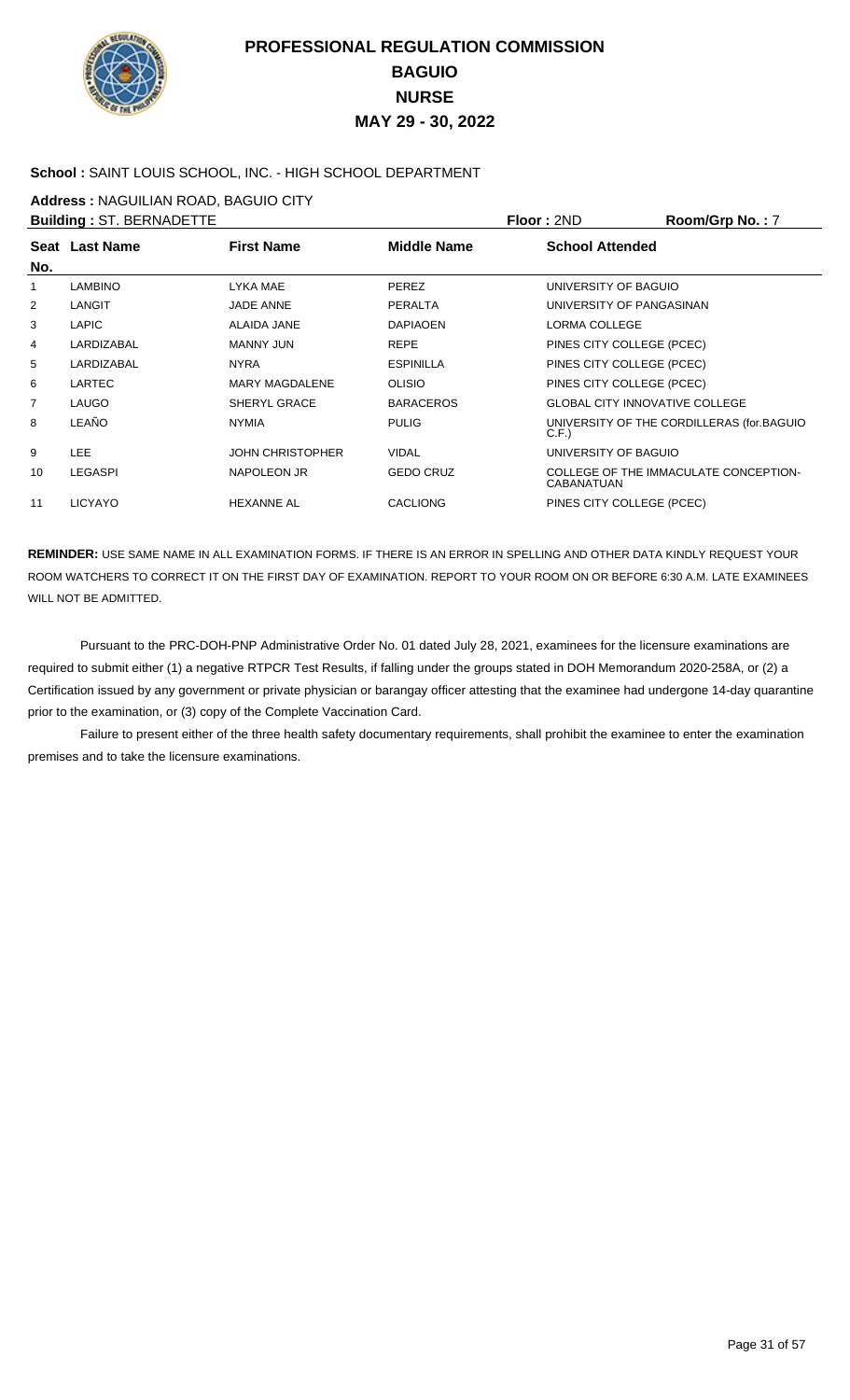

### **School :** SAINT LOUIS SCHOOL, INC. - HIGH SCHOOL DEPARTMENT

**Address :** NAGUILIAN ROAD, BAGUIO CITY

|                | <b>Building: ST. BERNADETTE</b> |                   |                   | Floor: 2ND                                         | Room/Grp No.: 8                           |
|----------------|---------------------------------|-------------------|-------------------|----------------------------------------------------|-------------------------------------------|
| No.            | <b>Seat Last Name</b>           | <b>First Name</b> | Middle Name       | <b>School Attended</b>                             |                                           |
| 1              | LIWALIW                         | JIJI              | <b>MARTIN</b>     | C.F.                                               | UNIVERSITY OF THE CORDILLERAS (for.BAGUIO |
| 2              | <b>LLAMAS</b>                   | <b>MA CECILIA</b> | <b>SALAMANCA</b>  | UNIVERSITY OF PANGASINAN                           |                                           |
| 3              | <b>LLANES</b>                   | <b>ASHLEY</b>     | <b>MABUTI</b>     |                                                    | UNIVERSITY OF NORTHERN PHILIPPINES-VIGAN  |
| 4              | LLANILLO                        | SHERYLANE FANE    | <b>GANZON</b>     | LORMA COLLEGE                                      |                                           |
| 5              | <b>LLAPITAN</b>                 | <b>JUDELYN</b>    | ABIAN             | NORTHWESTERN UNIVERSITY                            |                                           |
| 6              | <b>LLARENAS</b>                 | DOROTHY JOY       | ZAMORA            | LORMA COLLEGE                                      |                                           |
| $\overline{7}$ | <b>LOKINO</b>                   | ROGELIO JR        | <b>VENTURA</b>    | <b>BAGUIO CENTRAL UNIVERSITY</b>                   |                                           |
| 8              | LONG-IYEN                       | ANALYN            | <b>MAYOS</b>      | MOUNTAIN PROV. STATE POLYTECHNIC<br>COLLEGE-BONTOC |                                           |
| 9              | <b>LOPEZ</b>                    | KARINA JOY        | <b>CABANELA</b>   | UNIVERSITY OF BAGUIO                               |                                           |
| 10             | <b>LOPEZ</b>                    | <b>RACHEL</b>     | <b>JACUSALEM</b>  | UNION CHRISTIAN COLLEGE                            |                                           |
| 11             | <b>LORENZO</b>                  | <b>DIANNE</b>     | <b>BUSTAMANTE</b> | UNION CHRISTIAN COLLEGE                            |                                           |
|                |                                 |                   |                   |                                                    |                                           |

**REMINDER:** USE SAME NAME IN ALL EXAMINATION FORMS. IF THERE IS AN ERROR IN SPELLING AND OTHER DATA KINDLY REQUEST YOUR ROOM WATCHERS TO CORRECT IT ON THE FIRST DAY OF EXAMINATION. REPORT TO YOUR ROOM ON OR BEFORE 6:30 A.M. LATE EXAMINEES WILL NOT BE ADMITTED.

 Pursuant to the PRC-DOH-PNP Administrative Order No. 01 dated July 28, 2021, examinees for the licensure examinations are required to submit either (1) a negative RTPCR Test Results, if falling under the groups stated in DOH Memorandum 2020-258A, or (2) a Certification issued by any government or private physician or barangay officer attesting that the examinee had undergone 14-day quarantine prior to the examination, or (3) copy of the Complete Vaccination Card.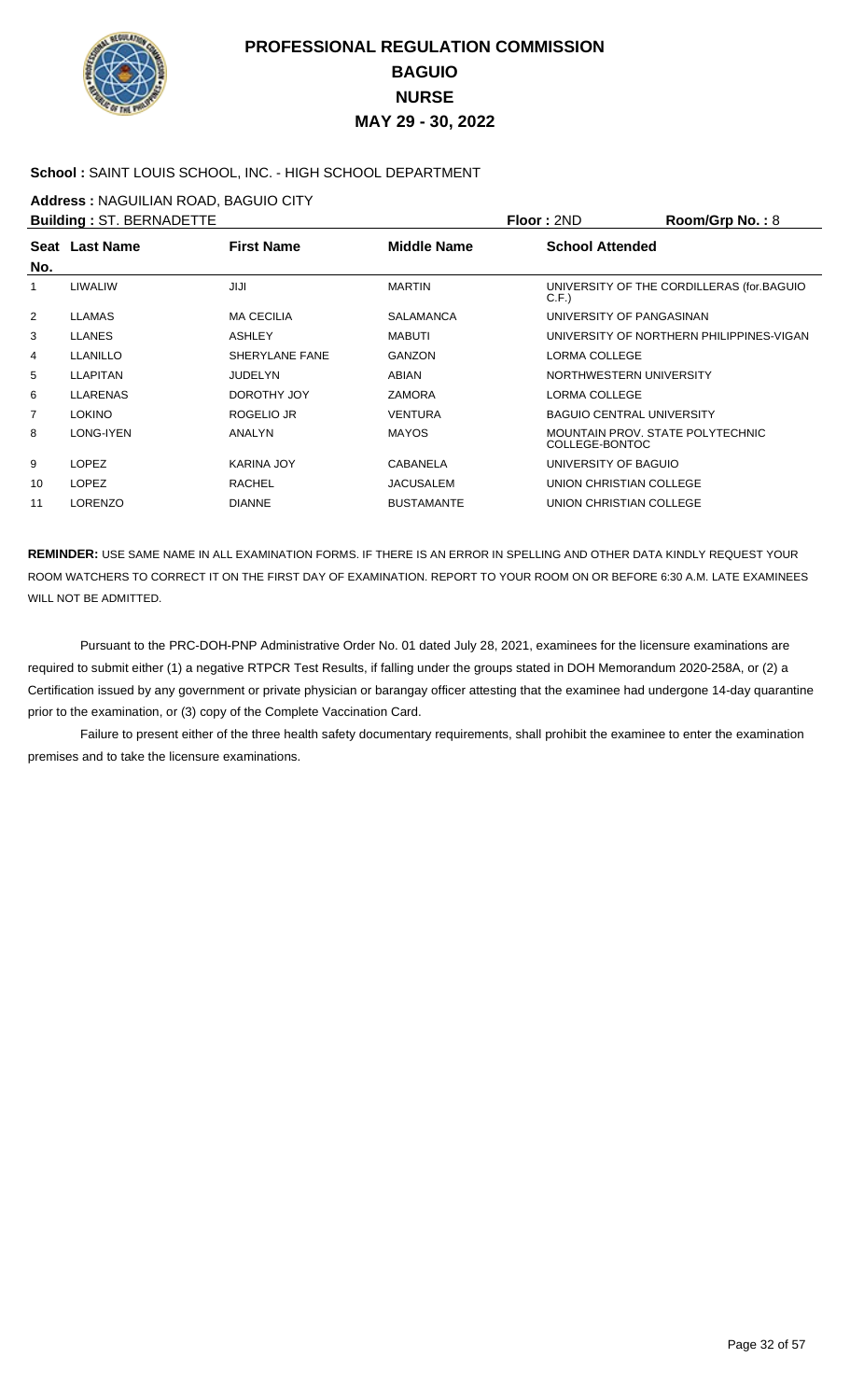

### **School :** SAINT LOUIS SCHOOL, INC. - HIGH SCHOOL DEPARTMENT

**Address :** NAGUILIAN ROAD, BAGUIO CITY

|                | <b>Building: ST. BERNADETTE</b> |                         |                    | Floor: 2ND                        | Room/Grp No.: 9                           |
|----------------|---------------------------------|-------------------------|--------------------|-----------------------------------|-------------------------------------------|
|                | Seat Last Name                  | <b>First Name</b>       | <b>Middle Name</b> | <b>School Attended</b>            |                                           |
| No.            |                                 |                         |                    |                                   |                                           |
| 1              | <b>LORENZO</b>                  | LIEZEL                  | CADANGAN           | DIVINE WORD COLLEGE OF LAOAG      |                                           |
| $\overline{2}$ | <b>LUCAS</b>                    | <b>MARK ETHAN</b>       | SORIANO            | <b>BAGUIO CENTRAL UNIVERSITY</b>  |                                           |
| 3              | <b>LUMAWIG</b>                  | <b>ELJAE</b>            | <b>OLLAGON</b>     | <b>BAGUIO CENTRAL UNIVERSITY</b>  |                                           |
| 4              | <b>LUMBAG</b>                   | <b>SHIRLEY ANN</b>      | PELILA             | C.F.                              | UNIVERSITY OF THE CORDILLERAS (for.BAGUIO |
| 5              | <b>LUMBRE</b>                   | <b>JESSICA</b>          |                    | <b>NORTHERN CHRISTIAN COLLEGE</b> |                                           |
| 6              | <b>LUNA</b>                     | <b>MA MADILYN GRACE</b> | <b>CORPUS</b>      | ARAULLO UNIVERSITY                |                                           |
| 7              | <b>LUTUACO</b>                  | <b>SHEILLA MARIE</b>    | <b>AGAPITO</b>     | <b>NUEVA ECIJA COLLEGES</b>       |                                           |
| 8              | <b>MABASA</b>                   | <b>TERESA</b>           | <b>AGBULOS</b>     | URDANETA CITY UNIVERSITY (CCU)    |                                           |
| 9              | MABIASAN                        | <b>DIANA</b>            | <b>SUBOCAN</b>     | <b>BAGUIO CENTRAL UNIVERSITY</b>  |                                           |
| 10             | <b>MACATANGAY</b>               | <b>ARLENE</b>           | <b>ALLAGA</b>      | PLT COLLEGE, INC                  |                                           |
| 11             | <b>MADARANG</b>                 | <b>JACKIELOU</b>        | <b>ORDOÑA</b>      | POLYTECHNIC COLLEGE OF LA UNION   |                                           |
|                |                                 |                         |                    |                                   |                                           |

**REMINDER:** USE SAME NAME IN ALL EXAMINATION FORMS. IF THERE IS AN ERROR IN SPELLING AND OTHER DATA KINDLY REQUEST YOUR ROOM WATCHERS TO CORRECT IT ON THE FIRST DAY OF EXAMINATION. REPORT TO YOUR ROOM ON OR BEFORE 6:30 A.M. LATE EXAMINEES WILL NOT BE ADMITTED.

 Pursuant to the PRC-DOH-PNP Administrative Order No. 01 dated July 28, 2021, examinees for the licensure examinations are required to submit either (1) a negative RTPCR Test Results, if falling under the groups stated in DOH Memorandum 2020-258A, or (2) a Certification issued by any government or private physician or barangay officer attesting that the examinee had undergone 14-day quarantine prior to the examination, or (3) copy of the Complete Vaccination Card.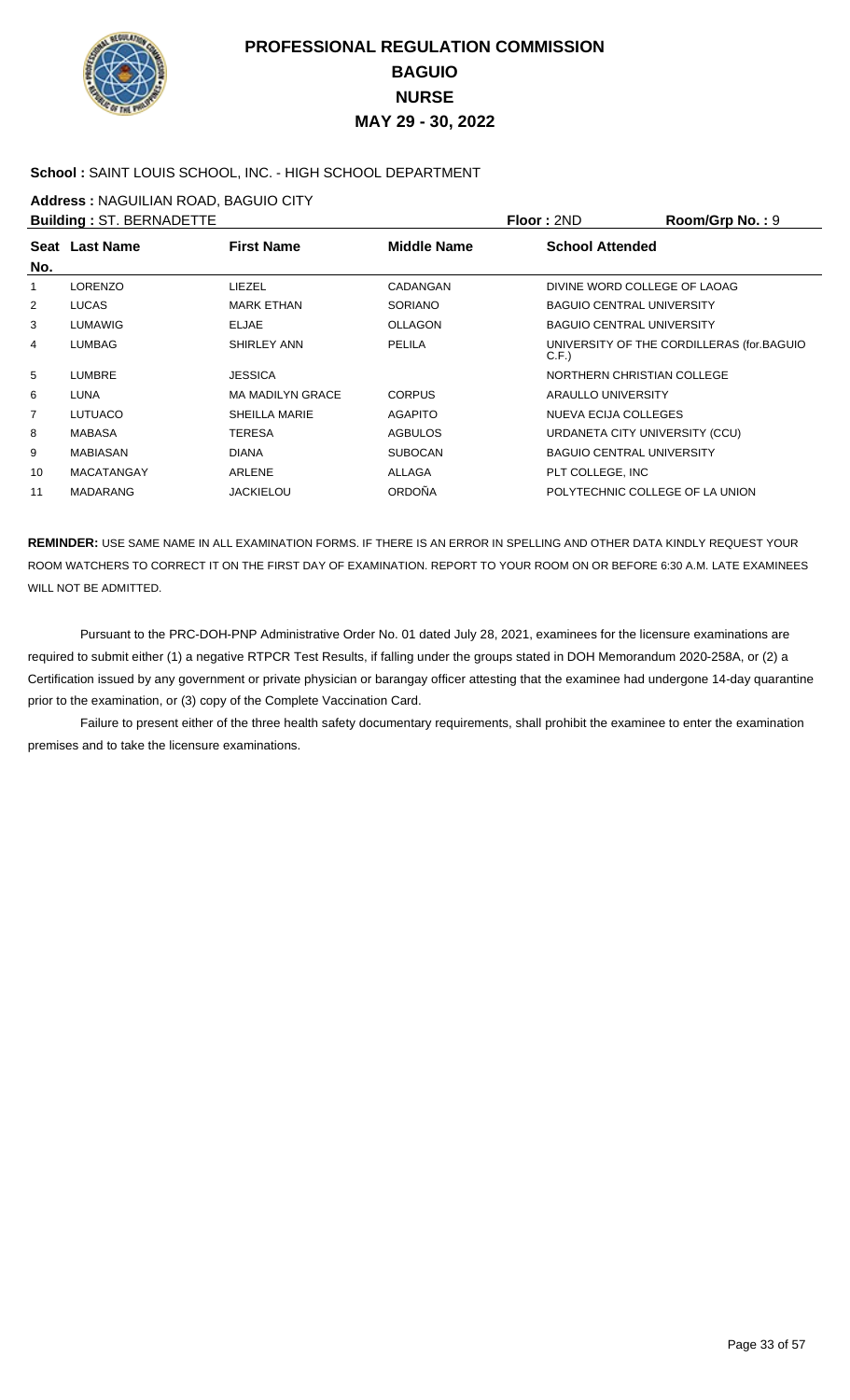

### **School :** SAINT LOUIS SCHOOL, INC. - HIGH SCHOOL DEPARTMENT

**Address :** NAGUILIAN ROAD, BAGUIO CITY

|                | <b>Building: ST. BERNADETTE</b> |                            |                 | Floor: 2ND                       | Room/Grp No.: 10                          |
|----------------|---------------------------------|----------------------------|-----------------|----------------------------------|-------------------------------------------|
| No.            | Seat Last Name                  | <b>First Name</b>          | Middle Name     | <b>School Attended</b>           |                                           |
| 1              | <b>MADREO</b>                   | PRECIOUS ANNE              | <b>TONGSON</b>  | DE OCAMPO MEMORIAL COLLEGE       |                                           |
| $\overline{2}$ | <b>MADUCDOC</b>                 | <b>CHARMAINE</b>           | <b>CALDERON</b> | <b>CABANATUAN</b>                | COLLEGE OF THE IMMACULATE CONCEPTION-     |
| 3              | <b>MAGALGALIT</b>               | <b>GLENN</b>               | <b>BATNAG</b>   | NATIONAL UNIVERSITY-BAGUIO CITY  |                                           |
| 4              | <b>MAGGAN</b>                   | <b>ODEZA MARIE</b>         | <b>BALUGAT</b>  | C.F.                             | UNIVERSITY OF THE CORDILLERAS (for.BAGUIO |
| 5              | <b>MAGGAY</b>                   | <b>RONALD</b>              | <b>CUDAL</b>    | LORMA COLLEGE                    |                                           |
| 6              | <b>MAGSANO</b>                  | <b>GILENNE</b>             | <b>ESTRELLA</b> |                                  | COLEGIO DE DAGUPAN (for.COMPUTRONIX COLL) |
| 7              | <b>MAGSANOC</b>                 | <b>MA JANELLA MARIELLE</b> | DE LEON         | UNIVERSITY OF PANGASINAN         |                                           |
| 8              | <b>MAINGPES</b>                 | <b>MARILOU</b>             | <b>BALBINES</b> | <b>BAGUIO CENTRAL UNIVERSITY</b> |                                           |
| 9              | <b>MAKCHONG</b>                 | <b>MENDOS</b>              | <b>GANISI</b>   | <b>BAGUIO CENTRAL UNIVERSITY</b> |                                           |
| 10             | MALLARE                         | <b>LEONIZA</b>             | <b>RUFINO</b>   | <b>CITY</b>                      | THE GOOD SAMARITAN COLLEGES-CABANATUAN    |
| 11             | <b>MALVECINO</b>                | <b>MARIFE</b>              | <b>COLOMA</b>   | NORTHWESTERN UNIVERSITY          |                                           |
|                |                                 |                            |                 |                                  |                                           |

**REMINDER:** USE SAME NAME IN ALL EXAMINATION FORMS. IF THERE IS AN ERROR IN SPELLING AND OTHER DATA KINDLY REQUEST YOUR ROOM WATCHERS TO CORRECT IT ON THE FIRST DAY OF EXAMINATION. REPORT TO YOUR ROOM ON OR BEFORE 6:30 A.M. LATE EXAMINEES WILL NOT BE ADMITTED.

 Pursuant to the PRC-DOH-PNP Administrative Order No. 01 dated July 28, 2021, examinees for the licensure examinations are required to submit either (1) a negative RTPCR Test Results, if falling under the groups stated in DOH Memorandum 2020-258A, or (2) a Certification issued by any government or private physician or barangay officer attesting that the examinee had undergone 14-day quarantine prior to the examination, or (3) copy of the Complete Vaccination Card.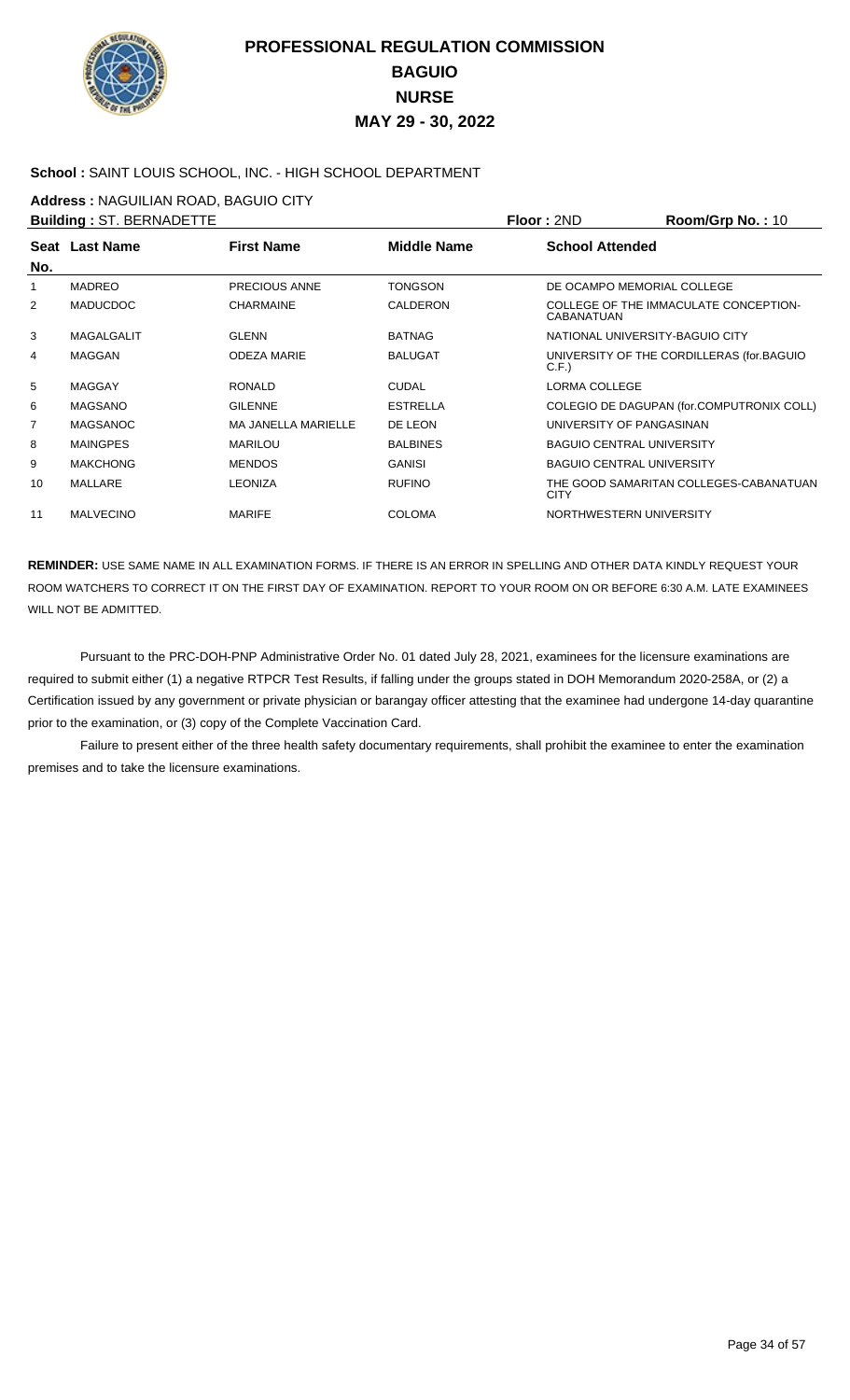

#### **School :** SAINT LOUIS SCHOOL, INC. - HIGH SCHOOL DEPARTMENT

**Address :** NAGUILIAN ROAD, BAGUIO CITY

|                | <b>Building: ST. BERNADETTE</b> |                     |                    | Floor: 2ND                        | Room/Grp No.: 11                          |
|----------------|---------------------------------|---------------------|--------------------|-----------------------------------|-------------------------------------------|
| No.            | Seat Last Name                  | <b>First Name</b>   | <b>Middle Name</b> | <b>School Attended</b>            |                                           |
| 1              | <b>MAMACLAY</b>                 | <b>MARY ANN</b>     | <b>AGUIBAY</b>     | NORTHERN CHRISTIAN COLLEGE        |                                           |
| 2              | <b>MANANIS</b>                  | <b>AIZA</b>         | <b>SANTIAGO</b>    | NUEVA ECIJA COLLEGES              |                                           |
| 3              | <b>MANIO</b>                    | <b>JO ANN</b>       | <b>TORRES</b>      | <b>CITY</b>                       | THE GOOD SAMARITAN COLLEGES-CABANATUAN    |
| 4              | <b>MANIOUIS</b>                 | <b>IRISH DIANNA</b> | <b>MAGNO</b>       | UNIVERSITY OF LUZON (LUZON COLL.) |                                           |
| 5              | <b>MANUEL</b>                   | <b>JUSTINE KYLA</b> | <b>BOADO</b>       | UNIVERSITY OF PANGASINAN          |                                           |
| 6              | MANZANO                         | <b>RICA FLOR</b>    | <b>ALVARO</b>      | DIVINE WORD COLLEGE OF BANGUED    |                                           |
| $\overline{7}$ | <b>MAPALO</b>                   | <b>GLENN</b>        |                    | C.F.                              | UNIVERSITY OF THE CORDILLERAS (for.BAGUIO |
| 8              | <b>MARCOS</b>                   | <b>ANNA DIANA</b>   | <b>MENDOZA</b>     | C.F.                              | UNIVERSITY OF THE CORDILLERAS (for BAGUIO |
| 9              | <b>MARIÑAS</b>                  | <b>JASMIN</b>       | <b>SUBANG</b>      | UNION CHRISTIAN COLLEGE           |                                           |
| 10             | <b>MARQUEZ</b>                  | JENNY-FEB           | <b>APILADO</b>     | LORMA COLLEGE                     |                                           |
| 11             | <b>MARTEJA</b>                  | <b>OYETH</b>        | <b>LOPEZ</b>       | <b>BALANGA</b>                    | BATAAN PENINSULA STATE UNIVERSTIY -       |

**REMINDER:** USE SAME NAME IN ALL EXAMINATION FORMS. IF THERE IS AN ERROR IN SPELLING AND OTHER DATA KINDLY REQUEST YOUR ROOM WATCHERS TO CORRECT IT ON THE FIRST DAY OF EXAMINATION. REPORT TO YOUR ROOM ON OR BEFORE 6:30 A.M. LATE EXAMINEES WILL NOT BE ADMITTED.

 Pursuant to the PRC-DOH-PNP Administrative Order No. 01 dated July 28, 2021, examinees for the licensure examinations are required to submit either (1) a negative RTPCR Test Results, if falling under the groups stated in DOH Memorandum 2020-258A, or (2) a Certification issued by any government or private physician or barangay officer attesting that the examinee had undergone 14-day quarantine prior to the examination, or (3) copy of the Complete Vaccination Card.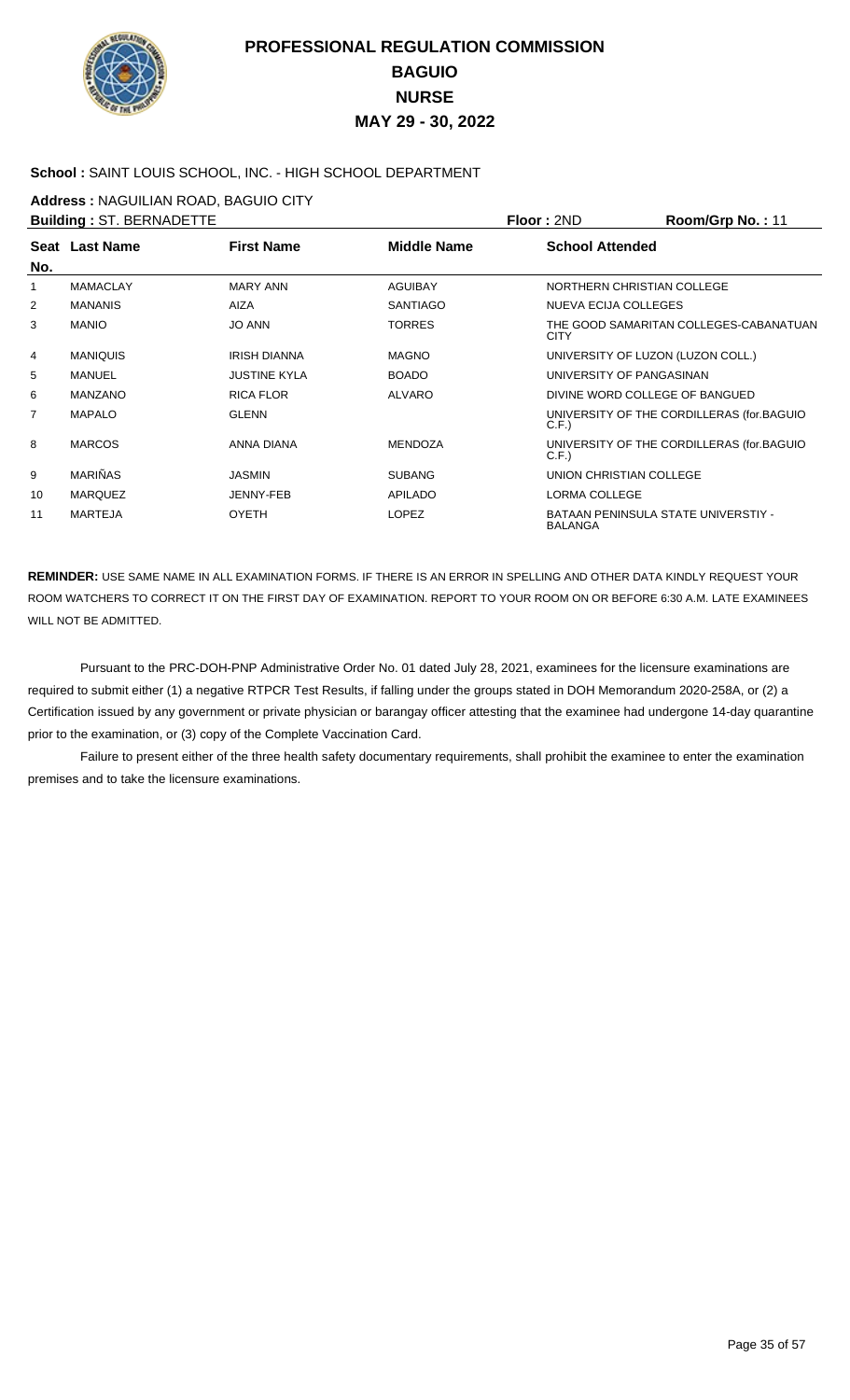

### **School :** SAINT LOUIS SCHOOL, INC. - HIGH SCHOOL DEPARTMENT

**Address :** NAGUILIAN ROAD, BAGUIO CITY

|                | <b>Building: ST. BERNADETTE</b> |                     |                    | Floor: 2ND                                                 | Room/Grp No.: 12                            |
|----------------|---------------------------------|---------------------|--------------------|------------------------------------------------------------|---------------------------------------------|
|                | Seat Last Name                  | <b>First Name</b>   | <b>Middle Name</b> | <b>School Attended</b>                                     |                                             |
| No.            |                                 |                     |                    |                                                            |                                             |
| 1              | <b>MARTIN</b>                   | WILMART             | AGAYAN             | UNIVERSITY OF PANGASINAN                                   |                                             |
| 2              | <b>MARTINEZ</b>                 | <b>MANOLITO</b>     | DE GUZMAN          | NATIONAL UNIVERSITY-BAGUIO CITY                            |                                             |
| 3              | <b>MARZAN</b>                   | <b>ALONA</b>        | <b>SINDIN</b>      | UNIVERSITY OF LA SALETTE-SANTIAGO                          |                                             |
| 4              | <b>MARZAN</b>                   | <b>MARICEL JOAN</b> | <b>YUBAC</b>       |                                                            | COLEGIO DE SAN LORENZO RUIZ DE MANILA. INC. |
| 5              | MASSAGAN                        | <b>MOVI FAITH</b>   | <b>OBAL</b>        | SAINT TONIS COLLEGE                                        |                                             |
| 6              | <b>MATAVIA</b>                  | MONIQUE KRISTEL     | <b>GAMIDO</b>      | CENTRAL LUZON DOCTOR'S HOSPITAL<br>EDUCATIONAL INSTITUTION |                                             |
| $\overline{7}$ | <b>MATEO</b>                    | <b>JENNY ANNE</b>   | DY                 | ABRA VALLEY COLLEGE                                        |                                             |
| 8              | <b>MATIAS</b>                   | NIÑA RICCELA        | <b>GUEVARRA</b>    | WESLEYAN UNIVERSITY-PHILIPPINES-<br>CABANATUAN CITY        |                                             |
| 9              | <b>MAYOCYOC</b>                 | <b>IMEE JANE</b>    | <b>TIBONG</b>      | NATIONAL UNIVERSITY-BAGUIO CITY                            |                                             |
| 10             | <b>MAYOS</b>                    | <b>FERNAN</b>       | <b>PATNAAN</b>     | MOUNTAIN PROV. STATE POLYTECHNIC<br>COLLEGE-BONTOC         |                                             |
| 11             | <b>MEDES</b>                    | LEA                 | <b>MEDUL</b>       |                                                            | UNITED SCHOOL OF SCIENCE & TECHNOLOGY       |

**REMINDER:** USE SAME NAME IN ALL EXAMINATION FORMS. IF THERE IS AN ERROR IN SPELLING AND OTHER DATA KINDLY REQUEST YOUR ROOM WATCHERS TO CORRECT IT ON THE FIRST DAY OF EXAMINATION. REPORT TO YOUR ROOM ON OR BEFORE 6:30 A.M. LATE EXAMINEES WILL NOT BE ADMITTED.

 Pursuant to the PRC-DOH-PNP Administrative Order No. 01 dated July 28, 2021, examinees for the licensure examinations are required to submit either (1) a negative RTPCR Test Results, if falling under the groups stated in DOH Memorandum 2020-258A, or (2) a Certification issued by any government or private physician or barangay officer attesting that the examinee had undergone 14-day quarantine prior to the examination, or (3) copy of the Complete Vaccination Card.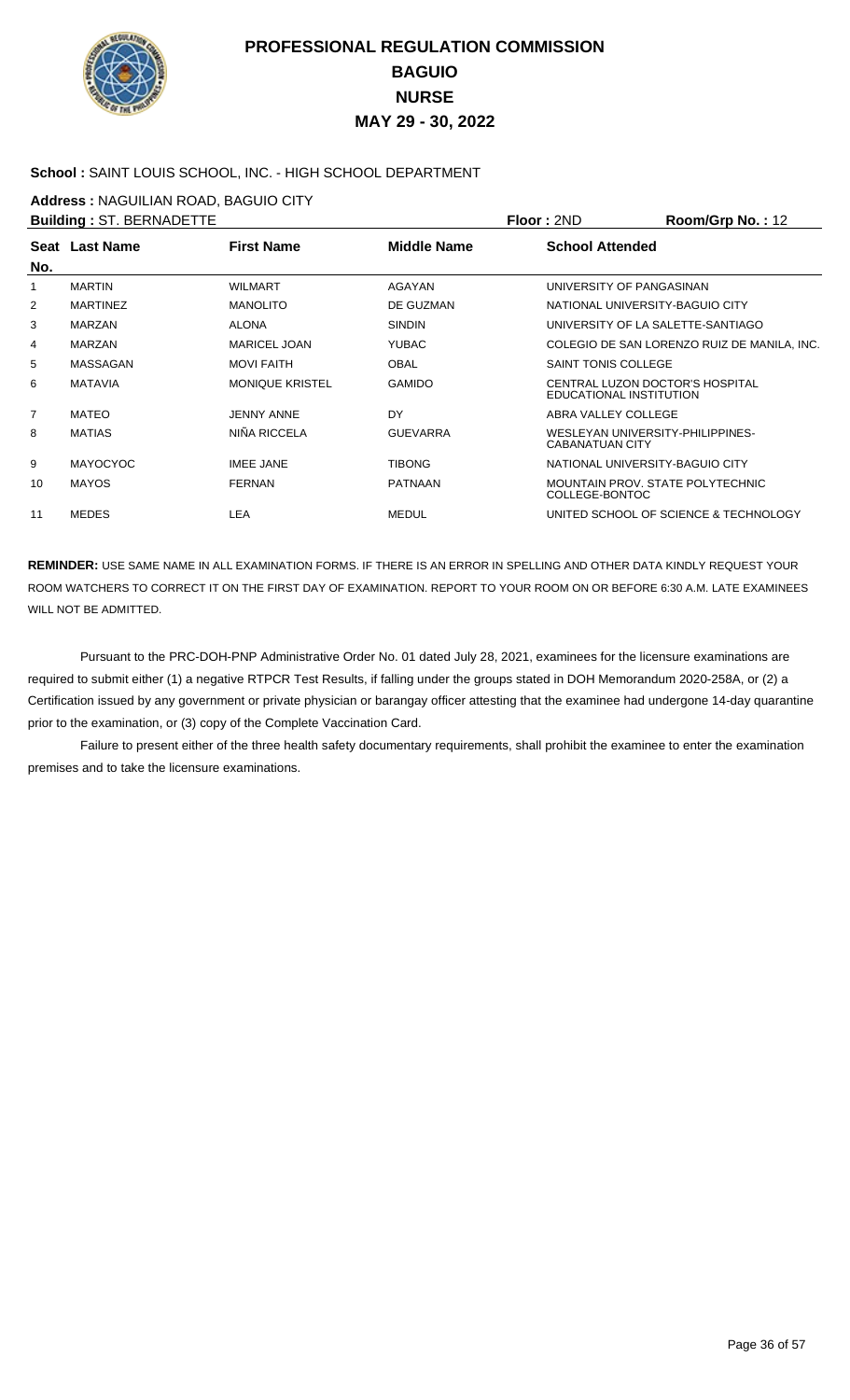

### **School :** SAINT LOUIS SCHOOL, INC. - HIGH SCHOOL DEPARTMENT

**Address :** NAGUILIAN ROAD, BAGUIO CITY

|                | <b>Building: ST. BERNADETTE</b> |                    |                    | Floor: 2ND                       | Room/Grp No.: 13                          |
|----------------|---------------------------------|--------------------|--------------------|----------------------------------|-------------------------------------------|
| No.            | Seat Last Name                  | <b>First Name</b>  | Middle Name        | <b>School Attended</b>           |                                           |
| 1              | <b>MEDINA</b>                   | <b>CARREN JOY</b>  | <b>MATUTE</b>      | NORTHERN CHRISTIAN COLLEGE       |                                           |
| $\overline{2}$ | <b>MEDINA</b>                   | <b>CXARELL</b>     | <b>SANTOS</b>      | INC-NUEVA ECIJA                  | DR. GLORIA D. LACSON FOUNDATION COLLEGES, |
| 3              | MEJIA                           | <b>KRISTEL JOY</b> | <b>UNGOS</b>       |                                  | COLEGIO DE DAGUPAN (for.COMPUTRONIX COLL) |
| 4              | <b>MELENDEZ</b>                 | <b>TERESA EDNA</b> | ARELLANO           | <b>CITY</b>                      | THE GOOD SAMARITAN COLLEGES-CABANATUAN    |
| 5              | <b>MENCIAS</b>                  | <b>KHAREEN</b>     | MUSA               | PINES CITY COLLEGE (PCEC)        |                                           |
| 6              | <b>MENDIGORIA</b>               | <b>CHED</b>        | <b>PENTICOSTES</b> | UNIVERSITY OF PANGASINAN         |                                           |
| 7              | <b>MENDOZA</b>                  | <b>LAWRENCE</b>    | <b>CORNELIO</b>    | ALDERSGATE COLLEGE               |                                           |
| 8              | <b>MENDOZA</b>                  | <b>MICHAEL</b>     | <b>DELA CRUZ</b>   | <b>BAGUIO CENTRAL UNIVERSITY</b> |                                           |
| 9              | <b>MENDOZA</b>                  | <b>VANESSA ANN</b> | <b>HILARIO</b>     | <b>NUEVA ECIJA COLLEGES</b>      |                                           |
| 10             | <b>MERLA</b>                    | <b>CATHERINE</b>   | <b>OUIMADO</b>     |                                  | ASIA PACIFIC COLLEGE OF ADVANCED STUDIES  |
| 11             | MILAR                           | ARLYN              | <b>PARIS</b>       | UNIVERSITY OF PANGASINAN         |                                           |
|                |                                 |                    |                    |                                  |                                           |

**REMINDER:** USE SAME NAME IN ALL EXAMINATION FORMS. IF THERE IS AN ERROR IN SPELLING AND OTHER DATA KINDLY REQUEST YOUR ROOM WATCHERS TO CORRECT IT ON THE FIRST DAY OF EXAMINATION. REPORT TO YOUR ROOM ON OR BEFORE 6:30 A.M. LATE EXAMINEES WILL NOT BE ADMITTED.

 Pursuant to the PRC-DOH-PNP Administrative Order No. 01 dated July 28, 2021, examinees for the licensure examinations are required to submit either (1) a negative RTPCR Test Results, if falling under the groups stated in DOH Memorandum 2020-258A, or (2) a Certification issued by any government or private physician or barangay officer attesting that the examinee had undergone 14-day quarantine prior to the examination, or (3) copy of the Complete Vaccination Card.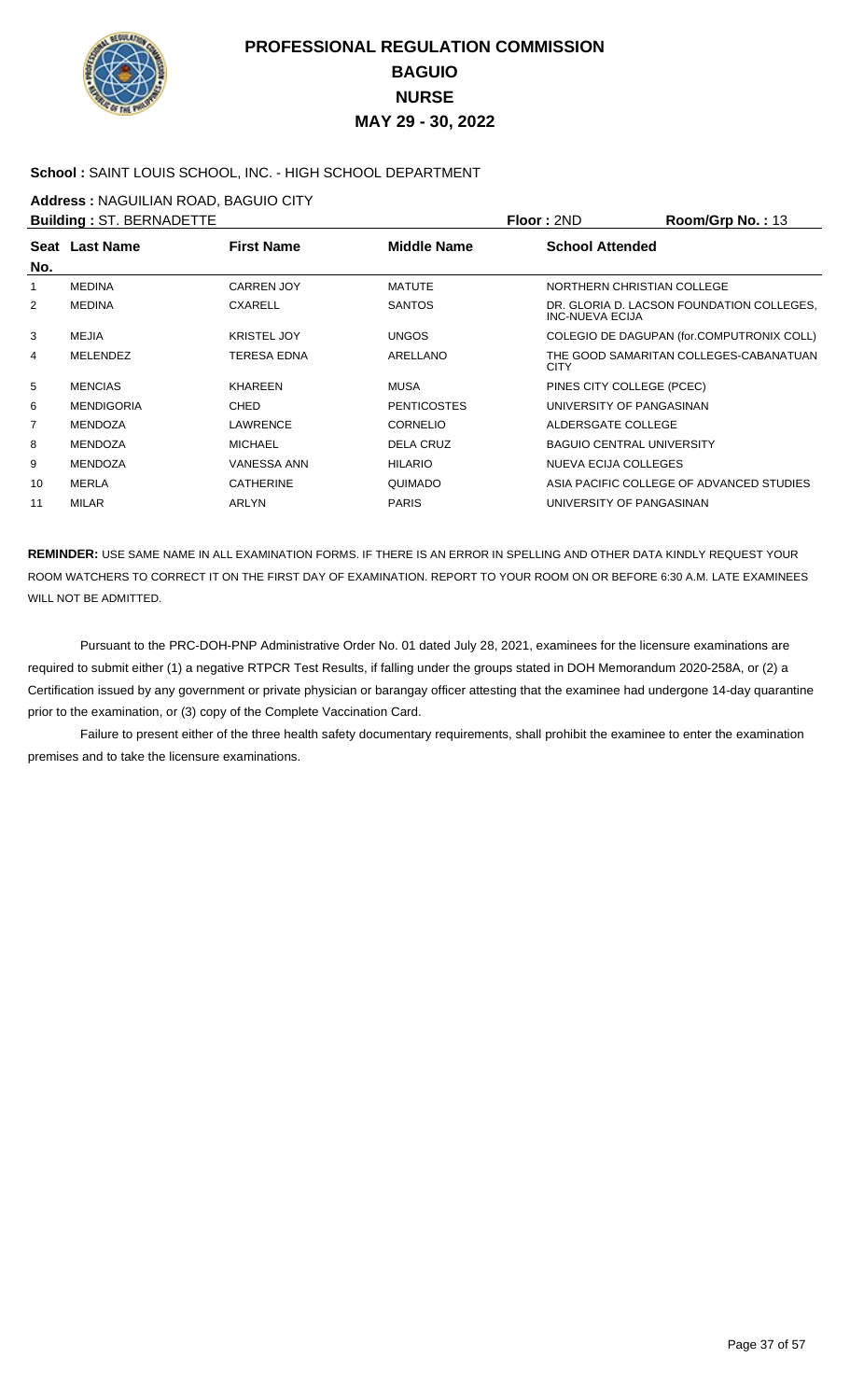

### **School :** SAINT LOUIS SCHOOL, INC. - HIGH SCHOOL DEPARTMENT

**Address :** NAGUILIAN ROAD, BAGUIO CITY

|                | <b>Building: ST. BERNADETTE</b> |                      |                    | Floor: 2ND                                               | Room/Grp No.: 14                          |
|----------------|---------------------------------|----------------------|--------------------|----------------------------------------------------------|-------------------------------------------|
| No.            | Seat Last Name                  | <b>First Name</b>    | <b>Middle Name</b> | <b>School Attended</b>                                   |                                           |
| $\mathbf{1}$   | <b>MOICO</b>                    | <b>NHICA SHANE</b>   | <b>CASTAÑEDA</b>   | C.F.                                                     | UNIVERSITY OF THE CORDILLERAS (for.BAGUIO |
| $\overline{2}$ | <b>MOLINA</b>                   | <b>JAN KELVIN</b>    | <b>BAULA</b>       | <b>BAGUIO CENTRAL UNIVERSITY</b>                         |                                           |
| 3              | <b>MOLINA</b>                   | <b>SHEILA MARIE</b>  | <b>MEGINO</b>      | <b>GOLDEN WEST COLLEGES</b>                              |                                           |
| 4              | <b>MONES</b>                    | <b>MARC HARREN</b>   | TRINIDAD           | ALDERSGATE COLLEGE                                       |                                           |
| 5              | <b>MONTERO</b>                  | <b>EMMA JOECE</b>    | <b>DISONO</b>      | DIVINE WORD COLLEGE OF BANGUED                           |                                           |
| 6              | <b>MONTES</b>                   | <b>EDWIN FRANCIS</b> | <b>DULAY</b>       | L. F. GONZALES COLLEGE OF SCIENCE &<br><b>TECHNOLOGY</b> |                                           |
| 7              | <b>MONTORIO</b>                 | <b>MARICRIS</b>      | <b>FERNANDEZ</b>   | DIVINE WORD COLLEGE OF BANGUED                           |                                           |
| 8              | <b>MORALES</b>                  | <b>CESAR JR</b>      | WANDAGAN           | <b>BAGUIO CENTRAL UNIVERSITY</b>                         |                                           |
| 9              | <b>MORIDO</b>                   | <b>SANTOS</b>        | <b>MAREGMEN</b>    | <b>BALANGA</b>                                           | BATAAN PENINSULA STATE UNIVERSTIY -       |
| 10             | <b>MORTA</b>                    | <b>JONAH SHARON</b>  | <b>ENCARNACION</b> | ALDERSGATE COLLEGE                                       |                                           |
| 11             | <b>MOSOMOS</b>                  | <b>FLORENDA</b>      | <b>MASADAO</b>     | UNIVERSITY OF BAGUIO                                     |                                           |

**REMINDER:** USE SAME NAME IN ALL EXAMINATION FORMS. IF THERE IS AN ERROR IN SPELLING AND OTHER DATA KINDLY REQUEST YOUR ROOM WATCHERS TO CORRECT IT ON THE FIRST DAY OF EXAMINATION. REPORT TO YOUR ROOM ON OR BEFORE 6:30 A.M. LATE EXAMINEES WILL NOT BE ADMITTED.

 Pursuant to the PRC-DOH-PNP Administrative Order No. 01 dated July 28, 2021, examinees for the licensure examinations are required to submit either (1) a negative RTPCR Test Results, if falling under the groups stated in DOH Memorandum 2020-258A, or (2) a Certification issued by any government or private physician or barangay officer attesting that the examinee had undergone 14-day quarantine prior to the examination, or (3) copy of the Complete Vaccination Card.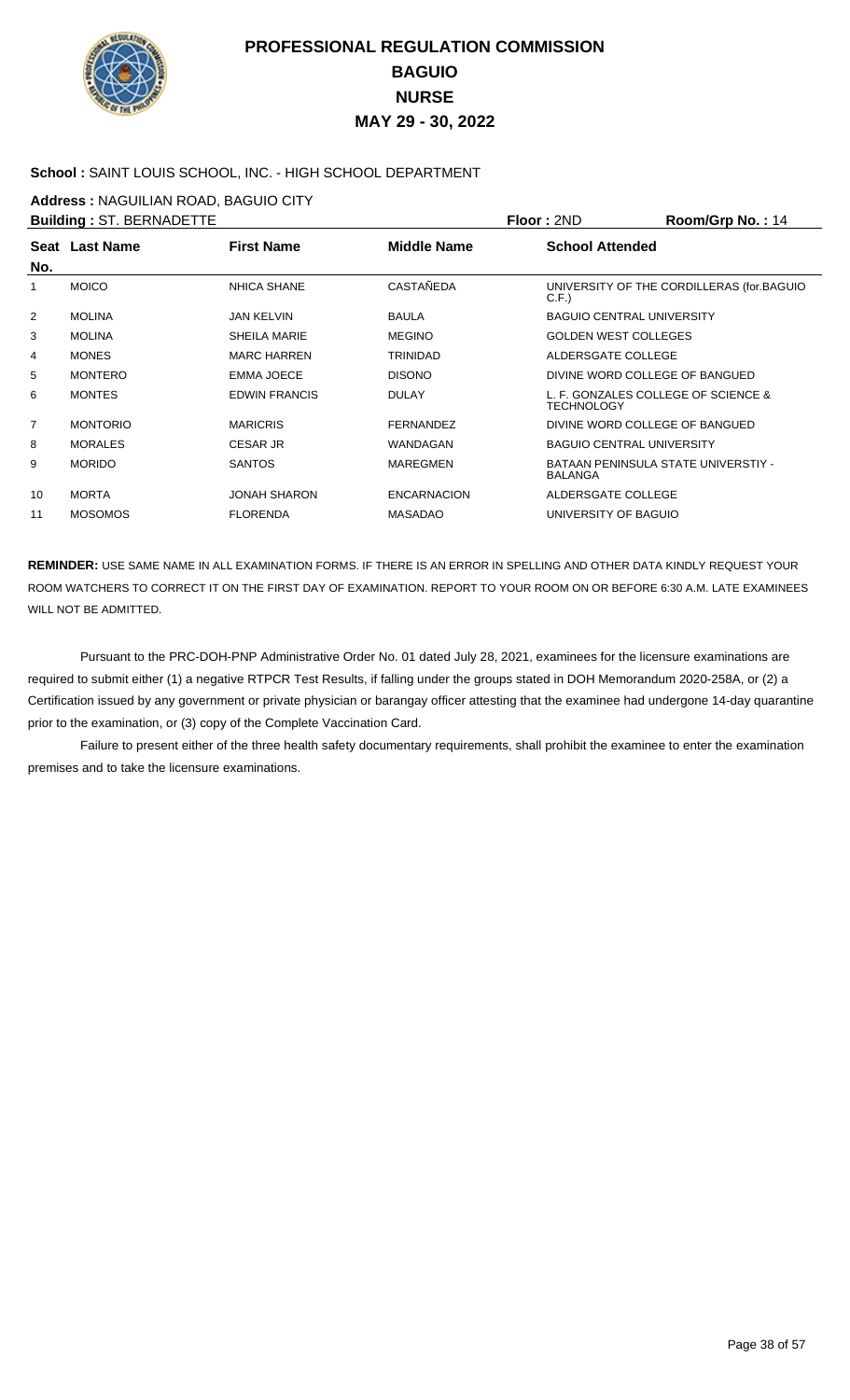

### **School :** SAINT LOUIS SCHOOL, INC. - HIGH SCHOOL DEPARTMENT

**Address :** NAGUILIAN ROAD, BAGUIO CITY

|                | <b>Building: ST. BERNADETTE</b> |                   |                 | Floor: 2ND                                                    | Room/Grp No.: 15                          |
|----------------|---------------------------------|-------------------|-----------------|---------------------------------------------------------------|-------------------------------------------|
| No.            | Seat Last Name                  | <b>First Name</b> | Middle Name     | <b>School Attended</b>                                        |                                           |
| 1              | <b>MOSSILET</b>                 | <b>DAISY</b>      | <b>LUMDANG</b>  |                                                               | UNIVERSITY OF NORTHERN PHILIPPINES-VIGAN  |
| $\overline{2}$ | <b>MUENA</b>                    | <b>ARMIE</b>      | <b>CALIMLIM</b> |                                                               | ESCUELA DE NUESTRA SEÑORA DE LA SALETTE   |
| 3              | <b>NAFARRETE</b>                | <b>RIZZA</b>      | <b>MIRAFLOR</b> |                                                               | PANGASINAN STATE UNIVERSITY-BAYAMBANG     |
| 4              | <b>NALICAO</b>                  | <b>SANDRINE</b>   | <b>MENIS</b>    | C.F.                                                          | UNIVERSITY OF THE CORDILLERAS (for.BAGUIO |
| 5              | <b>NATIVIDAD</b>                | <b>BOOTS</b>      | <b>PASCUA</b>   | PINES CITY COLLEGE (PCEC)                                     |                                           |
| 6              | <b>NAVARRO</b>                  | <b>CEASAR</b>     | <b>JOVERO</b>   | <b>BAGUIO CENTRAL UNIVERSITY</b>                              |                                           |
| 7              | <b>NAVARRO</b>                  | <b>LAARNI JOY</b> | <b>BALUYOT</b>  | UNION CHRISTIAN COLLEGE                                       |                                           |
| 8              | <b>NEAD</b>                     | <b>RAOUEL</b>     | <b>REYNA</b>    | LYCEUM NORTHWESTERN UNIVERSITY-<br>DAGUPAN CITY               |                                           |
| 9              | <b>NEPALES</b>                  | <b>WINALYN</b>    | <b>AGITO</b>    | NUEVA ECIJA UNIVERSITY OF SCIENCE &<br>TECHNOLOGY-CABANATUAN) |                                           |
| 10             | NGAYA-AN                        | <b>SHERYL</b>     | AMMOGAWEN       | <b>BAGUIO CENTRAL UNIVERSITY</b>                              |                                           |
| 11             | <b>NIDOY</b>                    | <b>RICHELLE</b>   | CATBAGAN        |                                                               | COLEGIO DE DAGUPAN (for.COMPUTRONIX COLL) |
|                |                                 |                   |                 |                                                               |                                           |

**REMINDER:** USE SAME NAME IN ALL EXAMINATION FORMS. IF THERE IS AN ERROR IN SPELLING AND OTHER DATA KINDLY REQUEST YOUR ROOM WATCHERS TO CORRECT IT ON THE FIRST DAY OF EXAMINATION. REPORT TO YOUR ROOM ON OR BEFORE 6:30 A.M. LATE EXAMINEES WILL NOT BE ADMITTED.

 Pursuant to the PRC-DOH-PNP Administrative Order No. 01 dated July 28, 2021, examinees for the licensure examinations are required to submit either (1) a negative RTPCR Test Results, if falling under the groups stated in DOH Memorandum 2020-258A, or (2) a Certification issued by any government or private physician or barangay officer attesting that the examinee had undergone 14-day quarantine prior to the examination, or (3) copy of the Complete Vaccination Card.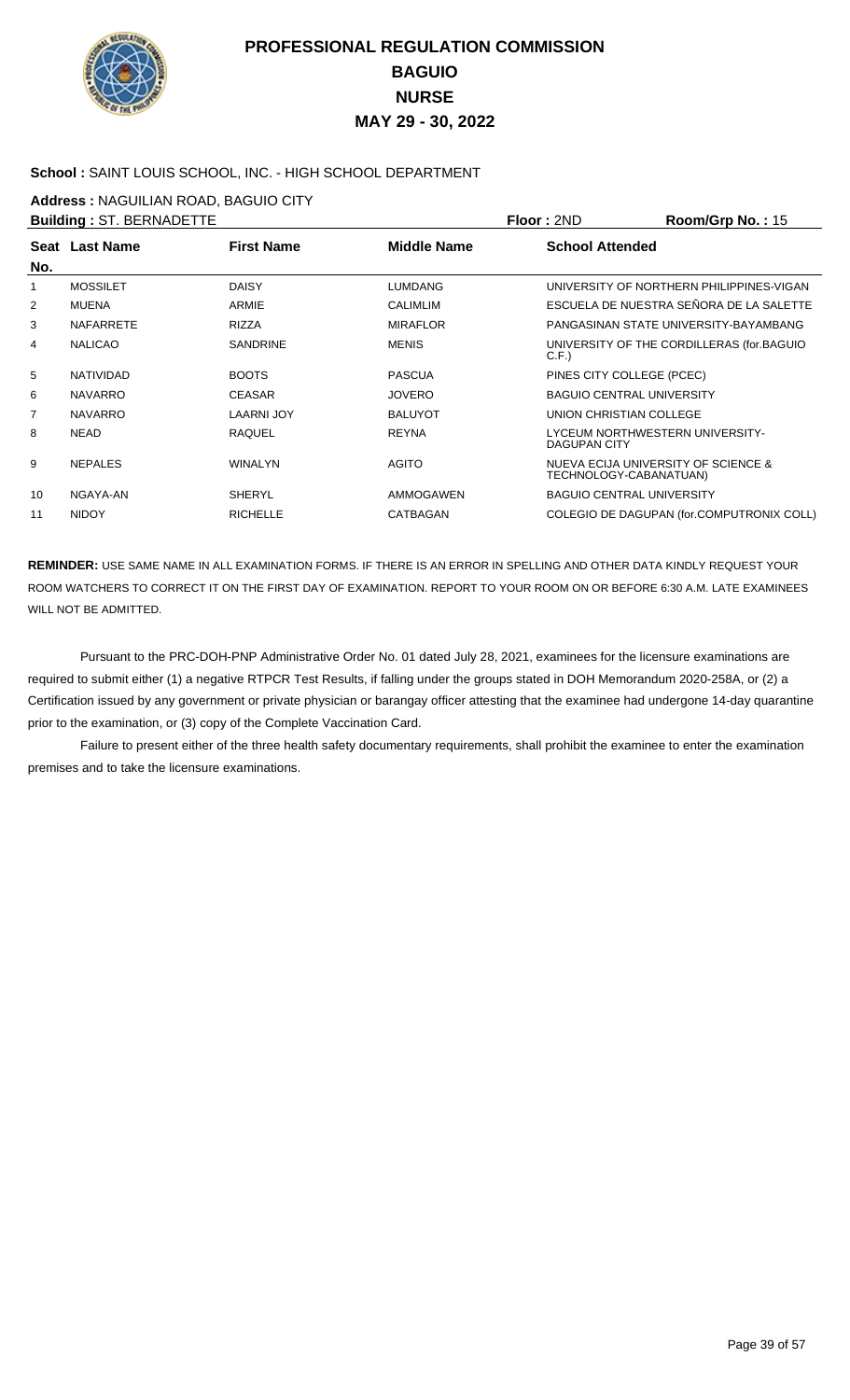

### **School :** SAINT LOUIS SCHOOL, INC. - HIGH SCHOOL DEPARTMENT

**Address :** NAGUILIAN ROAD, BAGUIO CITY

|                | <b>Building: ST. BERNADETTE</b> |                     |                    | Floor: 2ND                       | Room/Grp No.: 16                    |
|----------------|---------------------------------|---------------------|--------------------|----------------------------------|-------------------------------------|
|                | Seat Last Name                  | <b>First Name</b>   | Middle Name        | <b>School Attended</b>           |                                     |
| No.            |                                 |                     |                    |                                  |                                     |
| 1              | <b>NIETO</b>                    | <b>JANHERO</b>      | <b>MANGULABNAN</b> | UNIVERSITY OF BAGUIO             |                                     |
| 2              | <b>NIGOS</b>                    | <b>MICHAEL</b>      | <b>BAUTISTA</b>    | LORMA COLLEGE                    |                                     |
| 3              | <b>NIÑO</b>                     | <b>KAREN MAE</b>    | <b>GOROSPE</b>     | NORTHERN CHRISTIAN COLLEGE       |                                     |
| 4              | <b>NOVIDA</b>                   | KIMBERLEY JANE      | <b>GAMBON</b>      | LORMA COLLEGE                    |                                     |
| 5              | <b>OBRA</b>                     | <b>SHIELA</b>       | <b>ALDEGUER</b>    | <b>TECHNOLOGY</b>                | MARY THE OUEEN COLLEGE OF SCIENCE & |
| 6              | <b>OCASION</b>                  | <b>KRISTINE JOY</b> | <b>OBILLO</b>      | LORMA COLLEGE                    |                                     |
| $\overline{7}$ | <b>OCNING</b>                   | <b>EVANGELINE</b>   | <b>LANGEO</b>      | LORMA COLLEGE                    |                                     |
| 8              | <b>OCULTO</b>                   | <b>MARY ROSE</b>    | CATALLO            | UNIVERSITY OF PANGASINAN         |                                     |
| 9              | <b>OCYADEN</b>                  | <b>LYNETTE</b>      | <b>PAYNAEN</b>     | <b>BAGUIO CENTRAL UNIVERSITY</b> |                                     |
| 10             | <b>OFILADA</b>                  | <b>CHARLO</b>       | <b>HADLOC</b>      | PINES CITY COLLEGE (PCEC)        |                                     |
| 11             | <b>OMAGING</b>                  | <b>BRENDA</b>       | <b>EVALLE</b>      | UNION CHRISTIAN COLLEGE          |                                     |
|                |                                 |                     |                    |                                  |                                     |

**REMINDER:** USE SAME NAME IN ALL EXAMINATION FORMS. IF THERE IS AN ERROR IN SPELLING AND OTHER DATA KINDLY REQUEST YOUR ROOM WATCHERS TO CORRECT IT ON THE FIRST DAY OF EXAMINATION. REPORT TO YOUR ROOM ON OR BEFORE 6:30 A.M. LATE EXAMINEES WILL NOT BE ADMITTED.

 Pursuant to the PRC-DOH-PNP Administrative Order No. 01 dated July 28, 2021, examinees for the licensure examinations are required to submit either (1) a negative RTPCR Test Results, if falling under the groups stated in DOH Memorandum 2020-258A, or (2) a Certification issued by any government or private physician or barangay officer attesting that the examinee had undergone 14-day quarantine prior to the examination, or (3) copy of the Complete Vaccination Card.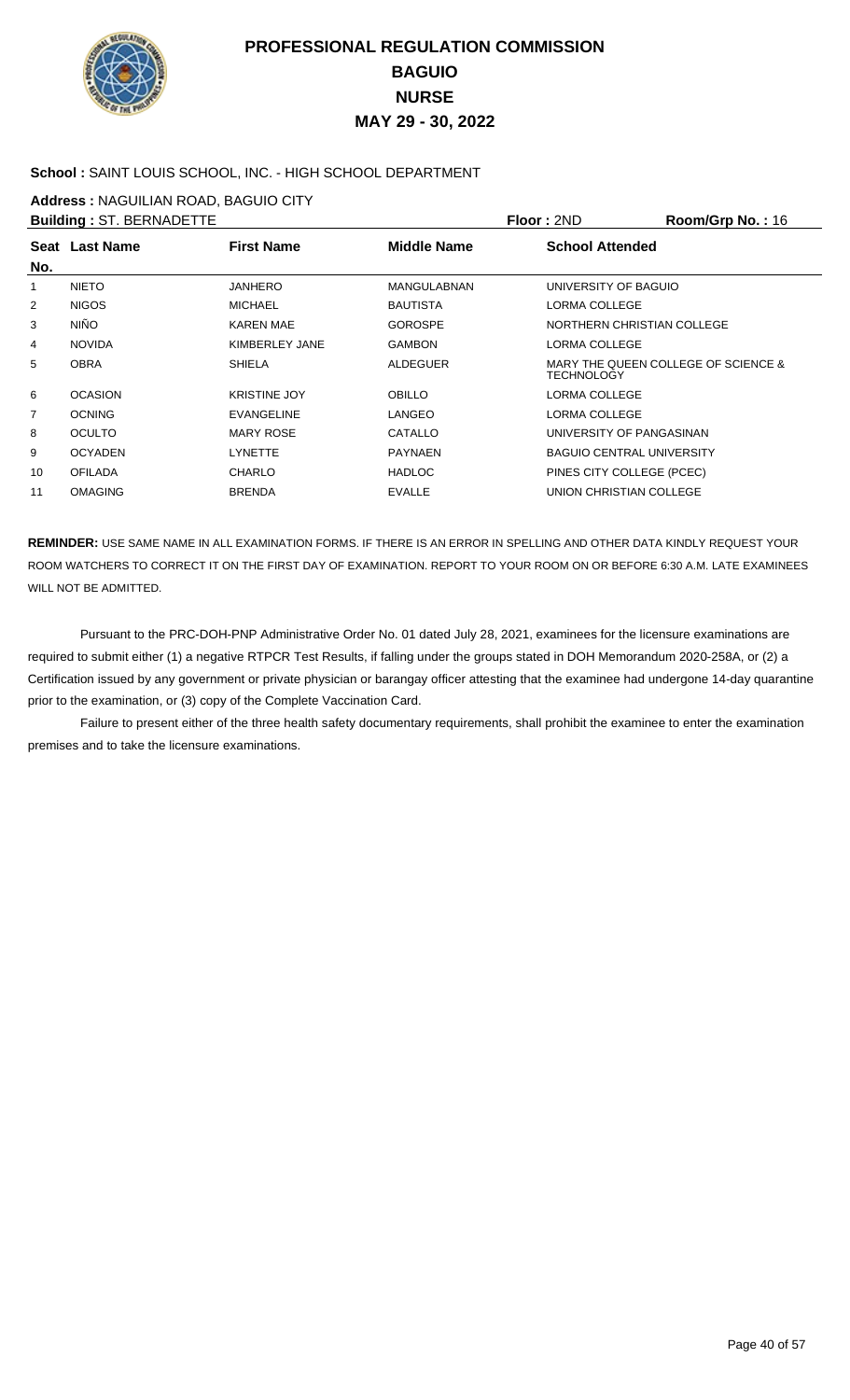

### **School :** SAINT LOUIS SCHOOL, INC. - HIGH SCHOOL DEPARTMENT

**Address :** NAGUILIAN ROAD, BAGUIO CITY

|     | <b>Building: ST. BERNADETTE</b> |                         |                    | Floor: 2ND                       | Room/Grp No.: 17                            |
|-----|---------------------------------|-------------------------|--------------------|----------------------------------|---------------------------------------------|
|     | Seat Last Name                  | <b>First Name</b>       | <b>Middle Name</b> | <b>School Attended</b>           |                                             |
| No. |                                 |                         |                    |                                  |                                             |
| 1   | <b>ONG</b>                      | <b>ANNE MARIE</b>       | <b>MINGKE</b>      | MISAMIS UNIVERSITY-OZAMIS CITY   |                                             |
| 2   | <b>ORA</b>                      | <b>JESRAEL NICOLE</b>   | <b>PIMENTEL</b>    | UNIVERSITY OF PANGASINAN         |                                             |
| 3   | <b>ORACION</b>                  | <b>GISELLE</b>          | <b>LUCOP</b>       | <b>BAGUIO CENTRAL UNIVERSITY</b> |                                             |
| 4   | <b>ORDONIO</b>                  | <b>CHRISTIAN</b>        | PANGANIBAN         | PINES CITY COLLEGE (PCEC)        |                                             |
| 5   | <b>ORINES</b>                   | <b>MICHAEL RHEY</b>     | <b>RAMELB</b>      | UNIVERSITY NORTH PHILIPPINES     | PANPACIFIC UNIVERSITY INC. (FOR. PANPACIFIC |
| 6   | <b>PACUDAN</b>                  | <b>MYRA LEA</b>         | <b>GOMASTIN</b>    | NATIONAL UNIVERSITY-BAGUIO CITY  |                                             |
| 7   | <b>PADUIT</b>                   | <b>ANGELINE LILY</b>    | <b>BALAGTAS</b>    | SOUTHEAST ASIAN COLLEGE (UDMC)   |                                             |
| 8   | <b>PAGANAS</b>                  | <b>VENUS</b>            | LANGPOYON          | C.F.                             | UNIVERSITY OF THE CORDILLERAS (for.BAGUIO   |
| 9   | PAGGAD                          | <b>HECY</b>             | PINALGAN           | PLT COLLEGE, INC                 |                                             |
| 10  | <b>PALAGANAS</b>                | <b>MA VICTORIA ANNE</b> | <b>TULLAO</b>      | UNIVERSITY OF PANGASINAN         |                                             |
| 11  | PALAROAN                        | <b>MILANIE GRACE</b>    | <b>RAMOS</b>       | UNION CHRISTIAN COLLEGE          |                                             |

**REMINDER:** USE SAME NAME IN ALL EXAMINATION FORMS. IF THERE IS AN ERROR IN SPELLING AND OTHER DATA KINDLY REQUEST YOUR ROOM WATCHERS TO CORRECT IT ON THE FIRST DAY OF EXAMINATION. REPORT TO YOUR ROOM ON OR BEFORE 6:30 A.M. LATE EXAMINEES WILL NOT BE ADMITTED.

 Pursuant to the PRC-DOH-PNP Administrative Order No. 01 dated July 28, 2021, examinees for the licensure examinations are required to submit either (1) a negative RTPCR Test Results, if falling under the groups stated in DOH Memorandum 2020-258A, or (2) a Certification issued by any government or private physician or barangay officer attesting that the examinee had undergone 14-day quarantine prior to the examination, or (3) copy of the Complete Vaccination Card.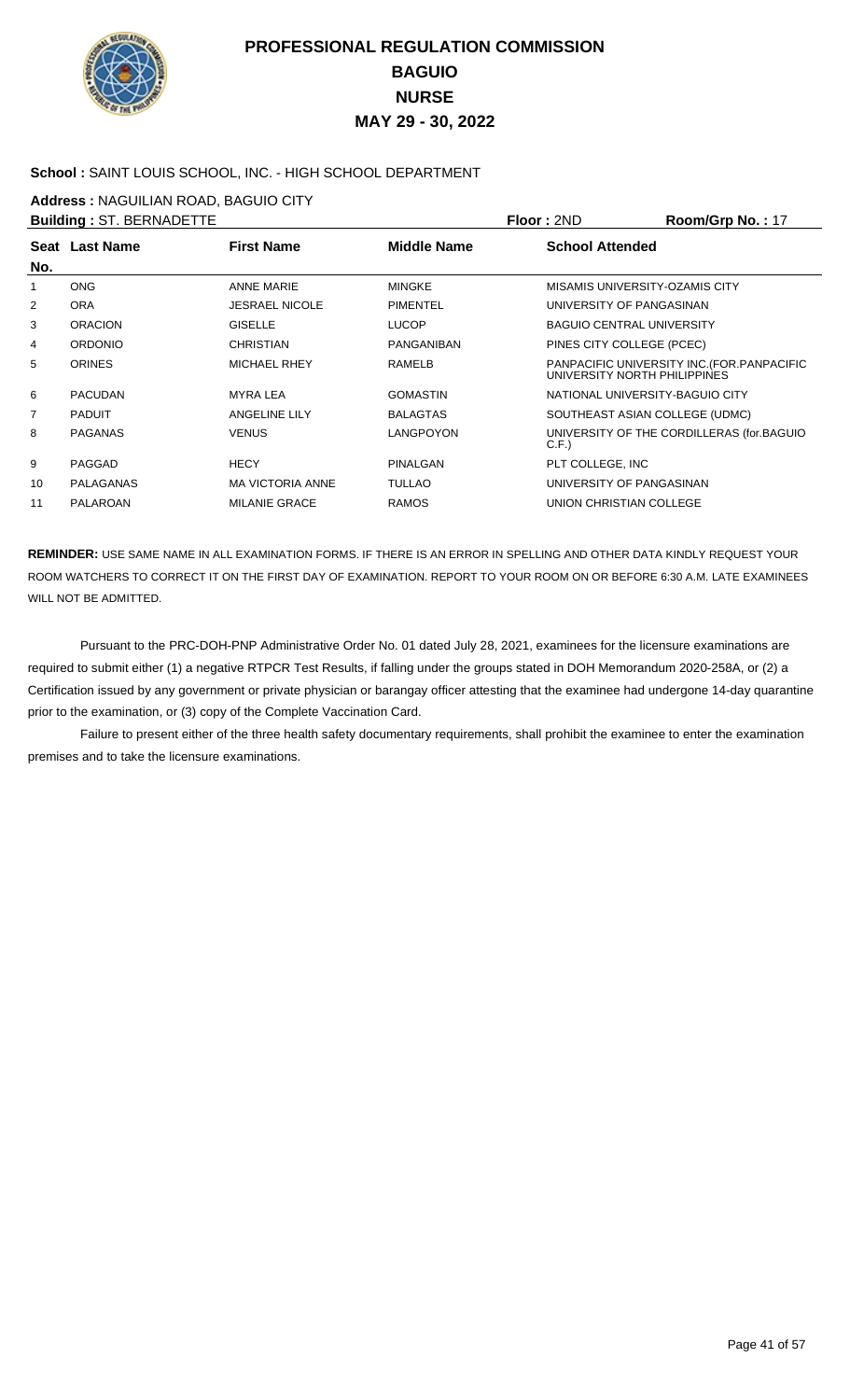

### **School :** SAINT LOUIS SCHOOL, INC. - HIGH SCHOOL DEPARTMENT

**Address :** NAGUILIAN ROAD, BAGUIO CITY

|     | <b>Building: ST. BERNADETTE</b> |                         |                  | Floor: 2ND                                                 | <b>Room/Grp No.: 18</b>                   |
|-----|---------------------------------|-------------------------|------------------|------------------------------------------------------------|-------------------------------------------|
| No. | Seat Last Name                  | <b>First Name</b>       | Middle Name      | <b>School Attended</b>                                     |                                           |
| 1   | <b>PALUGOD</b>                  | <b>ANTHONY</b>          | <b>HERMOSO</b>   | SAINT MARY'S UNIVERSITY                                    |                                           |
| 2   | <b>PANGAN</b>                   | <b>REYLYN STEPHANIE</b> | <b>TADEO</b>     | ARAULLO UNIVERSITY                                         |                                           |
| 3   | <b>PANGILINAN</b>               | <b>RENE</b>             | <b>AGA</b>       | UNION CHRISTIAN COLLEGE                                    |                                           |
| 4   | <b>PANGLAO</b>                  | <b>EVANGELINE</b>       | <b>FERRER</b>    | <b>BAGUIO CENTRAL UNIVERSITY</b>                           |                                           |
| 5   | <b>PANIT</b>                    | <b>HILDA</b>            | <b>MELOY</b>     | <b>BAGUIO CENTRAL UNIVERSITY</b>                           |                                           |
| 6   | <b>PARIS</b>                    | <b>OSCAR</b>            | <b>GUZMAN</b>    | LYCEUM OF NORTHERN LUZON                                   |                                           |
| 7   | <b>PASCUA</b>                   | <b>YVONNE IRENE</b>     | <b>ERFE</b>      | NORTHEASTERN COLLEGE                                       |                                           |
| 8   | <b>PASCUAL</b>                  | <b>GENNALYN</b>         | <b>GARBO</b>     | <b>GOLDEN WEST COLLEGES</b>                                |                                           |
| 9   | <b>PASCUAL</b>                  | PATRICIA MAE            | <b>STA MARIA</b> | WESLEYAN UNIVERSITY-PHILIPPINES-<br><b>CABANATUAN CITY</b> |                                           |
| 10  | <b>PASCUAL</b>                  | <b>PRINCESS LYN</b>     | <b>DOMINGO</b>   | <b>INC-NUEVA ECIJA</b>                                     | DR. GLORIA D. LACSON FOUNDATION COLLEGES. |
| 11  | <b>PASTRANA</b>                 | <b>VANESSA KRIZZA</b>   | <b>PASAG</b>     | <b>LORMA COLLEGE</b>                                       |                                           |
|     |                                 |                         |                  |                                                            |                                           |

**REMINDER:** USE SAME NAME IN ALL EXAMINATION FORMS. IF THERE IS AN ERROR IN SPELLING AND OTHER DATA KINDLY REQUEST YOUR ROOM WATCHERS TO CORRECT IT ON THE FIRST DAY OF EXAMINATION. REPORT TO YOUR ROOM ON OR BEFORE 6:30 A.M. LATE EXAMINEES WILL NOT BE ADMITTED.

 Pursuant to the PRC-DOH-PNP Administrative Order No. 01 dated July 28, 2021, examinees for the licensure examinations are required to submit either (1) a negative RTPCR Test Results, if falling under the groups stated in DOH Memorandum 2020-258A, or (2) a Certification issued by any government or private physician or barangay officer attesting that the examinee had undergone 14-day quarantine prior to the examination, or (3) copy of the Complete Vaccination Card.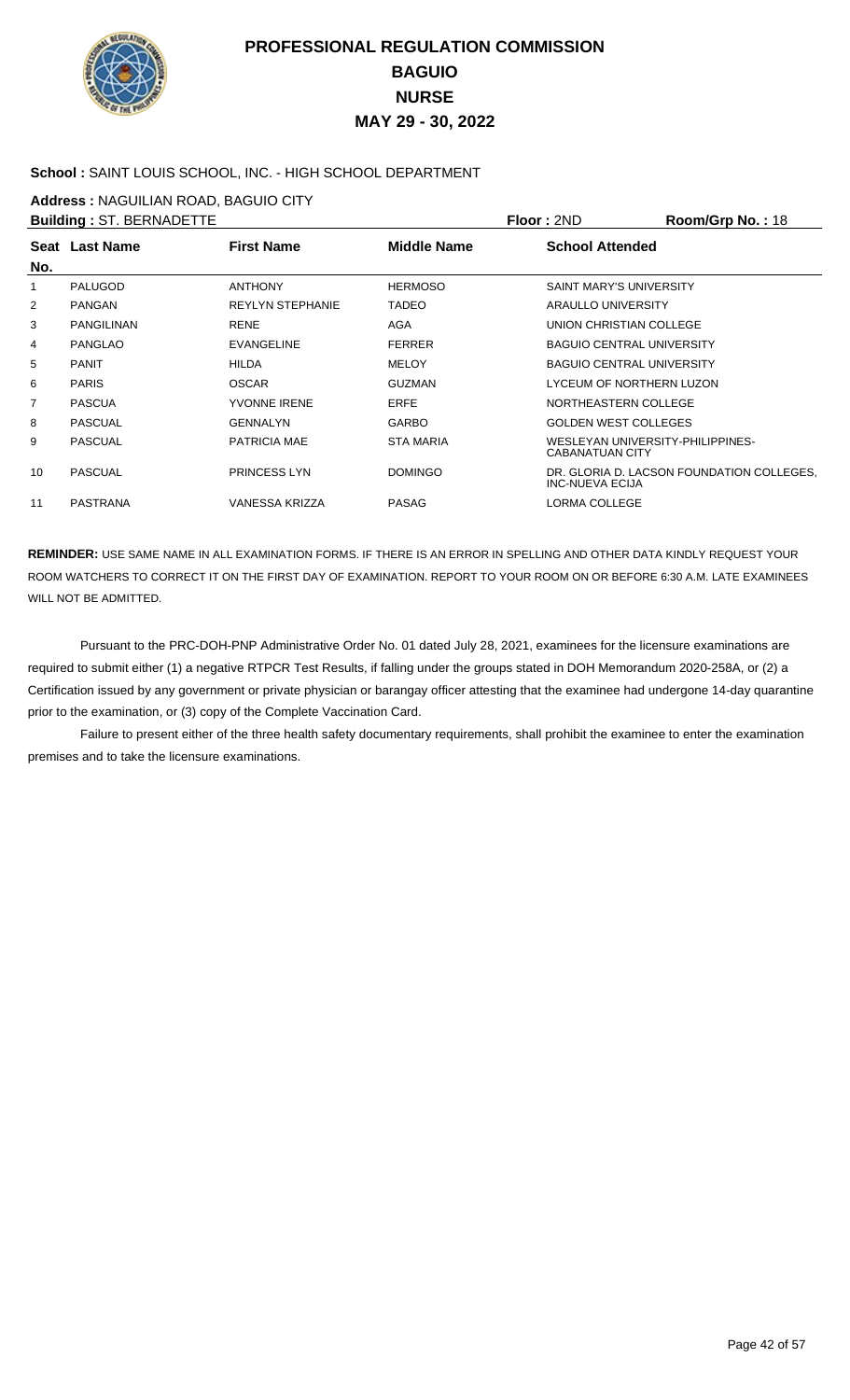

### **School :** SAINT LOUIS SCHOOL, INC. - HIGH SCHOOL DEPARTMENT

**Address :** NAGUILIAN ROAD, BAGUIO CITY

|                | <b>Building: ST. BERNADETTE</b> |                     |                    | Floor: 2ND                                         | Room/Grp No.: 19                                                                    |
|----------------|---------------------------------|---------------------|--------------------|----------------------------------------------------|-------------------------------------------------------------------------------------|
| No.            | Seat Last Name                  | <b>First Name</b>   | <b>Middle Name</b> | <b>School Attended</b>                             |                                                                                     |
| 1              | <b>PATANGAN</b>                 | <b>IMELDA</b>       | <b>LAPIAS</b>      |                                                    | CORDILLERA CAREER DEVELOPMENT COLLEGE                                               |
| 2              | <b>PATOC</b>                    | <b>CHOCOLATE</b>    | <b>LORENZO</b>     | DIVINE WORD COLLEGE OF LAOAG                       |                                                                                     |
| 3              | <b>PAYOMO</b>                   | <b>JAMESON LOIS</b> | <b>JUNIO</b>       | OUR LADY OF FATIMA UNIVERSITY-OC                   |                                                                                     |
| 4              | <b>PAYUMO</b>                   | <b>RAINELYN</b>     | <b>FALLORIN</b>    | UNIVERSITY OF BAGUIO                               |                                                                                     |
| 5              | <b>PEKAS</b>                    | <b>DENNIS</b>       | <b>APLOSEN</b>     |                                                    | CORDILLERA CAREER DEVELOPMENT COLLEGE                                               |
| 6              | <b>PEKENG</b>                   | <b>IVY</b>          | <b>TAR-ODAN</b>    | MOUNTAIN PROV. STATE POLYTECHNIC<br>COLLEGE-BONTOC |                                                                                     |
| $\overline{7}$ | <b>PEPING</b>                   | <b>KRISTILYN</b>    | <b>MANOS</b>       | LYCEUM OF NORTHERN LUZON                           |                                                                                     |
| 8              | PERALTA                         | ALLAN               | <b>ALENSUELA</b>   | <b>BAGUIO CENTRAL UNIVERSITY</b>                   |                                                                                     |
| 9              | <b>PEREZ</b>                    | <b>JOCELYN</b>      | <b>TORRES</b>      | ARTS & TRADE)                                      | BATAAN PENINSULA STATE UNIVERSITY-MAIN<br>CAMPUS (for.BATAAN P.S. BATAAN NAT'L SCH. |
| 10             | <b>PIDO</b>                     | <b>JAYZELIE</b>     | <b>PACULDO</b>     | DIVINE WORD COLLEGE OF BANGUED                     |                                                                                     |
| 11             | <b>PINASEN</b>                  | <b>ROLLY</b>        | <b>ANOTE</b>       | C.F.                                               | UNIVERSITY OF THE CORDILLERAS (for BAGUIO                                           |

**REMINDER:** USE SAME NAME IN ALL EXAMINATION FORMS. IF THERE IS AN ERROR IN SPELLING AND OTHER DATA KINDLY REQUEST YOUR ROOM WATCHERS TO CORRECT IT ON THE FIRST DAY OF EXAMINATION. REPORT TO YOUR ROOM ON OR BEFORE 6:30 A.M. LATE EXAMINEES WILL NOT BE ADMITTED.

 Pursuant to the PRC-DOH-PNP Administrative Order No. 01 dated July 28, 2021, examinees for the licensure examinations are required to submit either (1) a negative RTPCR Test Results, if falling under the groups stated in DOH Memorandum 2020-258A, or (2) a Certification issued by any government or private physician or barangay officer attesting that the examinee had undergone 14-day quarantine prior to the examination, or (3) copy of the Complete Vaccination Card.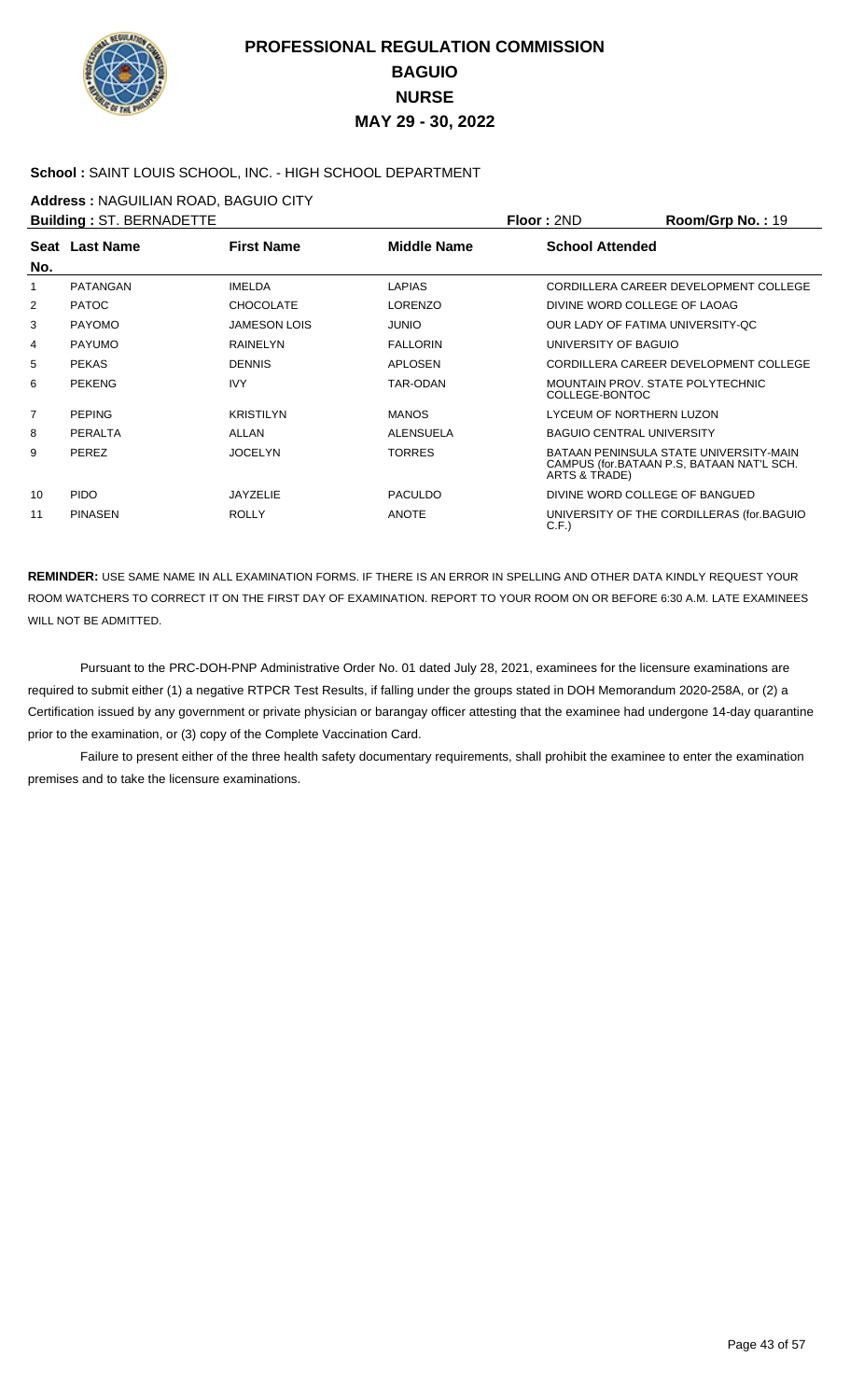

### **School :** SAINT LOUIS SCHOOL, INC. - HIGH SCHOOL DEPARTMENT

**Address :** NAGUILIAN ROAD, BAGUIO CITY

| <b>Building: ST. BERNADETTE</b> |                       |                    |                   | Floor: 2ND                                         | <b>Room/Grp No.: 20</b>                    |
|---------------------------------|-----------------------|--------------------|-------------------|----------------------------------------------------|--------------------------------------------|
| No.                             | <b>Seat Last Name</b> | <b>First Name</b>  | Middle Name       | <b>School Attended</b>                             |                                            |
| 1                               | <b>PINZON</b>         | PAOLA ANDREA       | <b>ESTRADA</b>    | LORMA COLLEGE                                      |                                            |
| $\overline{2}$                  | <b>PISALBO</b>        | PRETCY IVY JOY     | <b>GUERRERO</b>   |                                                    | SAINT PAUL COLLEGE-BANTAY (ST. PAUL-VIGAN) |
| 3                               | <b>PODES</b>          | <b>SHERYL</b>      | GUP-AD            | PINES CITY COLLEGE (PCEC)                          |                                            |
| 4                               | <b>POMARES</b>        | APRILLE            | <b>JOAOUIN</b>    | UNIVERSITY OF BAGUIO                               |                                            |
| 5                               | <b>PONCE</b>          | <b>GERSON JAY</b>  | <b>OASAY</b>      | ABRA VALLEY COLLEGE                                |                                            |
| 6                               | PREGILLANA            | <b>MARIEL</b>      |                   | UNIVERSITY OF BAGUIO                               |                                            |
| 7                               | <b>PRONTO</b>         | <b>DESIREE JOY</b> | <b>ALFEROS</b>    |                                                    | OUR LADY OF FATIMA UNIVERSITY-VALENZUELA   |
| 8                               | <b>PRONTO</b>         | <b>JHONA</b>       | <b>VILLANUEVA</b> | <b>CITY</b>                                        | THE GOOD SAMARITAN COLLEGES-CABANATUAN     |
| 9                               | <b>PUGONG</b>         | <b>LEA</b>         | <b>BUSACAY</b>    | MOUNTAIN PROV. STATE POLYTECHNIC<br>COLLEGE-BONTOC |                                            |
| 10                              | PUMA-AT               | <b>SORAB</b>       | KALANGEG          | C.F.                                               | UNIVERSITY OF THE CORDILLERAS (for BAGUIO  |
| 11                              | <b>PUYONGAN</b>       | <b>LEZURE LY</b>   | <b>FANUSAN</b>    | PINES CITY COLLEGE (PCEC)                          |                                            |

**REMINDER:** USE SAME NAME IN ALL EXAMINATION FORMS. IF THERE IS AN ERROR IN SPELLING AND OTHER DATA KINDLY REQUEST YOUR ROOM WATCHERS TO CORRECT IT ON THE FIRST DAY OF EXAMINATION. REPORT TO YOUR ROOM ON OR BEFORE 6:30 A.M. LATE EXAMINEES WILL NOT BE ADMITTED.

 Pursuant to the PRC-DOH-PNP Administrative Order No. 01 dated July 28, 2021, examinees for the licensure examinations are required to submit either (1) a negative RTPCR Test Results, if falling under the groups stated in DOH Memorandum 2020-258A, or (2) a Certification issued by any government or private physician or barangay officer attesting that the examinee had undergone 14-day quarantine prior to the examination, or (3) copy of the Complete Vaccination Card.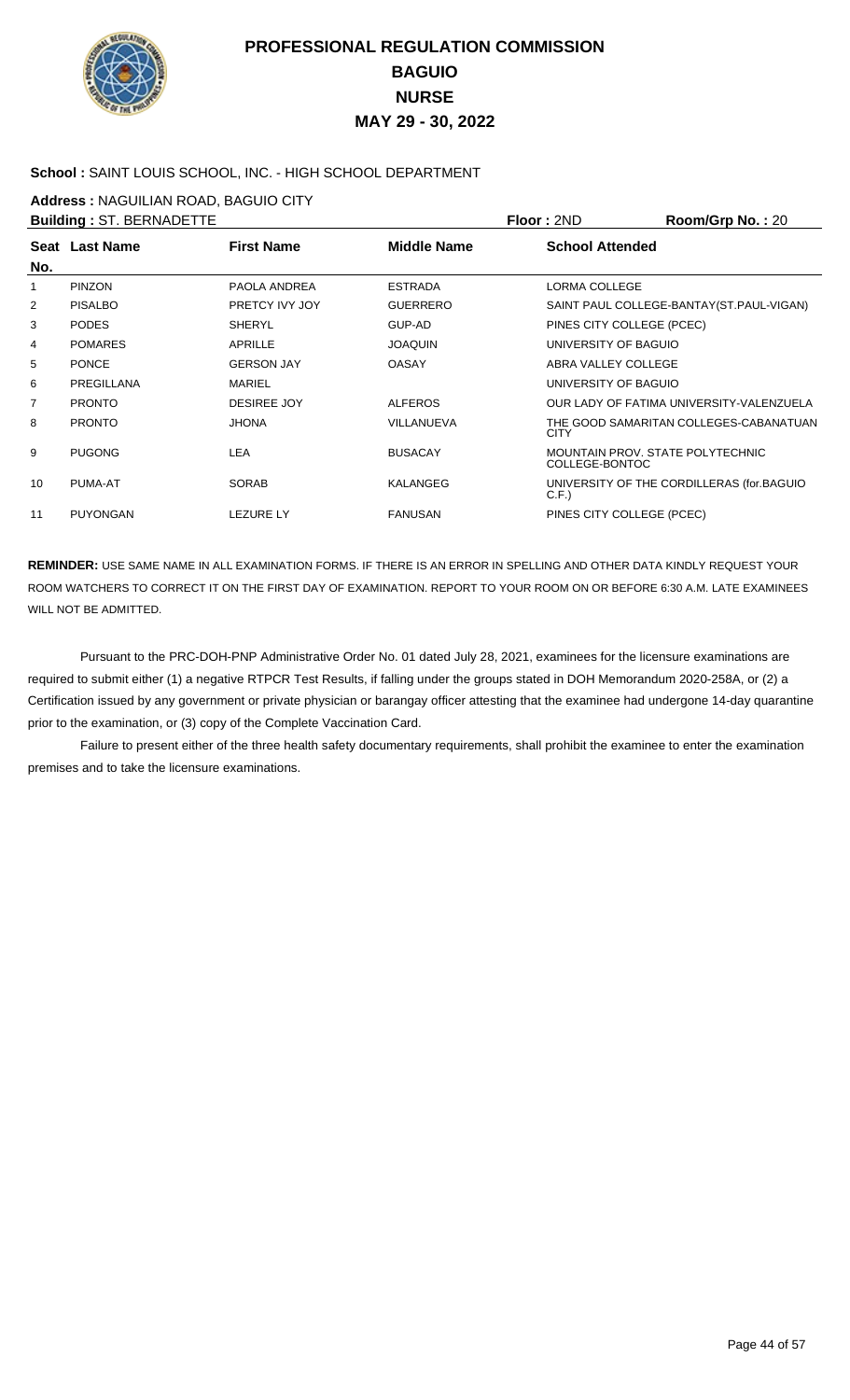

### **School :** SAINT LOUIS SCHOOL, INC. - HIGH SCHOOL DEPARTMENT

**Address :** NAGUILIAN ROAD, BAGUIO CITY

|     | <b>Building: ST. BERNADETTE</b> |                     |                 | Floor: 2ND                       | Room/Grp No.: 21                          |
|-----|---------------------------------|---------------------|-----------------|----------------------------------|-------------------------------------------|
| No. | Seat Last Name                  | <b>First Name</b>   | Middle Name     | <b>School Attended</b>           |                                           |
| 1   | <b>OUAREZA</b>                  | <b>ANNA MARIE</b>   | <b>FUENTES</b>  | OUR LADY OF FATIMA UNIVERSITY-OC |                                           |
| 2   | <b>OUEJADA</b>                  | <b>CHARINA MAY</b>  | <b>LIBUNAO</b>  | CABANATUAN                       | COLLEGE OF THE IMMACULATE CONCEPTION-     |
| 3   | <b>OUERUBIN</b>                 | ROSE ANN            | <b>REBANAL</b>  |                                  | UNIVERSITY OF NORTHERN PHILIPPINES-VIGAN  |
| 4   | <b>OUINTO</b>                   | ANGELA              | <b>SORIANO</b>  | UNIVERSITY OF BAGUIO             |                                           |
| 5   | <b>OUINTO</b>                   | <b>JED TRISTAN</b>  | <b>VALENCIA</b> |                                  | UNIVERSITY OF NORTHERN PHILIPPINES-VIGAN  |
| 6   | <b>OUINTO</b>                   | MIKE BERLIN         | <b>OUIZON</b>   | UNIVERSITY OF PANGASINAN         |                                           |
| 7   | <b>OUITORIANO</b>               | ALEJANDRO II        | <b>TOMAS</b>    | INC-NUEVA ECIJA                  | DR. GLORIA D. LACSON FOUNDATION COLLEGES. |
| 8   | <b>RAFAEL</b>                   | <b>FRETZIE JEAN</b> | <b>SUMALNAP</b> | URDANETA CITY UNIVERSITY (CCU)   |                                           |
| 9   | RAGADI                          | <b>GLAISHA</b>      | <b>BALDOVI</b>  | NORTHERN CHRISTIAN COLLEGE       |                                           |
| 10  | RAGANIT                         | NICOLE ANNE         | PARIÑO          | UNIVERSITY OF BAGUIO             |                                           |
| 11  | <b>RAGUINDIN</b>                | <b>ROSELIE</b>      | <b>CAALIM</b>   | PINES CITY COLLEGE (PCEC)        |                                           |
|     |                                 |                     |                 |                                  |                                           |

**REMINDER:** USE SAME NAME IN ALL EXAMINATION FORMS. IF THERE IS AN ERROR IN SPELLING AND OTHER DATA KINDLY REQUEST YOUR ROOM WATCHERS TO CORRECT IT ON THE FIRST DAY OF EXAMINATION. REPORT TO YOUR ROOM ON OR BEFORE 6:30 A.M. LATE EXAMINEES WILL NOT BE ADMITTED.

 Pursuant to the PRC-DOH-PNP Administrative Order No. 01 dated July 28, 2021, examinees for the licensure examinations are required to submit either (1) a negative RTPCR Test Results, if falling under the groups stated in DOH Memorandum 2020-258A, or (2) a Certification issued by any government or private physician or barangay officer attesting that the examinee had undergone 14-day quarantine prior to the examination, or (3) copy of the Complete Vaccination Card.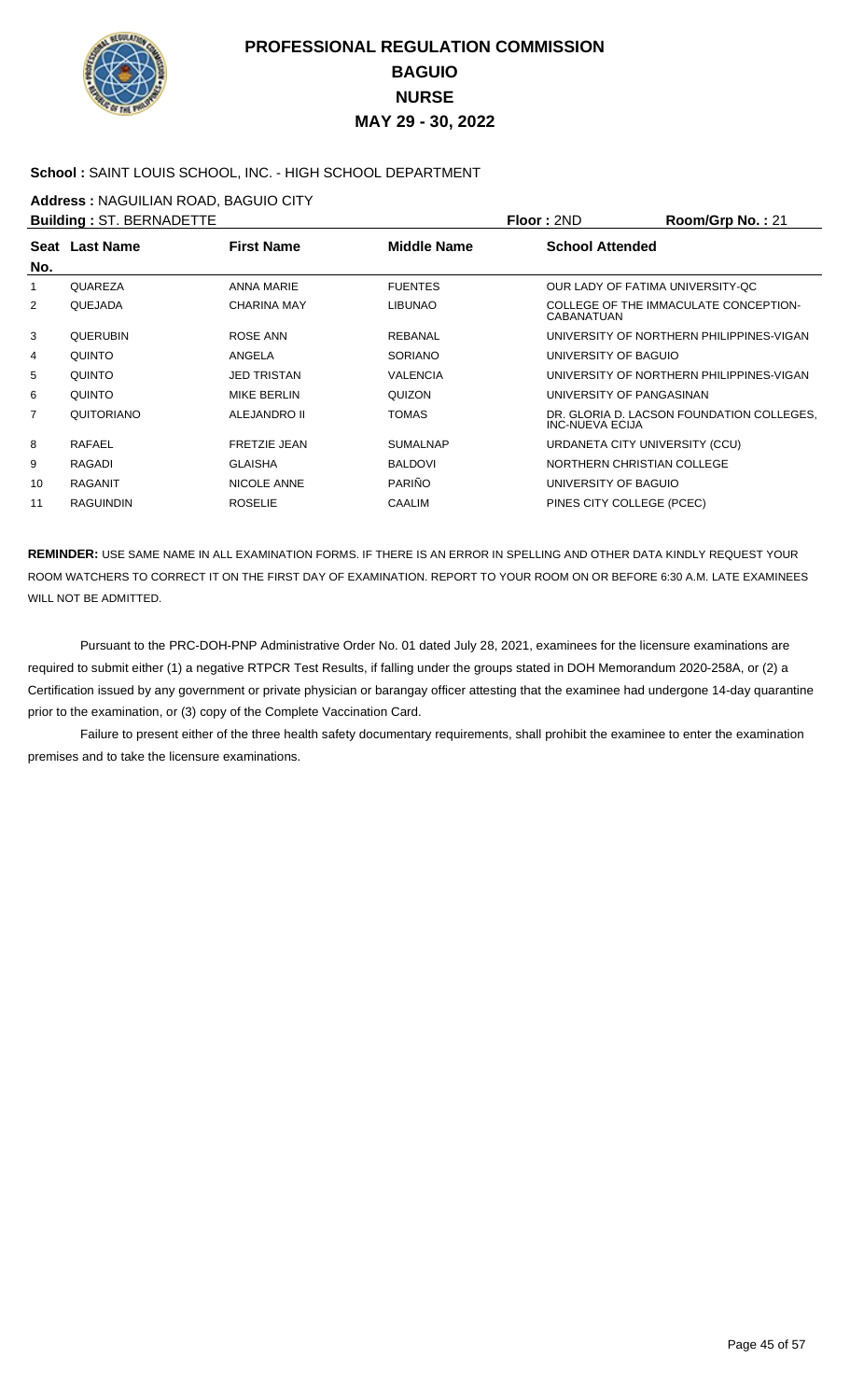

### **School :** SAINT LOUIS SCHOOL, INC. - HIGH SCHOOL DEPARTMENT

**Address :** NAGUILIAN ROAD, BAGUIO CITY

|                | <b>Building: ST. BERNADETTE</b> |                    |                    | Floor: 3RD                                                 | Room/Grp No.: 22                         |
|----------------|---------------------------------|--------------------|--------------------|------------------------------------------------------------|------------------------------------------|
| No.            | Seat Last Name                  | <b>First Name</b>  | <b>Middle Name</b> | <b>School Attended</b>                                     |                                          |
| 1              | <b>RAMIREZ</b>                  | <b>KAREN</b>       | CORTEZ             | PINES CITY COLLEGE (PCEC)                                  |                                          |
| 2              | <b>RAMORAN</b>                  | <b>SHAIRA</b>      | OAÑA               | NORTHERN CHRISTIAN COLLEGE                                 |                                          |
| 3              | <b>RAMOS</b>                    | <b>BELLYJANE</b>   | ABELLA             | NORTHERN CHRISTIAN COLLEGE                                 |                                          |
| 4              | <b>RAMOS</b>                    | <b>CATHLYN</b>     | ABELLA             | UNIVERSITY-AGOO                                            | DON MARIANO MARCOS MEMORIAL STATE        |
| 5              | <b>RAMOS</b>                    | D'ARR              | <b>GONZALES</b>    |                                                            | GORDON COLLEGE (for.OLONGAPO CITY COLL.) |
| 6              | <b>RAMOS</b>                    | <b>GLEFFERSON</b>  | <b>BERMACHEA</b>   | LYCEUM NORTHWESTERN UNIVERSITY-<br>DAGUPAN CITY            |                                          |
| $\overline{7}$ | <b>RAMOS</b>                    | <b>KIM</b>         | <b>JIMENEZ</b>     | CENTRAL LUZON DOCTOR'S HOSPITAL<br>EDUCATIONAL INSTITUTION |                                          |
| 8              | <b>RAMOS</b>                    | <b>MARLO</b>       | <b>SOMINTAC</b>    | PHILIPPINE COLLEGE OF SCIENCE &<br>TECHNOLOGY-CALASIAO     |                                          |
| 9              | <b>RAMOS</b>                    | <b>MILDRED</b>     | <b>BONA</b>        | ABRA VALLEY COLLEGE                                        |                                          |
| 10             | <b>REDONDIEZ</b>                | <b>VANGIE LYNN</b> | <b>RACO</b>        |                                                            | UNIVERSITY OF NORTHERN PHILIPPINES-VIGAN |
| 11             | <b>REFORSADO</b>                | <b>MA CRISTINE</b> | <b>SAGUIGUIT</b>   | <b>CABANATUAN</b>                                          | COLLEGE OF THE IMMACULATE CONCEPTION-    |

**REMINDER:** USE SAME NAME IN ALL EXAMINATION FORMS. IF THERE IS AN ERROR IN SPELLING AND OTHER DATA KINDLY REQUEST YOUR ROOM WATCHERS TO CORRECT IT ON THE FIRST DAY OF EXAMINATION. REPORT TO YOUR ROOM ON OR BEFORE 6:30 A.M. LATE EXAMINEES WILL NOT BE ADMITTED.

 Pursuant to the PRC-DOH-PNP Administrative Order No. 01 dated July 28, 2021, examinees for the licensure examinations are required to submit either (1) a negative RTPCR Test Results, if falling under the groups stated in DOH Memorandum 2020-258A, or (2) a Certification issued by any government or private physician or barangay officer attesting that the examinee had undergone 14-day quarantine prior to the examination, or (3) copy of the Complete Vaccination Card.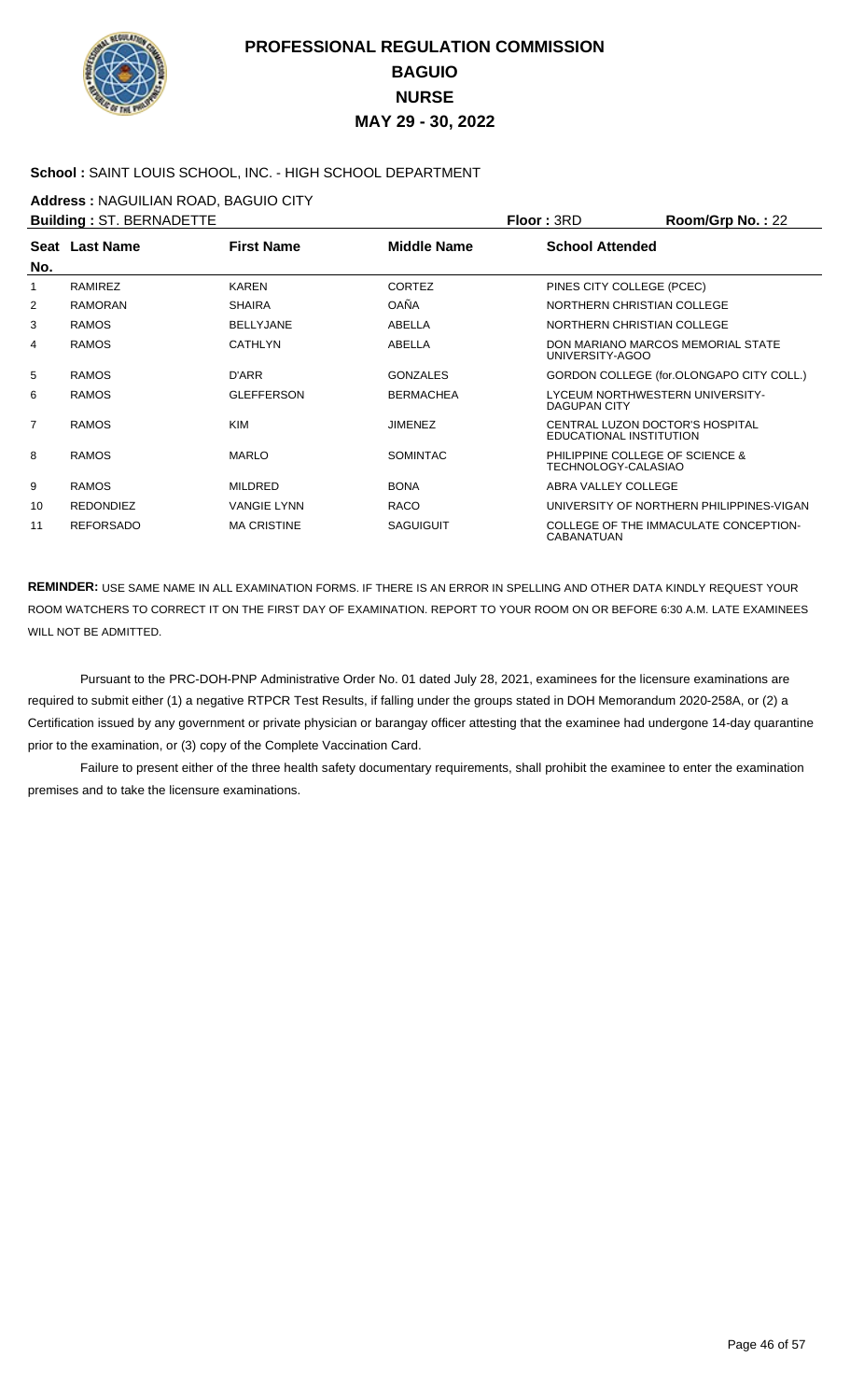

### **School :** SAINT LOUIS SCHOOL, INC. - HIGH SCHOOL DEPARTMENT

**Address :** NAGUILIAN ROAD, BAGUIO CITY

|     | <b>Building: ST. BERNADETTE</b> |                     |                    | Floor: 3RD                     | Room/Grp No.: 23                      |
|-----|---------------------------------|---------------------|--------------------|--------------------------------|---------------------------------------|
|     | Seat Last Name                  | <b>First Name</b>   | <b>Middle Name</b> | <b>School Attended</b>         |                                       |
| No. |                                 |                     |                    |                                |                                       |
| 1   | <b>REGIS</b>                    | <b>VANESA GAIL</b>  | <b>JAVATE</b>      | UNIVERSITY OF PANGASINAN       |                                       |
| 2   | <b>REMORIN</b>                  | MARY ANN            | <b>BELISARIO</b>   | UNIVERSITY OF BAGUIO           |                                       |
| 3   | <b>REYES</b>                    | <b>ARVIE GLENN</b>  | <b>OCOMEN</b>      | UNIVERSITY OF PANGASINAN       |                                       |
| 4   | <b>REYES</b>                    | <b>CHRISTIAN</b>    | <b>BUCSIT</b>      | LORMA COLLEGE                  |                                       |
| 5   | <b>REYES</b>                    | <b>HONEY ANN</b>    | <b>DOCTOLERO</b>   | UNIVERSITY-AGOO                | DON MARIANO MARCOS MEMORIAL STATE     |
| 6   | <b>REYES</b>                    | <b>JENINE</b>       | <b>ECLAR</b>       | COLUMBAN COLLEGE-OLONGAPO CITY |                                       |
| 7   | <b>REYES</b>                    | <b>MARIA NADINE</b> | <b>TAYO</b>        | SAINT JUDE COLLEGE-MANILA      |                                       |
| 8   | <b>REYES</b>                    | <b>MARLON</b>       | <b>AGULAY</b>      | SANTOS S.N.)                   | DE LOS SANTOS-STI COLLEGE, INC-(DELOS |
| 9   | <b>REYES</b>                    | <b>RASHAA</b>       | <b>VILORIA</b>     | DIVINE WORD COLLEGE OF LAOAG   |                                       |
| 10  | <b>REYNON</b>                   | ANGELIQUE JOY       | <b>TINIO</b>       |                                | MARIANO MARCOS STATE UNIVERSITY-BATAC |
| 11  | <b>REYNOSA</b>                  | <b>MIRASOL</b>      | <b>MENDEZ</b>      | <b>SCIENCES</b>                | LA UNION COLLEGE OF NURSING, ARTS &   |

**REMINDER:** USE SAME NAME IN ALL EXAMINATION FORMS. IF THERE IS AN ERROR IN SPELLING AND OTHER DATA KINDLY REQUEST YOUR ROOM WATCHERS TO CORRECT IT ON THE FIRST DAY OF EXAMINATION. REPORT TO YOUR ROOM ON OR BEFORE 6:30 A.M. LATE EXAMINEES WILL NOT BE ADMITTED.

 Pursuant to the PRC-DOH-PNP Administrative Order No. 01 dated July 28, 2021, examinees for the licensure examinations are required to submit either (1) a negative RTPCR Test Results, if falling under the groups stated in DOH Memorandum 2020-258A, or (2) a Certification issued by any government or private physician or barangay officer attesting that the examinee had undergone 14-day quarantine prior to the examination, or (3) copy of the Complete Vaccination Card.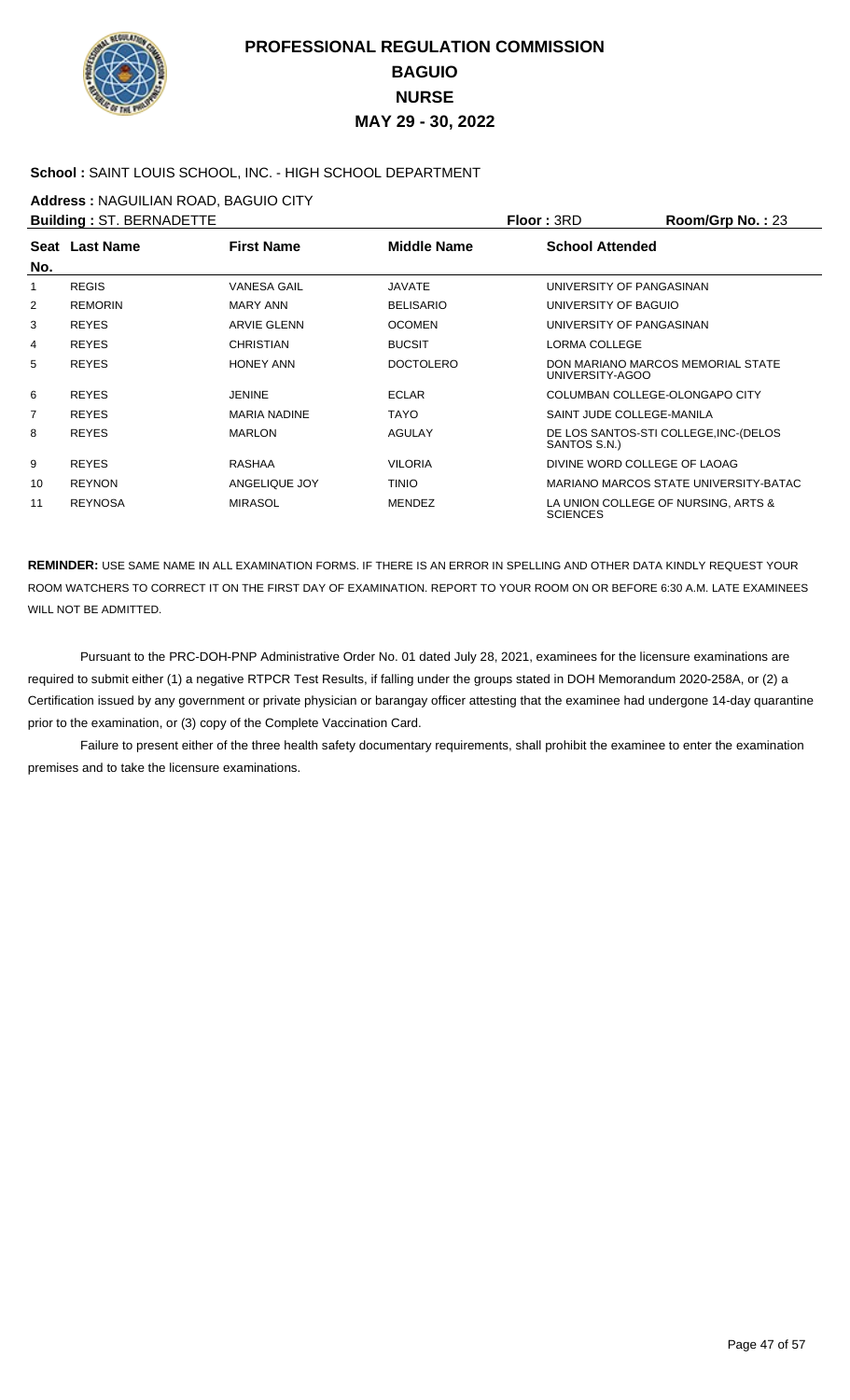

### **School :** SAINT LOUIS SCHOOL, INC. - HIGH SCHOOL DEPARTMENT

**Address :** NAGUILIAN ROAD, BAGUIO CITY

|                | <b>Building: ST. BERNADETTE</b> |                         |                    | <b>Floor: 3RD</b>              | Room/Grp No.: 24                          |
|----------------|---------------------------------|-------------------------|--------------------|--------------------------------|-------------------------------------------|
| No.            | Seat Last Name                  | <b>First Name</b>       | <b>Middle Name</b> | <b>School Attended</b>         |                                           |
| 1              | <b>RICARDO</b>                  | <b>NEIL ALVIN</b>       | <b>RAMOS</b>       | LORMA COLLEGE                  |                                           |
| $\overline{2}$ | <b>RIMANDO</b>                  | <b>RICHARD</b>          | <b>ALUDOS</b>      | C.F.)                          | UNIVERSITY OF THE CORDILLERAS (for.BAGUIO |
| 3              | <b>RITUALO</b>                  | <b>KRISTIA</b>          | <b>MARFORI</b>     | <b>LAGUNA COLLEGE</b>          |                                           |
| 4              | <b>ROBOSA</b>                   | <b>MARICEL</b>          | <b>RICO</b>        | PIMSAT COLLEGES                |                                           |
| 5              | <b>RONDAL</b>                   | <b>GUILLEN JACK</b>     | <b>MIRANDA</b>     |                                | MARIANO MARCOS STATE UNIVERSITY-BATAC     |
| 6              | <b>RONOUILLO</b>                | <b>GRACE</b>            | LAWAGAN            | STI COLLEGE - BAGUIO CITY      |                                           |
| $\overline{7}$ | <b>ROSALES</b>                  | <b>JESSICA MARIE</b>    | <b>ROBLES</b>      | <b>HOLY ANGEL UNIVERSITY</b>   |                                           |
| 8              | <b>ROSEBOROUGH</b>              | <b>MAIDEE</b>           | <b>BRUNO</b>       | C.F.)                          | UNIVERSITY OF THE CORDILLERAS (for BAGUIO |
| 9              | <b>RUBIO</b>                    | <b>ROSELYN</b>          | <b>BENIGNO</b>     | DIVINE WORD COLLEGE OF BANGUED |                                           |
| 10             | <b>RUIZ</b>                     | APPLE JANE              | <b>TUMAMAO</b>     | DIVINE WORD COLLEGE OF LAOAG   |                                           |
| 11             | <b>RUSTIA</b>                   | <b>HENRY MICHAEL JR</b> | <b>RIVERA</b>      | NORTHEASTERN COLLEGE           |                                           |

**REMINDER:** USE SAME NAME IN ALL EXAMINATION FORMS. IF THERE IS AN ERROR IN SPELLING AND OTHER DATA KINDLY REQUEST YOUR ROOM WATCHERS TO CORRECT IT ON THE FIRST DAY OF EXAMINATION. REPORT TO YOUR ROOM ON OR BEFORE 6:30 A.M. LATE EXAMINEES WILL NOT BE ADMITTED.

 Pursuant to the PRC-DOH-PNP Administrative Order No. 01 dated July 28, 2021, examinees for the licensure examinations are required to submit either (1) a negative RTPCR Test Results, if falling under the groups stated in DOH Memorandum 2020-258A, or (2) a Certification issued by any government or private physician or barangay officer attesting that the examinee had undergone 14-day quarantine prior to the examination, or (3) copy of the Complete Vaccination Card.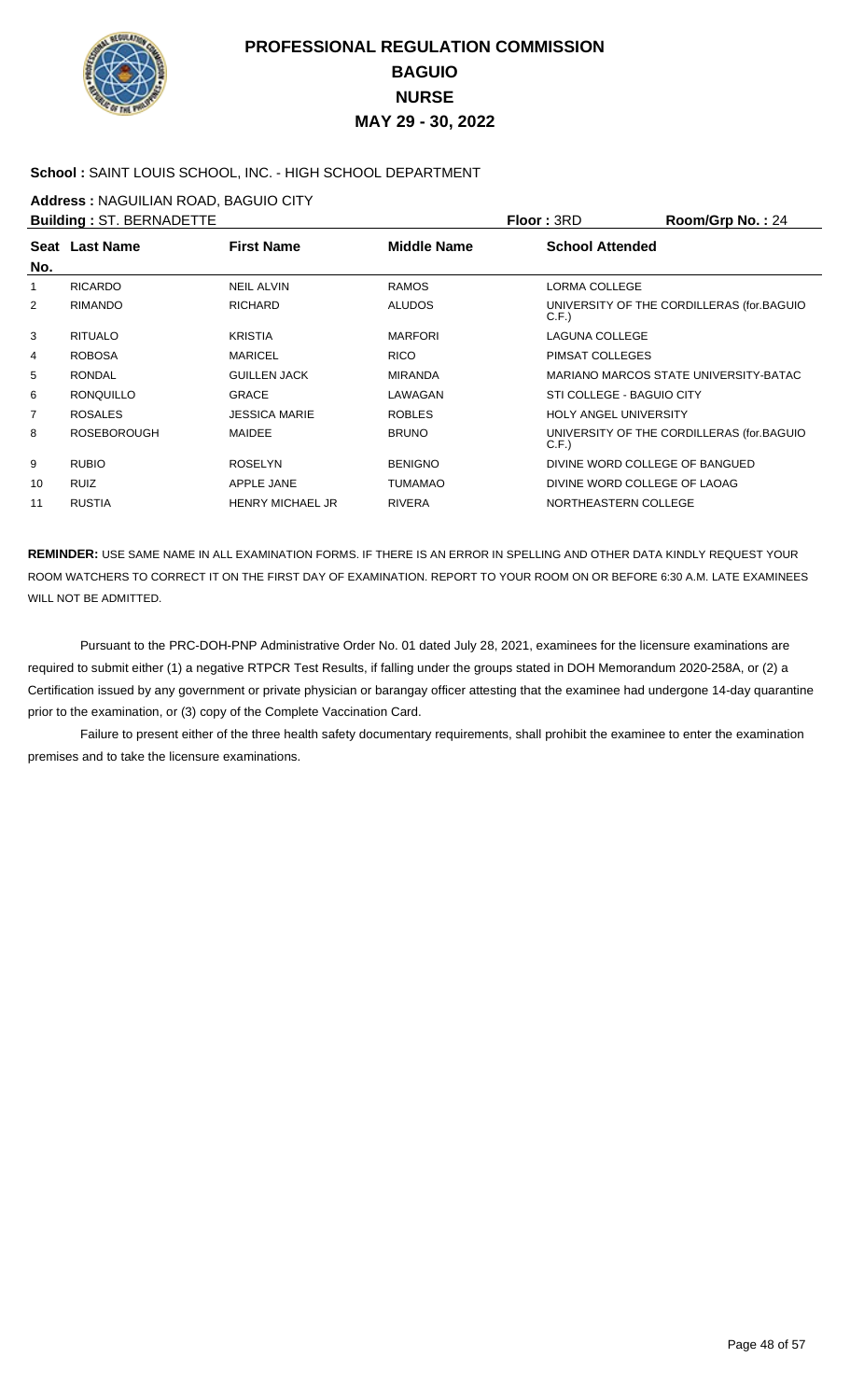

### **School :** SAINT LOUIS SCHOOL, INC. - HIGH SCHOOL DEPARTMENT

**Address :** NAGUILIAN ROAD, BAGUIO CITY

| <b>Building: ST. BERNADETTE</b> |                       |                       |                    | Floor: 3RD                                                        | Room/Grp No.: 25                          |
|---------------------------------|-----------------------|-----------------------|--------------------|-------------------------------------------------------------------|-------------------------------------------|
| No.                             | <b>Seat Last Name</b> | <b>First Name</b>     | <b>Middle Name</b> | <b>School Attended</b>                                            |                                           |
| 1                               | <b>SABADO</b>         | <b>JOYCE</b>          | <b>BITOL</b>       | NATIONAL UNIVERSITY-BAGUIO CITY                                   |                                           |
| 2                               | <b>SABILE</b>         | ANNIE                 | <b>MORALDE</b>     | UNIVERSITY OF BAGUIO                                              |                                           |
| 3                               | <b>SACLAG</b>         | <b>LAE</b>            | <b>CALWING</b>     | C.F.                                                              | UNIVERSITY OF THE CORDILLERAS (for.BAGUIO |
| 4                               | <b>SADIAN</b>         | <b>CAROLL</b>         | <b>ALTARES</b>     | NORTHWESTERN UNIVERSITY                                           |                                           |
| 5                               | SAGAYADORO            | <b>SHEENA</b>         | <b>ACIDERA</b>     | NORTHWESTERN UNIVERSITY                                           |                                           |
| 6                               | <b>SAGUIGUIT</b>      | CZYRA JANNAH          | <b>SUGUI</b>       | NORTHERN CHRISTIAN COLLEGE                                        |                                           |
| 7                               | <b>SALAZAR</b>        | <b>FROILAN</b>        | <b>PADILLA</b>     | PLT COLLEGE, INC                                                  |                                           |
| 8                               | <b>SALAZAR</b>        | <b>JOSHUA</b>         | <b>PASCUA</b>      | OUR LADY OF FATIMA UNIVERSITY-OC                                  |                                           |
| 9                               | <b>SALCEDO</b>        | <b>JOANNA</b>         | ABELLA             | CENTRAL LUZON DOCTOR'S HOSPITAL<br>EDUCATIONAL INSTITUTION        |                                           |
| 10                              | <b>SALGUET</b>        | <b>CLARIZYL</b>       | <b>SORIANO</b>     | UNIVERSITY OF PANGASINAN                                          |                                           |
| 11                              | <b>SALVADOR</b>       | <b>MARIA KRISTINA</b> | <b>MUNAR</b>       | <b>CENTRAL LUZON DOCTOR'S HOSPITAL</b><br>EDUCATIONAL INSTITUTION |                                           |

**REMINDER:** USE SAME NAME IN ALL EXAMINATION FORMS. IF THERE IS AN ERROR IN SPELLING AND OTHER DATA KINDLY REQUEST YOUR ROOM WATCHERS TO CORRECT IT ON THE FIRST DAY OF EXAMINATION. REPORT TO YOUR ROOM ON OR BEFORE 6:30 A.M. LATE EXAMINEES WILL NOT BE ADMITTED.

 Pursuant to the PRC-DOH-PNP Administrative Order No. 01 dated July 28, 2021, examinees for the licensure examinations are required to submit either (1) a negative RTPCR Test Results, if falling under the groups stated in DOH Memorandum 2020-258A, or (2) a Certification issued by any government or private physician or barangay officer attesting that the examinee had undergone 14-day quarantine prior to the examination, or (3) copy of the Complete Vaccination Card.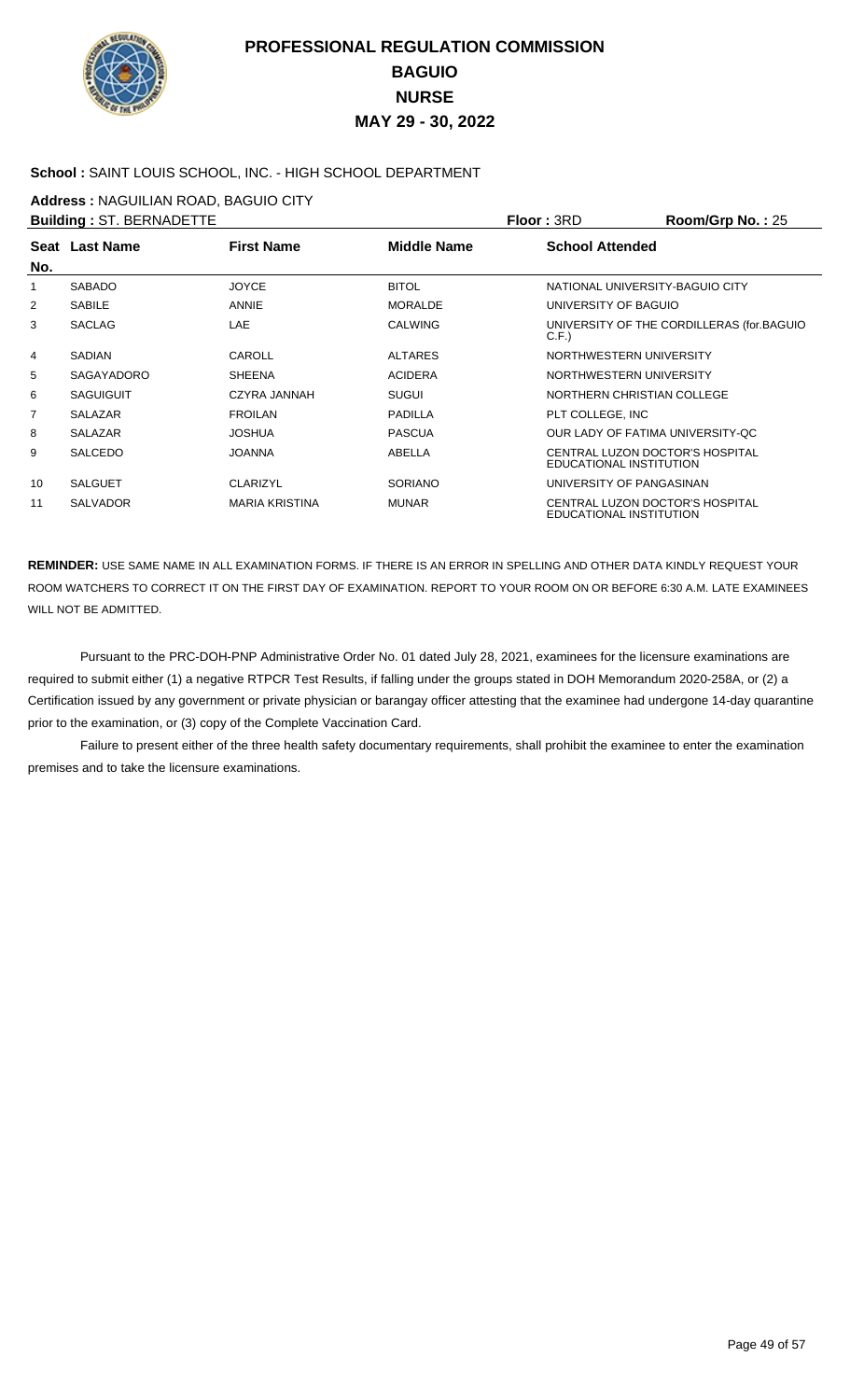

### **School :** SAINT LOUIS SCHOOL, INC. - HIGH SCHOOL DEPARTMENT

**Address :** NAGUILIAN ROAD, BAGUIO CITY

|                | <b>Building: ST. BERNADETTE</b> |                     |                    | Floor: 3RD                                                 | Room/Grp No.: 26                         |
|----------------|---------------------------------|---------------------|--------------------|------------------------------------------------------------|------------------------------------------|
|                | Seat Last Name                  | <b>First Name</b>   | <b>Middle Name</b> | <b>School Attended</b>                                     |                                          |
| No.            |                                 |                     |                    |                                                            |                                          |
| 1              | <b>SAN JOSE</b>                 | <b>HANNA MAE</b>    | <b>DAGUINOTAN</b>  |                                                            | UNIVERSITY OF THE PHILIPPINES-MANILA     |
| $\overline{2}$ | <b>SAN JOSE</b>                 | <b>JAEIDEE MHAE</b> |                    |                                                            | GORDON COLLEGE (for.OLONGAPO CITY COLL.) |
| 3              | SANGDAAN                        | <b>GLORY</b>        | <b>ALUYEN</b>      | MOUNTAIN PROV. STATE POLYTECHNIC<br>COLLEGE-BONTOC         |                                          |
| $\overline{4}$ | <b>SANGLAY</b>                  | ANNE MARGARETH      | <b>VALERA</b>      | <b>LORMA COLLEGE</b>                                       |                                          |
| 5              | <b>SANTAMARIA</b>               | <b>YENN CLAIRE</b>  | ANQUILLANO         |                                                            | PHILIPPINE COLLEGE OF HEALTH & SCIENCES  |
| 6              | <b>SANTIAGO</b>                 | <b>SOFIA</b>        | <b>MAGBAG</b>      | CENTRAL LUZON DOCTOR'S HOSPITAL<br>EDUCATIONAL INSTITUTION |                                          |
| $\overline{7}$ | <b>SANTOS</b>                   | <b>MARIFE</b>       | PALABAY            | <b>TECHNOLOGY</b>                                          | CENTRAL ILOCANDIA COLLEGE OF SCIENCE &   |
| 8              | <b>SANTOS</b>                   | <b>RUNNEL IVAN</b>  | <b>BOGNOT</b>      | CENTRAL LUZON DOCTOR'S HOSPITAL<br>EDUCATIONAL INSTITUTION |                                          |
| 9              | <b>SATO</b>                     | <b>EDENMAE</b>      | <b>DIZON</b>       | UNIVERSITY OF BAGUIO                                       |                                          |
| 10             | <b>SAVEDRA</b>                  | <b>BONEVEE</b>      | <b>HIDALGO</b>     | PINES CITY COLLEGE (PCEC)                                  |                                          |
| 11             | <b>SEBASTIAN</b>                | <b>SHERYL</b>       | <b>ALLAGA</b>      | <b>BAGUIO CENTRAL UNIVERSITY</b>                           |                                          |

**REMINDER:** USE SAME NAME IN ALL EXAMINATION FORMS. IF THERE IS AN ERROR IN SPELLING AND OTHER DATA KINDLY REQUEST YOUR ROOM WATCHERS TO CORRECT IT ON THE FIRST DAY OF EXAMINATION. REPORT TO YOUR ROOM ON OR BEFORE 6:30 A.M. LATE EXAMINEES WILL NOT BE ADMITTED.

 Pursuant to the PRC-DOH-PNP Administrative Order No. 01 dated July 28, 2021, examinees for the licensure examinations are required to submit either (1) a negative RTPCR Test Results, if falling under the groups stated in DOH Memorandum 2020-258A, or (2) a Certification issued by any government or private physician or barangay officer attesting that the examinee had undergone 14-day quarantine prior to the examination, or (3) copy of the Complete Vaccination Card.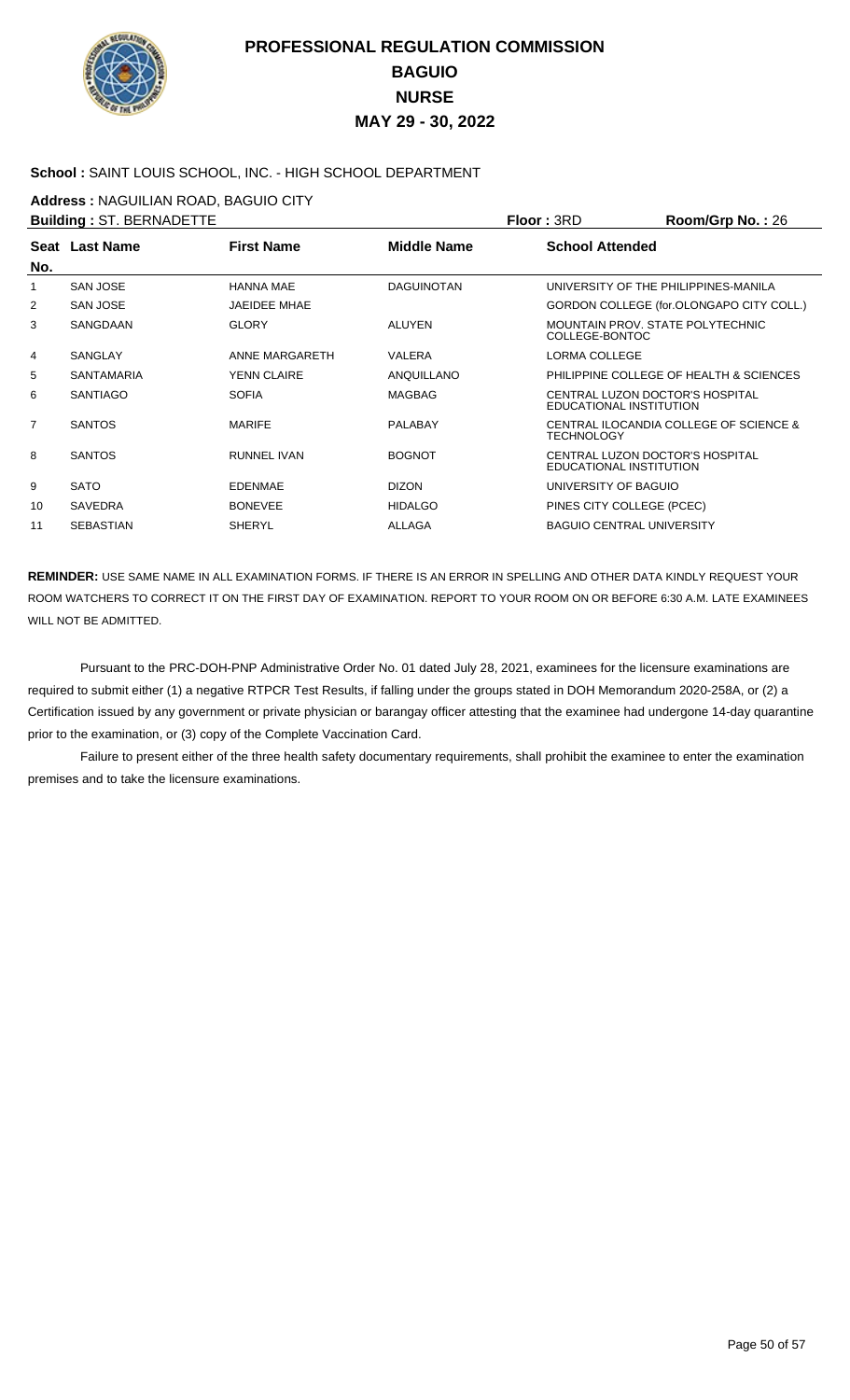

### **School :** SAINT LOUIS SCHOOL, INC. - HIGH SCHOOL DEPARTMENT

**Address :** NAGUILIAN ROAD, BAGUIO CITY

| <b>Building: ST. BERNADETTE</b> |                          |                    |                        | Room/Grp No.: 27                                                                                                                                                                                                                                                                                                  |
|---------------------------------|--------------------------|--------------------|------------------------|-------------------------------------------------------------------------------------------------------------------------------------------------------------------------------------------------------------------------------------------------------------------------------------------------------------------|
|                                 | <b>First Name</b>        | <b>Middle Name</b> | <b>School Attended</b> |                                                                                                                                                                                                                                                                                                                   |
|                                 |                          |                    |                        |                                                                                                                                                                                                                                                                                                                   |
| <b>SENSANO</b>                  | <b>AMETHYST JOELLE</b>   | <b>ESPEJO</b>      |                        |                                                                                                                                                                                                                                                                                                                   |
| <b>SIANEN</b>                   | <b>HERMIN-JANE</b>       | <b>TAULI</b>       | COLLEGE-BONTOC         |                                                                                                                                                                                                                                                                                                                   |
| <b>SINGSON</b>                  | <b>KLEIN ASHLEY</b>      | <b>BANDONG</b>     |                        |                                                                                                                                                                                                                                                                                                                   |
| <b>SMITH</b>                    | <b>KATERINA MICHELLE</b> | <b>LOPEZ</b>       | <b>LORMA COLLEGE</b>   |                                                                                                                                                                                                                                                                                                                   |
| <b>SORIA</b>                    | <b>JUSTINE MARIE</b>     | <b>CAPATI</b>      |                        |                                                                                                                                                                                                                                                                                                                   |
| <b>SOTO</b>                     | LAARNI                   | PATIAG             |                        |                                                                                                                                                                                                                                                                                                                   |
| <b>SUGUITAN</b>                 | <b>HAZEL JEAN</b>        | <b>LAROCO</b>      |                        |                                                                                                                                                                                                                                                                                                                   |
| <b>SULLANO</b>                  | <b>KHRISTINE</b>         | <b>KIMPO</b>       |                        |                                                                                                                                                                                                                                                                                                                   |
| <b>SUMAGUE</b>                  | <b>MARIA FRANCHESKA</b>  | OSI                |                        |                                                                                                                                                                                                                                                                                                                   |
| <b>SUMALPONG</b>                | <b>PRINCESS JOY</b>      | <b>MELCHOR</b>     |                        |                                                                                                                                                                                                                                                                                                                   |
| <b>SUPNET</b>                   | <b>EDMON</b>             | <b>SALFIN</b>      |                        |                                                                                                                                                                                                                                                                                                                   |
|                                 | Seat Last Name           |                    |                        | Floor: 3RD<br>NORTHERN CHRISTIAN COLLEGE<br>MOUNTAIN PROV. STATE POLYTECHNIC<br>UNIVERSITY OF PANGASINAN<br>UNIVERSITY OF BAGUIO<br>LA FORTUNA COLLEGE<br>POLYTECHNIC COLLEGE OF LA UNION<br>SAINT GABRIEL COLLEGE-KALIBO<br>UNIVERSITY OF BAGUIO<br>POLYTECHNIC COLLEGE OF LA UNION<br>PINES CITY COLLEGE (PCEC) |

**REMINDER:** USE SAME NAME IN ALL EXAMINATION FORMS. IF THERE IS AN ERROR IN SPELLING AND OTHER DATA KINDLY REQUEST YOUR ROOM WATCHERS TO CORRECT IT ON THE FIRST DAY OF EXAMINATION. REPORT TO YOUR ROOM ON OR BEFORE 6:30 A.M. LATE EXAMINEES WILL NOT BE ADMITTED.

 Pursuant to the PRC-DOH-PNP Administrative Order No. 01 dated July 28, 2021, examinees for the licensure examinations are required to submit either (1) a negative RTPCR Test Results, if falling under the groups stated in DOH Memorandum 2020-258A, or (2) a Certification issued by any government or private physician or barangay officer attesting that the examinee had undergone 14-day quarantine prior to the examination, or (3) copy of the Complete Vaccination Card.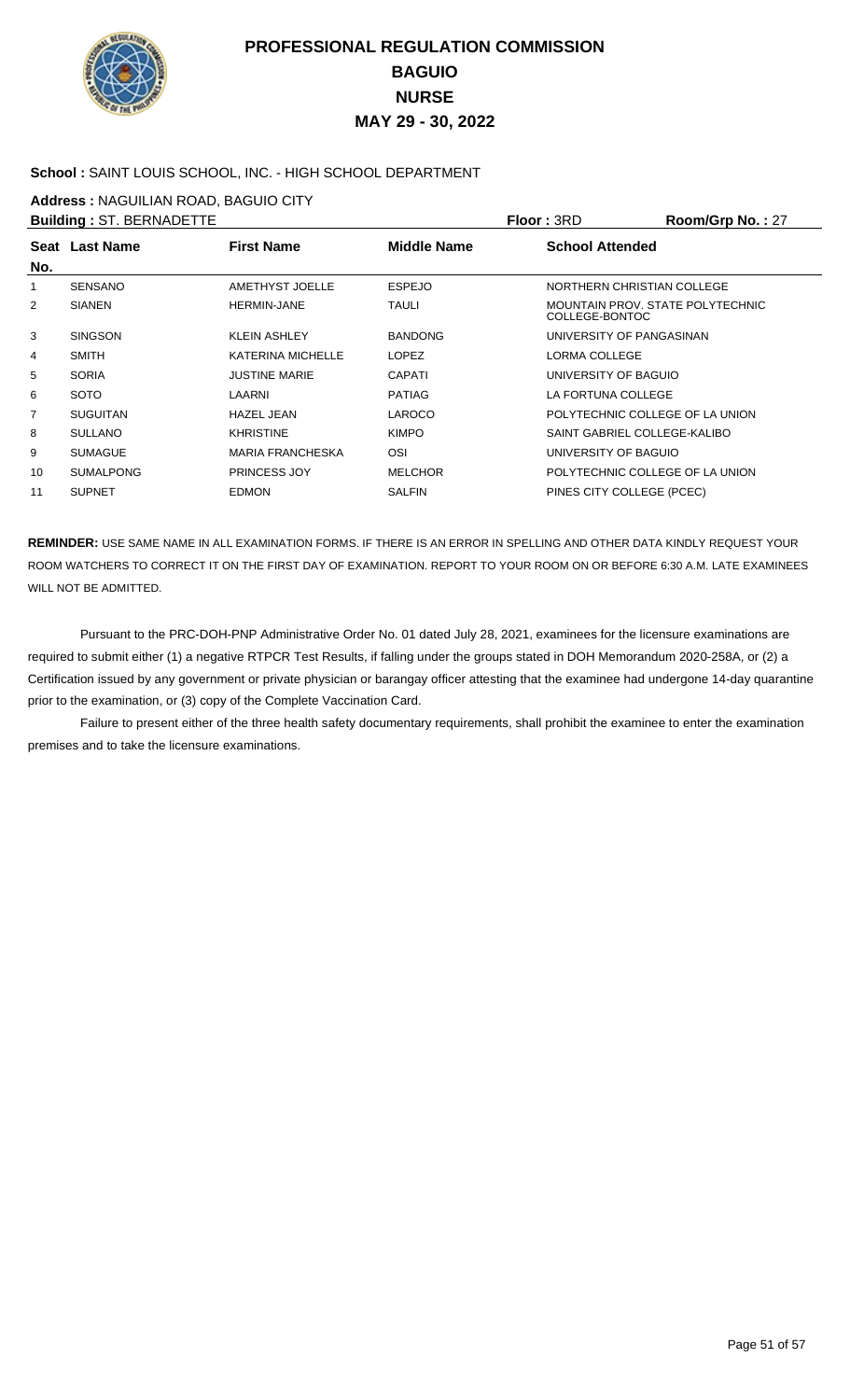

### **School :** SAINT LOUIS SCHOOL, INC. - HIGH SCHOOL DEPARTMENT

**Address :** NAGUILIAN ROAD, BAGUIO CITY

|     | <b>Building: ST. BERNADETTE</b> |                       |                    | Floor: 3RD                                                 | <b>Room/Grp No.: 28</b> |
|-----|---------------------------------|-----------------------|--------------------|------------------------------------------------------------|-------------------------|
|     | Seat Last Name                  | <b>First Name</b>     | <b>Middle Name</b> | <b>School Attended</b>                                     |                         |
| No. |                                 |                       |                    |                                                            |                         |
| 1   | <b>SYYAP</b>                    | <b>ICENE MARIE</b>    | <b>BARCELONA</b>   | WESLEYAN UNIVERSITY-PHILIPPINES-<br>CABANATUAN CITY        |                         |
| 2   | <b>TACUT</b>                    | <b>AIZELLE EVE</b>    | <b>AYODOC</b>      | MOUNTAIN PROV. STATE POLYTECHNIC<br>COLLEGE-BONTOC         |                         |
| 3   | TADEO                           | <b>JAYSON</b>         | <b>BELMES</b>      | ABRA VALLEY COLLEGE                                        |                         |
| 4   | <b>TAGALEN</b>                  | <b>CRISANTE</b>       | <b>BADIAN</b>      | PINES CITY COLLEGE (PCEC)                                  |                         |
| 5   | TAN                             | <b>SYROME VINCENT</b> | <b>MARCOS</b>      | PINES CITY COLLEGE (PCEC)                                  |                         |
| 6   | <b>TANGUILIG</b>                | <b>ROSEMARIE</b>      | <b>VENTURA</b>     | <b>ISABELA STATE UNIVERSITY-ECHAGUE</b>                    |                         |
| 7   | TAYLAN                          | <b>NERISSA</b>        | <b>ARCANGEL</b>    | WESLEYAN UNIVERSITY-PHILIPPINES-<br><b>CABANATUAN CITY</b> |                         |
| 8   | TEJADA                          | LILY ANN              | <b>MARAGGUN</b>    | NORTHEASTERN COLLEGE                                       |                         |
| 9   | <b>TIANGAO</b>                  | <b>GEMMA</b>          | LARDIZABAL         | <b>BAGUIO CENTRAL UNIVERSITY</b>                           |                         |
| 10  | <b>TIBEB</b>                    | <b>CAROLINE</b>       | <b>PORQUE</b>      | LORMA COLLEGE                                              |                         |
| 11  | TINGALON                        | RAPTURED JOY          | <b>DAKIWAS</b>     | <b>BAGUIO CENTRAL UNIVERSITY</b>                           |                         |
|     |                                 |                       |                    |                                                            |                         |

**REMINDER:** USE SAME NAME IN ALL EXAMINATION FORMS. IF THERE IS AN ERROR IN SPELLING AND OTHER DATA KINDLY REQUEST YOUR ROOM WATCHERS TO CORRECT IT ON THE FIRST DAY OF EXAMINATION. REPORT TO YOUR ROOM ON OR BEFORE 6:30 A.M. LATE EXAMINEES WILL NOT BE ADMITTED.

 Pursuant to the PRC-DOH-PNP Administrative Order No. 01 dated July 28, 2021, examinees for the licensure examinations are required to submit either (1) a negative RTPCR Test Results, if falling under the groups stated in DOH Memorandum 2020-258A, or (2) a Certification issued by any government or private physician or barangay officer attesting that the examinee had undergone 14-day quarantine prior to the examination, or (3) copy of the Complete Vaccination Card.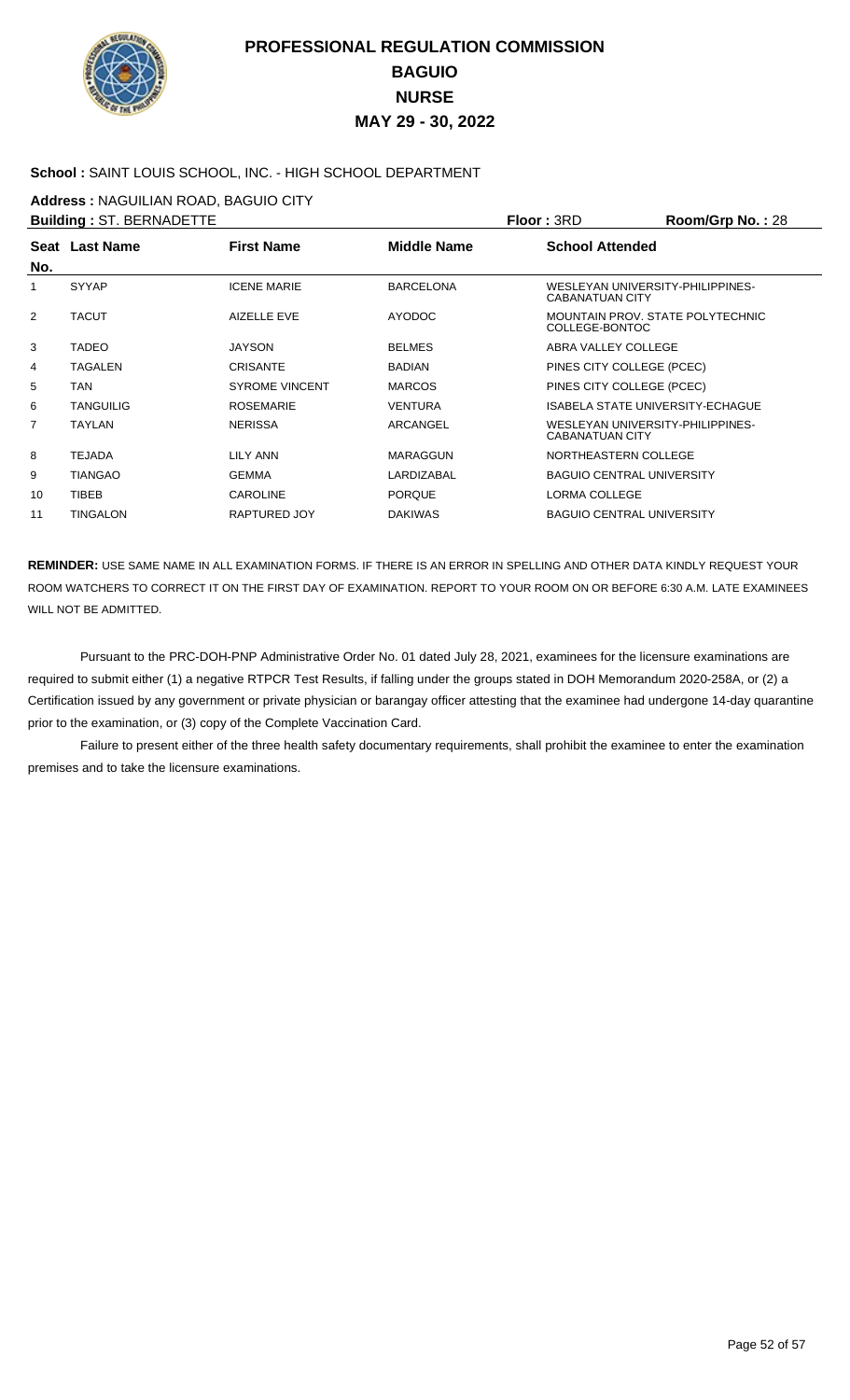

### **School :** SAINT LOUIS SCHOOL, INC. - HIGH SCHOOL DEPARTMENT

**Address :** NAGUILIAN ROAD, BAGUIO CITY

| <b>Building: ST. BERNADETTE</b> |                  |                      |                    | Floor: 3RD                       | Room/Grp No.: 29                         |
|---------------------------------|------------------|----------------------|--------------------|----------------------------------|------------------------------------------|
| No.                             | Seat Last Name   | <b>First Name</b>    | <b>Middle Name</b> | <b>School Attended</b>           |                                          |
| $\mathbf{1}$                    | <b>TOLENTINO</b> | <b>BABY LYN</b>      | <b>PELAGIO</b>     |                                  | ASIA PACIFIC COLLEGE OF ADVANCED STUDIES |
| $\overline{2}$                  | TORRANO          | <b>JHEZELLE ANNE</b> | LATA               | LORMA COLLEGE                    |                                          |
| 3                               | <b>TREMBLAY</b>  | <b>NICOLE</b>        | <b>PUA</b>         | <b>BAGUIO CENTRAL UNIVERSITY</b> |                                          |
| 4                               | <b>TRINIDAD</b>  | DONNA LYN            | <b>DELENA</b>      | PLT COLLEGE, INC                 |                                          |
| 5                               | <b>TRINIDAD</b>  | <b>MAURENE</b>       | <b>VILLALON</b>    |                                  | PHILIPPINE COLLEGE OF HEALTH & SCIENCES  |
| 6                               | <b>TULAY</b>     | <b>KHATLYN</b>       | <b>FALCON</b>      | ARELLANO UNIVERSITY-MANILA       |                                          |
| 7                               | <b>TUMALIUAN</b> | <b>OLIVE</b>         | <b>NADUGO</b>      | PINES CITY COLLEGE (PCEC)        |                                          |
| 8                               | <b>TUNDAGUI</b>  | <b>JEDDA</b>         | <b>GAHID</b>       | AMA COMPUTER COLLEGE-BAGUIO CITY |                                          |
| 9                               | <b>TUROUEZA</b>  | <b>KRISTINE JOY</b>  | <b>LALIN</b>       | LYCEUM OF NORTHERN LUZON         |                                          |
| 10                              | <b>ULEP</b>      | <b>ERWIN</b>         | <b>MENGA</b>       | PINES CITY COLLEGE (PCEC)        |                                          |
| 11                              | <b>ULZANO</b>    | <b>MERCEDES</b>      | <b>PAATAN</b>      | <b>BAGUIO CENTRAL UNIVERSITY</b> |                                          |
|                                 |                  |                      |                    |                                  |                                          |

**REMINDER:** USE SAME NAME IN ALL EXAMINATION FORMS. IF THERE IS AN ERROR IN SPELLING AND OTHER DATA KINDLY REQUEST YOUR ROOM WATCHERS TO CORRECT IT ON THE FIRST DAY OF EXAMINATION. REPORT TO YOUR ROOM ON OR BEFORE 6:30 A.M. LATE EXAMINEES WILL NOT BE ADMITTED.

 Pursuant to the PRC-DOH-PNP Administrative Order No. 01 dated July 28, 2021, examinees for the licensure examinations are required to submit either (1) a negative RTPCR Test Results, if falling under the groups stated in DOH Memorandum 2020-258A, or (2) a Certification issued by any government or private physician or barangay officer attesting that the examinee had undergone 14-day quarantine prior to the examination, or (3) copy of the Complete Vaccination Card.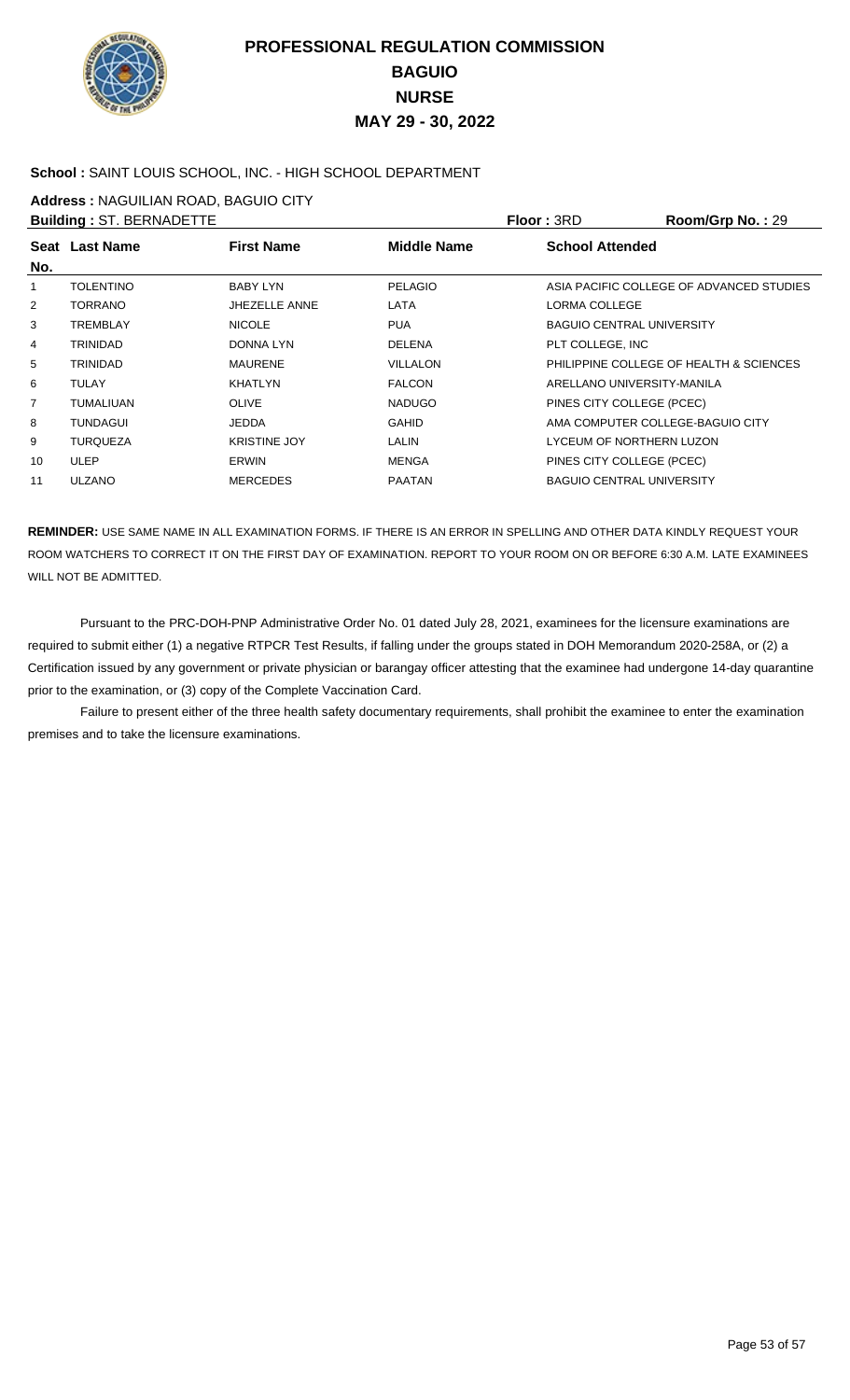

### **School :** SAINT LOUIS SCHOOL, INC. - HIGH SCHOOL DEPARTMENT

**Address :** NAGUILIAN ROAD, BAGUIO CITY

| <b>Building: ST. THERESE</b> |                 |                       |                    | Floor: 2ND                                                 | Room/Grp No.: 30                            |
|------------------------------|-----------------|-----------------------|--------------------|------------------------------------------------------------|---------------------------------------------|
| No.                          | Seat Last Name  | <b>First Name</b>     | <b>Middle Name</b> | <b>School Attended</b>                                     |                                             |
| 1                            | <b>UMIPIG</b>   | ANA JEAN              | <b>MANINGDING</b>  |                                                            | NORTHERN LUZON ADVENTIST COLLEGE            |
| $\overline{2}$               | <b>UNAY</b>     | <b>LESTER</b>         | <b>BERNAL</b>      | ABRA VALLEY COLLEGE                                        |                                             |
| 3                            | <b>URBANO</b>   | <b>CATRINE</b>        | ANGEL              | NUEVA ECIJA COLLEGES                                       |                                             |
| 4                            | <b>URBANO</b>   | <b>JOVELYN</b>        | <b>HIDALGO</b>     | UNIVERSITY NORTH PHILIPPINES                               | PANPACIFIC UNIVERSITY INC. (FOR. PANPACIFIC |
| 5                            | <b>URMANETA</b> | <b>JAMICA MAE</b>     | <b>ESTRELLA</b>    | COLL OF TUG.)                                              | UNIVERSITY OF CAGAYAN VALLEY (for. CAGAYAN  |
| 6                            | VALDEZ          | <b>LEA MAE</b>        | <b>ESTABILLO</b>   | UNIVERSITY OF PANGASINAN                                   |                                             |
| 7                            | <b>VALDEZ</b>   | MAUREEN               | <b>FLORES</b>      | LYCEUM OF NORTHERN LUZON                                   |                                             |
| 8                            | <b>VALDEZ</b>   | <b>ROSELYN JOY</b>    | ALBANO             | PLT COLLEGE, INC                                           |                                             |
| 9                            | <b>VALDEZ</b>   | <b>TIMOTHY JOSEPH</b> | <b>OSTREA</b>      | <b>SCIENCES</b>                                            | LA UNION COLLEGE OF NURSING, ARTS &         |
| 10                           | <b>VALENCIA</b> | <b>KATHLEEN KAY</b>   | <b>ESPINOZA</b>    | WESLEYAN UNIVERSITY-PHILIPPINES-<br><b>CABANATUAN CITY</b> |                                             |
| 11                           | <b>VALENCIA</b> | <b>ROMA ANGELICA</b>  | <b>DARIA</b>       | DIVINE WORD COLLEGE OF BANGUED                             |                                             |

**REMINDER:** USE SAME NAME IN ALL EXAMINATION FORMS. IF THERE IS AN ERROR IN SPELLING AND OTHER DATA KINDLY REQUEST YOUR ROOM WATCHERS TO CORRECT IT ON THE FIRST DAY OF EXAMINATION. REPORT TO YOUR ROOM ON OR BEFORE 6:30 A.M. LATE EXAMINEES WILL NOT BE ADMITTED.

 Pursuant to the PRC-DOH-PNP Administrative Order No. 01 dated July 28, 2021, examinees for the licensure examinations are required to submit either (1) a negative RTPCR Test Results, if falling under the groups stated in DOH Memorandum 2020-258A, or (2) a Certification issued by any government or private physician or barangay officer attesting that the examinee had undergone 14-day quarantine prior to the examination, or (3) copy of the Complete Vaccination Card.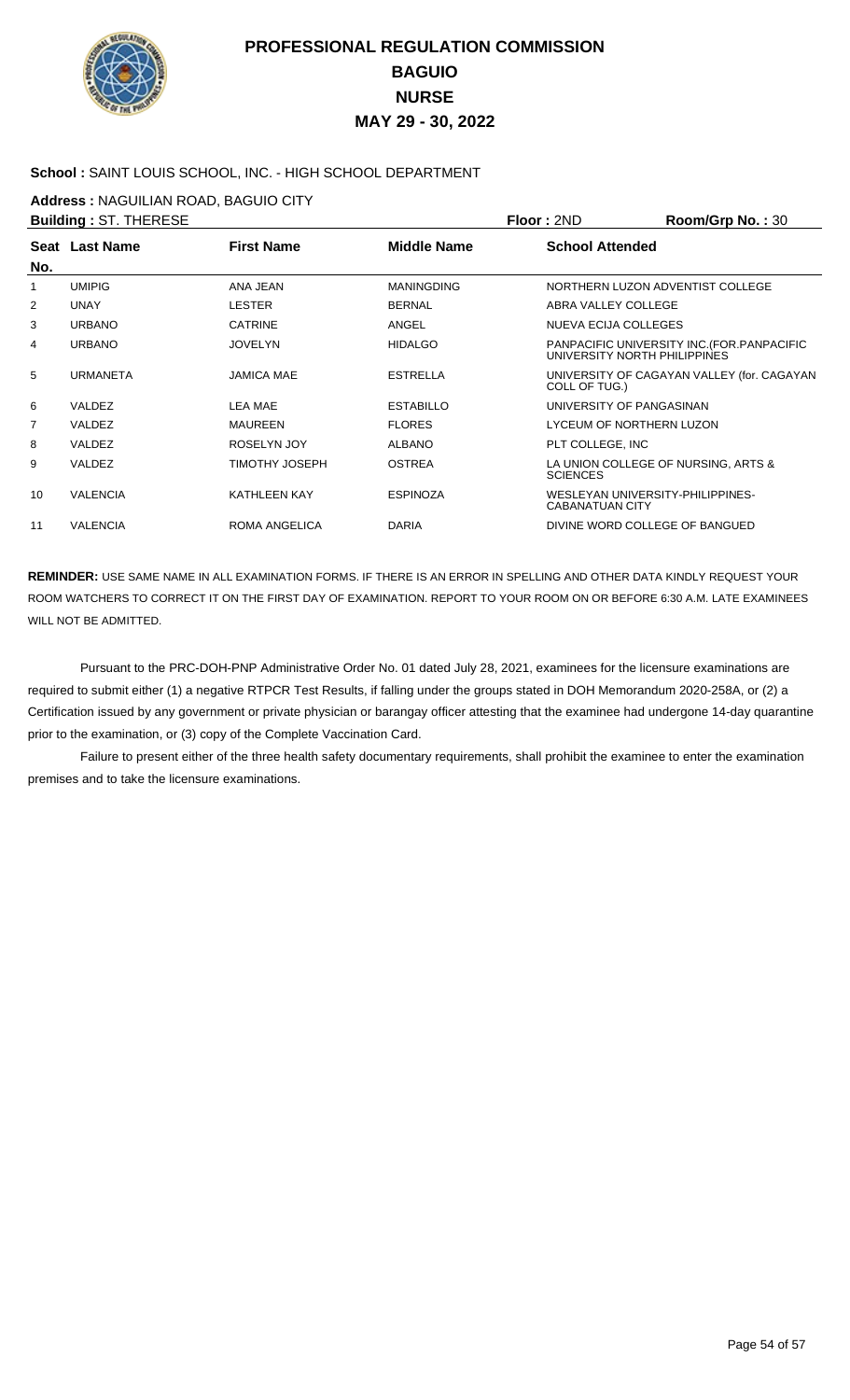

### **School :** SAINT LOUIS SCHOOL, INC. - HIGH SCHOOL DEPARTMENT

**Address :** NAGUILIAN ROAD, BAGUIO CITY

|     | <b>Building: ST. THERESE</b> |                       |                    | Floor: 2ND                      | Room/Grp No.: 31                    |
|-----|------------------------------|-----------------------|--------------------|---------------------------------|-------------------------------------|
|     | Seat Last Name               | <b>First Name</b>     | <b>Middle Name</b> | <b>School Attended</b>          |                                     |
| No. |                              |                       |                    |                                 |                                     |
| 1   | <b>VALENTIN</b>              | <b>VERNADIN</b>       | PINGAWAN           | NATIONAL UNIVERSITY-BAGUIO CITY |                                     |
| 2   | <b>VALERA</b>                | <b>ANNIE CAROLINE</b> | <b>FRAGATA</b>     | ALDERSGATE COLLEGE              |                                     |
| 3   | <b>VALERA</b>                | <b>KAIZON</b>         | <b>BILLEDO</b>     | ABRA VALLEY COLLEGE             |                                     |
| 4   | <b>VALERA</b>                | <b>LIBNOS</b>         | ALZATE             | DIVINE WORD COLLEGE OF BANGUED  |                                     |
| 5   | <b>VALERA</b>                | LOURY JHEL            | <b>BELLO</b>       | ABRA VALLEY COLLEGE             |                                     |
| 6   | <b>VALLEDOR</b>              | <b>IAN MOSES</b>      | <b>GAPASIN</b>     | UNIVERSITY OF BAGUIO            |                                     |
| 7   | <b>VALOROZO</b>              | <b>MA ELSIE</b>       | <b>BAGORIO</b>     | ARELLANO UNIVERSITY-MANILA      |                                     |
| 8   | <b>VALTORIBIO</b>            | <b>DEAN MARTHY</b>    | <b>RODUTA</b>      | ALDERSGATE COLLEGE              |                                     |
| 9   | <b>VELASCO</b>               | <b>CHRISTY ANN</b>    | <b>CAINGLIT</b>    | NORTHERN CHRISTIAN COLLEGE      |                                     |
| 10  | <b>VENTANILLA</b>            | RACHEL ANN            | <b>SANCHEZ</b>     | TECHNOLOGY-CABANATUAN)          | NUEVA ECIJA UNIVERSITY OF SCIENCE & |
| 11  | <b>VERANCES</b>              | <b>JULIUS</b>         | <b>CAJUCOM</b>     | <b>NUEVA ECIJA COLLEGES</b>     |                                     |

**REMINDER:** USE SAME NAME IN ALL EXAMINATION FORMS. IF THERE IS AN ERROR IN SPELLING AND OTHER DATA KINDLY REQUEST YOUR ROOM WATCHERS TO CORRECT IT ON THE FIRST DAY OF EXAMINATION. REPORT TO YOUR ROOM ON OR BEFORE 6:30 A.M. LATE EXAMINEES WILL NOT BE ADMITTED.

 Pursuant to the PRC-DOH-PNP Administrative Order No. 01 dated July 28, 2021, examinees for the licensure examinations are required to submit either (1) a negative RTPCR Test Results, if falling under the groups stated in DOH Memorandum 2020-258A, or (2) a Certification issued by any government or private physician or barangay officer attesting that the examinee had undergone 14-day quarantine prior to the examination, or (3) copy of the Complete Vaccination Card.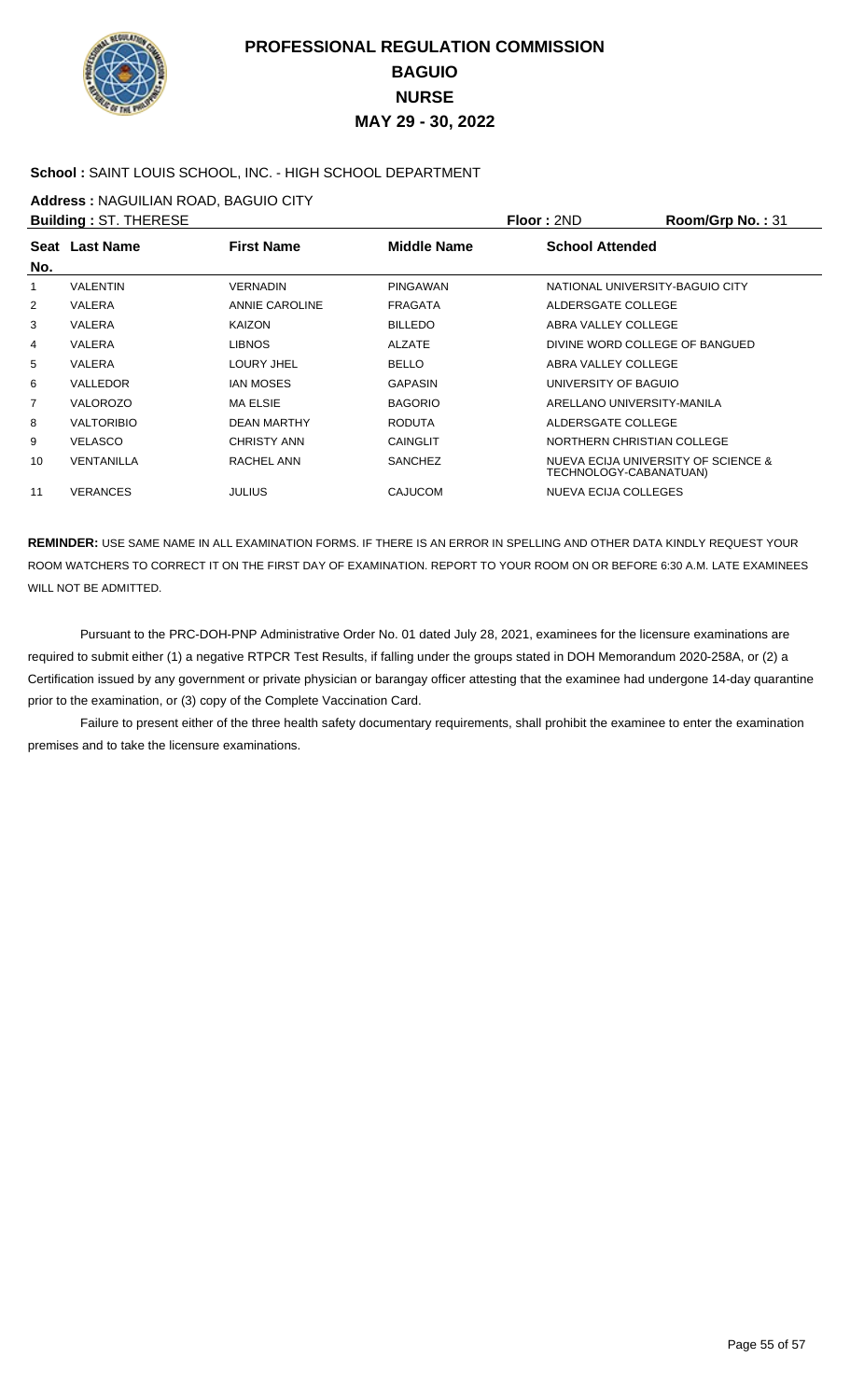

### **School :** SAINT LOUIS SCHOOL, INC. - HIGH SCHOOL DEPARTMENT

**Address :** NAGUILIAN ROAD, BAGUIO CITY

| <b>Building: ST. THERESE</b> |                 |                         |                    | Floor: 2ND                                                 | Room/Grp No.: 32                         |
|------------------------------|-----------------|-------------------------|--------------------|------------------------------------------------------------|------------------------------------------|
| No.                          | Seat Last Name  | <b>First Name</b>       | <b>Middle Name</b> | <b>School Attended</b>                                     |                                          |
| 1                            | <b>VERDE</b>    | <b>JADE CHRISTIAN</b>   | <b>OLIS</b>        |                                                            | M. V. GALLEGO FOUNDATION COLLEGES        |
| 2                            | <b>VERDE</b>    | <b>JEFFREY</b>          | <b>PAYUMO</b>      | <b>CITY</b>                                                | THE GOOD SAMARITAN COLLEGES-CABANATUAN   |
| 3                            | <b>VERGARA</b>  | <b>MENCHIE</b>          | <b>MANGULABNAN</b> | TECHNOLOGY-CABANATUAN)                                     | NUEVA ECIJA UNIVERSITY OF SCIENCE &      |
| 4                            | <b>VERZOSA</b>  | <b>CHERRYLYN</b>        | <b>BUAGA</b>       | <b>DAVAO</b>                                               | UNIVERSITY OF THE IMMACULATE CONCEPTION- |
| 5                            | <b>VICENCIO</b> | <b>KRYSTEL KAYE</b>     | <b>HERNANDEZ</b>   | PLT COLLEGE, INC                                           |                                          |
| 6                            | <b>VILLEGAS</b> | <b>MARY CHARLES</b>     | PEREDO             |                                                            | UNIVERSITY OF NORTHERN PHILIPPINES-VIGAN |
| 7                            | <b>VIRGINO</b>  | <b>ELIZABETH</b>        | <b>OCAMPO</b>      | WESLEYAN UNIVERSITY-PHILIPPINES-<br><b>CABANATUAN CITY</b> |                                          |
| 8                            | <b>VISAYA</b>   | <b>GENESI</b>           | LIBAG              | <b>EASTER COLLEGE INC</b>                                  |                                          |
| 9                            | <b>VISPO</b>    | LUZVIMINDA              | <b>DELA CRUZ</b>   | WESLEYAN UNIVERSITY-PHILIPPINES-<br><b>CABANATUAN CITY</b> |                                          |
| 10                           | <b>VOZ</b>      | <b>CRISTY</b>           | <b>BARIS</b>       | ABRA VALLEY COLLEGE                                        |                                          |
| 11                           | <b>WAGAN</b>    | <b>JACOUELINE MARIA</b> | <b>GUTIERREZ</b>   | PINES CITY COLLEGE (PCEC)                                  |                                          |

**REMINDER:** USE SAME NAME IN ALL EXAMINATION FORMS. IF THERE IS AN ERROR IN SPELLING AND OTHER DATA KINDLY REQUEST YOUR ROOM WATCHERS TO CORRECT IT ON THE FIRST DAY OF EXAMINATION. REPORT TO YOUR ROOM ON OR BEFORE 6:30 A.M. LATE EXAMINEES WILL NOT BE ADMITTED.

 Pursuant to the PRC-DOH-PNP Administrative Order No. 01 dated July 28, 2021, examinees for the licensure examinations are required to submit either (1) a negative RTPCR Test Results, if falling under the groups stated in DOH Memorandum 2020-258A, or (2) a Certification issued by any government or private physician or barangay officer attesting that the examinee had undergone 14-day quarantine prior to the examination, or (3) copy of the Complete Vaccination Card.